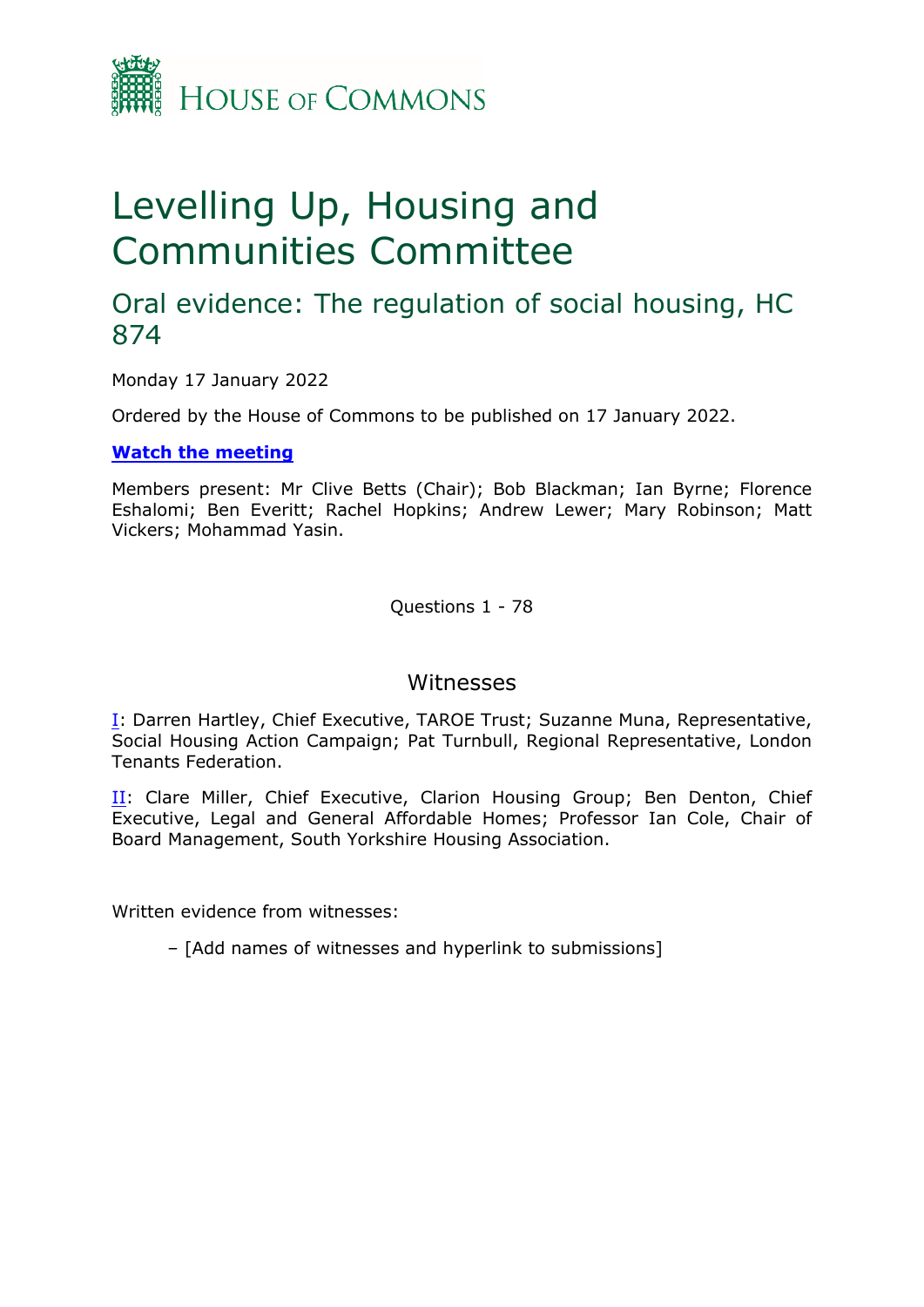

## Examination of witnesses

Witnesses: Darren Hartley, Suzanne Muna and Pat Turnbull.

<span id="page-1-0"></span>**Chair:** Welcome to this afternoon's session of the Levelling up, Housing and Communities Select Committee inquiry. It is the first of our sessions on the regulation of social housing. We have two panels this afternoon. Before I introduce the first panel, I will ask members of the Committee to put on record any interests they have that may be particularly relevant to this inquiry. I am a vice-president of the Local Government Association.

**Ian Byrne:** I am a sitting councillor in Liverpool.

**Mohammad Yasin:** I am a member of Bedford Town Deal Board.

**Rachel Hopkins:** I am a vice-president of the Local Government Association and I employ a councillor in my team.

**Bob Blackman:** I am a vice-president of the Local Government Association, and I employ a councillor in my office.

**Matt Vickers:** I have family members who are councillors, and I employ a councillor in my team.

**Mary Robinson:** I employ a councillor in my staff team.

Q1 **Chair:** That has put on record the interests that we have that may be relevant to this inquiry. Now I will come to our first panel of witnesses. Welcome, all of you. I will just ask each of you to introduce yourselves. Just say who you are and the organisation that you are representing today.

*Darren Hartley:* Good afternoon, everyone. My name is Darren Hartley. I am the chief executive of the tenant charity, TAROE Trust.

*Suzanne Muna:* Hi, everyone. My name is Suzanne Muna, and I am the secretary of the Social Housing Action Campaign.

**Pat Turnbull:** Hello. I am Pat Turnbull. I am a regional representative of London Tenants Federation.

Q2 **Chair:** Thank you all very much for coming this afternoon to talk to us about the important issue of social housing regulation and some of the challenges that tenants, whom you all represent in different ways, are facing at present.

Could I begin with some questions about the condition of social housing, your experience of it and, in particular, the failing of some social housing providers to respond to tenants' requests for repairs in a proper and timely manner? There have been some examples highlighted of pretty bad performance by some social housing owners, local authorities and housing associations. Despite those bad examples, how widespread is poor-quality housing and poor practice by social housing landlords in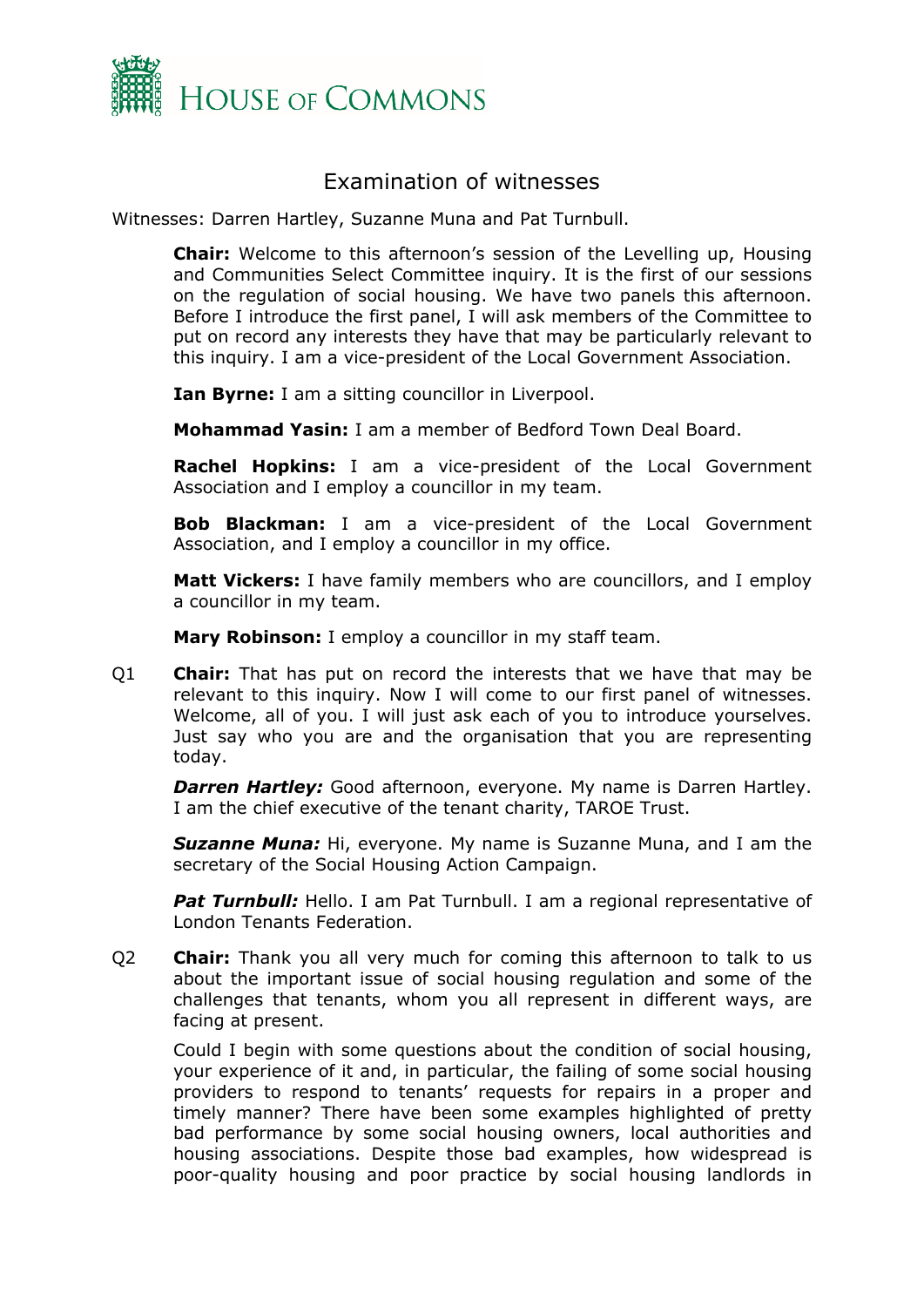

dealing with repairs in a proper manner?

*Darren Hartley:* I should just thank the Committee for giving me the opportunity to present at this afternoon's session. I should probably start with a caveat about the focus of TAROE Trust. When we are approached by tenants to assist them, it is at the point when tenants are almost in a "dire straits" position. They are not sure who to go to and how to get the issues that they have maybe previously raised with their landlord addressed.

Some of the issues that we deal with are not necessarily representative of the sector overall, but, where things do go wrong, they clearly do illustrate perhaps the tip of the iceberg in terms of some of the poor conditions in which tenants within the sector are living. Our experience in recent years suggests that some of those conditions have deteriorated over time.

I would probably divide that into two areas: there is the physical quality and then there is the service standard. Some of the contributing factors on the physical condition of properties are related to some of the standards. We have the decent homes standard, which was developed in the late 1990s and is quite out of date now. It was reviewed circa 2005. Then there is the regulator's home standard, which again is based more on broad principles. It is one of the consumer standards—I am sure we will return to this as the discussions go on—but it is inhibited in terms of the regulation on consumer-side issues.

On the service standards side of things, there are some challenges that we are seeing more recently. Again, this is perhaps based on anecdotal evidence, but I can give you an example of one recent case that we dealt with about damp and mould conditions. It went on for a long period of time. During that period, the landlord was blaming this on the lifestyle issues of the tenant who was living in the property, only subsequently to identify that there was a problem with the physical condition of the property. That highlights some of the cultural issues. It is easy to jump to saying that it is a lifestyle issue as opposed to the condition of some of the properties.

There are three areas where there are potential contributing factors. There is the continuing restrictions on the regulator and the scope of the work they can do. There is the economic focus, which has pushed the housing associations in particular, as the regulated providers side of things, to sweat their assets into building new properties, perhaps in some cases at the expense of investing in existing properties. There is a whole other parcel of issues that could be undressed around the commercial and the digitalisation of services.

Q3 **Chair:** We are going to come back to some of those issues in more detail with further questions. At this stage, we are trying to focus on how bad the problem is. Is it that there are some examples of really bad landlords but it is not so widespread, or is this problem of poor repair services and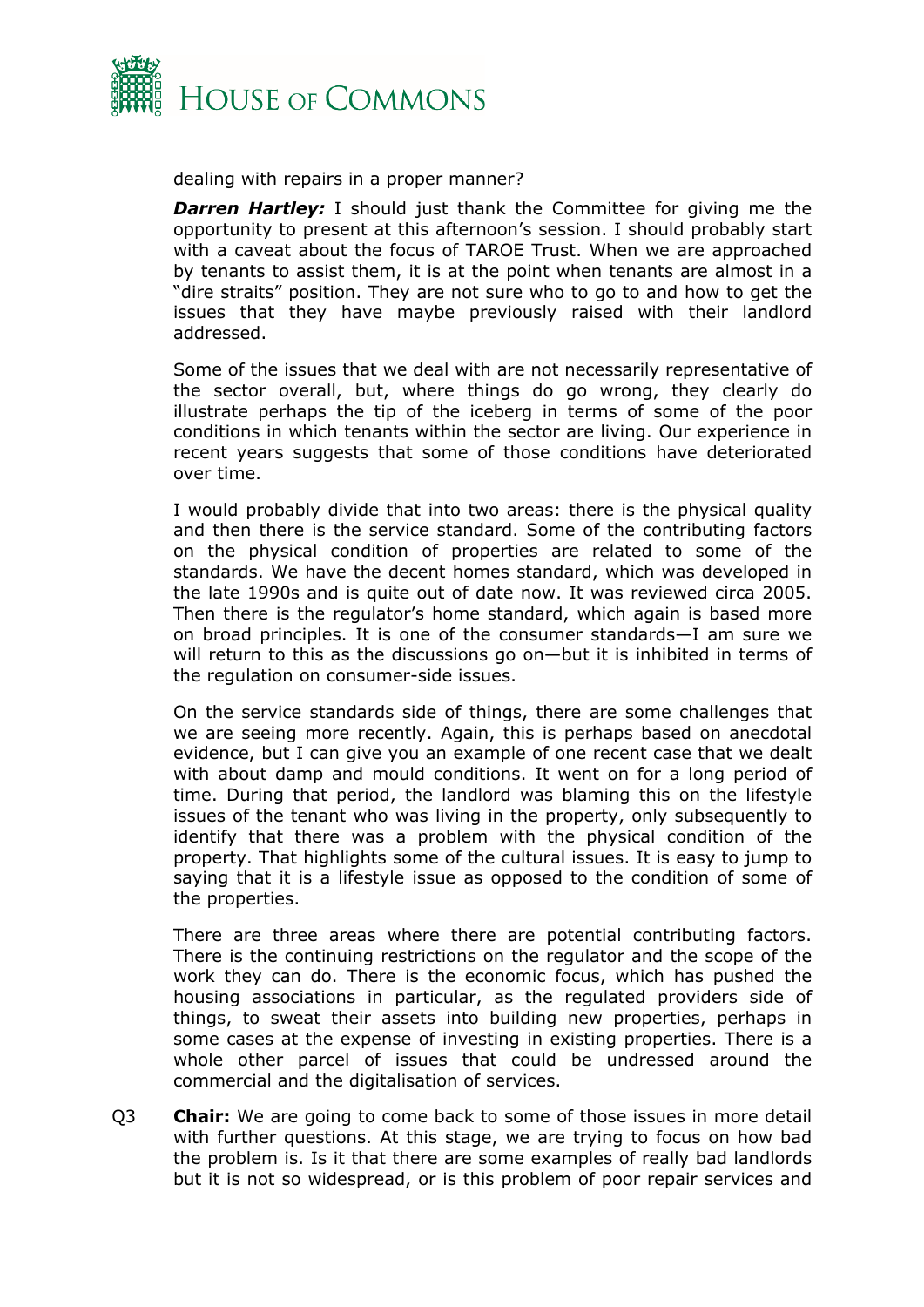

poor responses to requests for repairs widespread? Suzanne, what is your experience?

*Suzanne Muna:* To be really clear, we represent members on the housing association side. Some of our members are private renters or councils, but the vast majority are on the housing association side. All of my contributions will relate to that.

Like the TAROE Trust, we have seen really horrendous examples of damp and mould. Generally, they are structural problems. The housing associations tend to be reluctant to deal with these, because in some cases it is quite expensive to address them. They will leave their tenants and residents in truly horrendous conditions.

The other issues are around security. This is about having security gates and door entry systems that work properly and having locks on doors and getting those repaired when they go wrong. It is also about addressing anti-social behaviour. Again, there are some very bad examples where for long periods housing associations were warned that there was an antisocial behaviour issue and failed to do anything about it. As you mentioned, they are not taking steps to address it.

What we are seeing in some cases—I would put Clarion's Clare House in this example—is the managed decline of an estate, with what we believe to be an eye to regeneration, so to push the social housing tenants out. This fits into the points about stigmatisation and the actual social cleansing going on.

In discussing this, we cannot look at this issue without looking at how the complaints are handled. What is relevant to the regulator is how they monitor complaints and ensure they are handled very quickly. Going to the regulator and making a complaint to the regulator or the ombudsman takes too much time. In a lot of these cases, there is serious urgency. If you have water coming down through your light fittings, you need to have something done about it quickly. If you do not have a boiler and you have a new-born baby, you need to have something done about it quickly.

The complaints systems are often not acting. They are torturously long and protracted. It is very difficult for our members. One of the biggest complaints is that they did not get something addressed in a timely way. That response rate has to be factored in.

Q4 **Chair:** We will come back to some questions on the ombudsman and the regulator in due course. You highlighted the Clarion issue there. That is the one that ITV News did quite a few programmes on, and they are still following that up. That certainly highlighted some pretty shocking examples of repairs not being done on that particular estate. It was Eastfields, was it not?

Pat, what do you have to tell us about your experience of repairs not being done and other complaints procedures not being carried through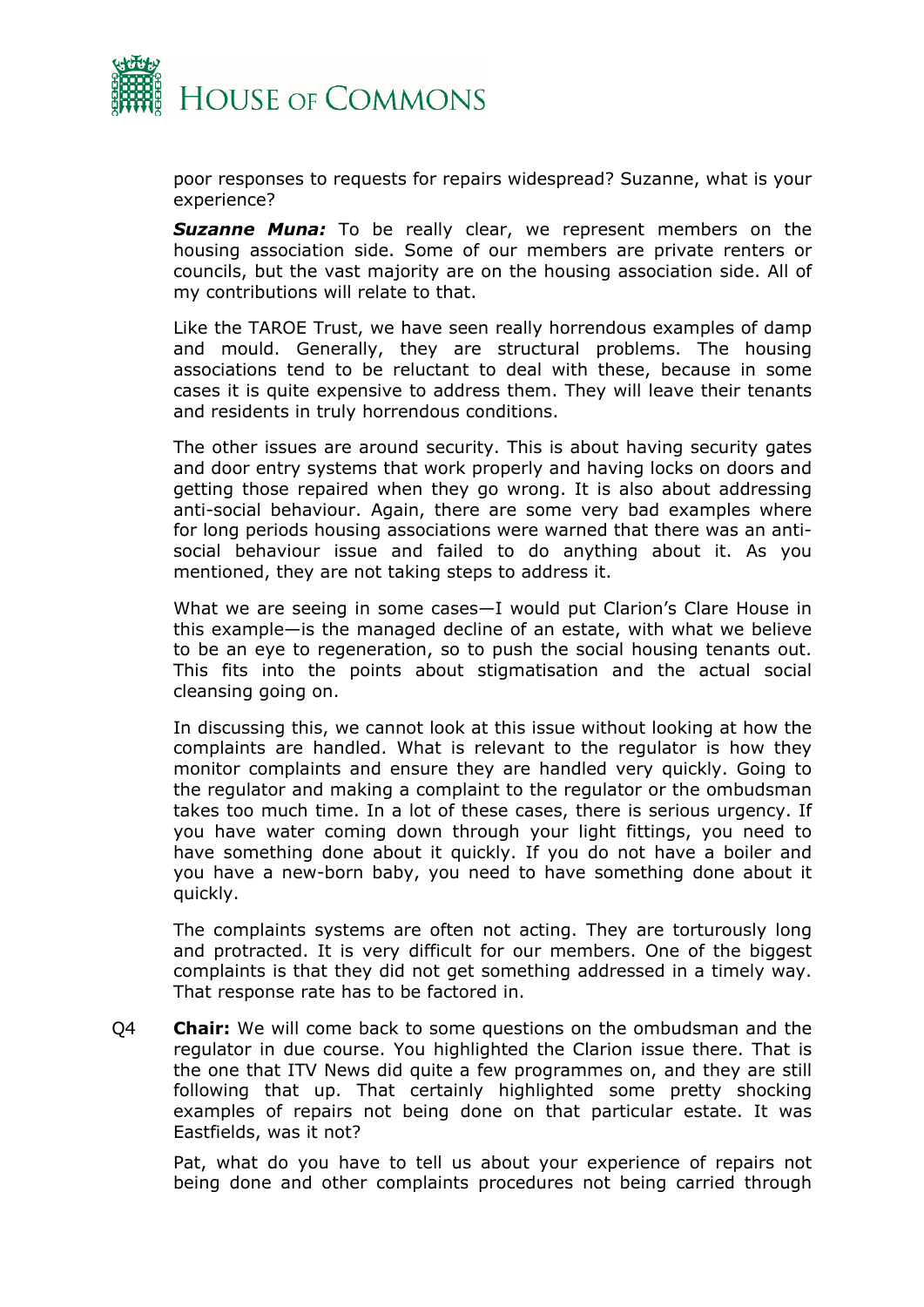

#### properly?

*Pat Turnbull:* The first thing I want to do is to introduce London Tenants Federation so that you have a sense of the organisation. We are a delegate organisation and we represent tenants and leaseholders in council properties in London boroughs, tenants of housing associations, members of co-ops and members of tenant management organisations. We feel that democratically constituted tenants and residents' associations and delegate bodies at regional and national level are the only way to guarantee a strong voice for tenants. That strong voice is essential to ensure that we are all well housed. We are very sorry that tenant organisation is so much reduced compared to what it once was. We used to have many London borough federations and we now have very few. There used to be quite a lot of regional federations like ours around the country, and now we do not know of any, to be honest.

To come to the question of how bad social housing is when it is bad, just like private housing, when it is bad it is very bad. This is where there have been a lot of examples in the press. We refer to them in our submissions: for example, ceilings collapsing, water running down walls, walls covered with black mould, people unable to turn their electric lights on in parts of their homes because it is dangerous. Of course, a lot of this is affecting families with children, who are living for months and even years in these conditions.

London Tenants Federation wants to pose the question, "What is the reason for it?" It seems to us that you have to look for the reasons before you can find solutions. The strange thing is that all the people we are talking about are paying for a service. Social rents are not cheap, however they are categorised. In April last year, people in social rented housing were paying an average of 34% of their incomes on their housing, and these are often very low incomes. Many social housing tenants, including those in work, need benefits to be able to pay the rent. I just want to mention that that is why we are very much opposed to the 30 years' inflation plus 1% rent rises that the London councils and the G15 are asking for.

To come down to why, the Eastfields Estate has already been mentioned. This is in Merton in south London. This estate was stock-transferred from the council to a predecessor of Clarion. The trouble is, as Suzanne has mentioned, that it looks as if Clarion just sees Eastfields not as people's homes for which they have responsibility but as an area of prime real estate that is ripe for redevelopment or regeneration, as it is called, which means knocking down these social rented homes and replacing them with homes for sale on the private market. They are not alone in doing this. These regeneration schemes are going on all over London and more are planned.

We fear—Suzanne or Darren mentioned this in passing—that the quality of housing on estates regarded as ripe for regeneration is often deliberately run down to make it easier to persuade the residents that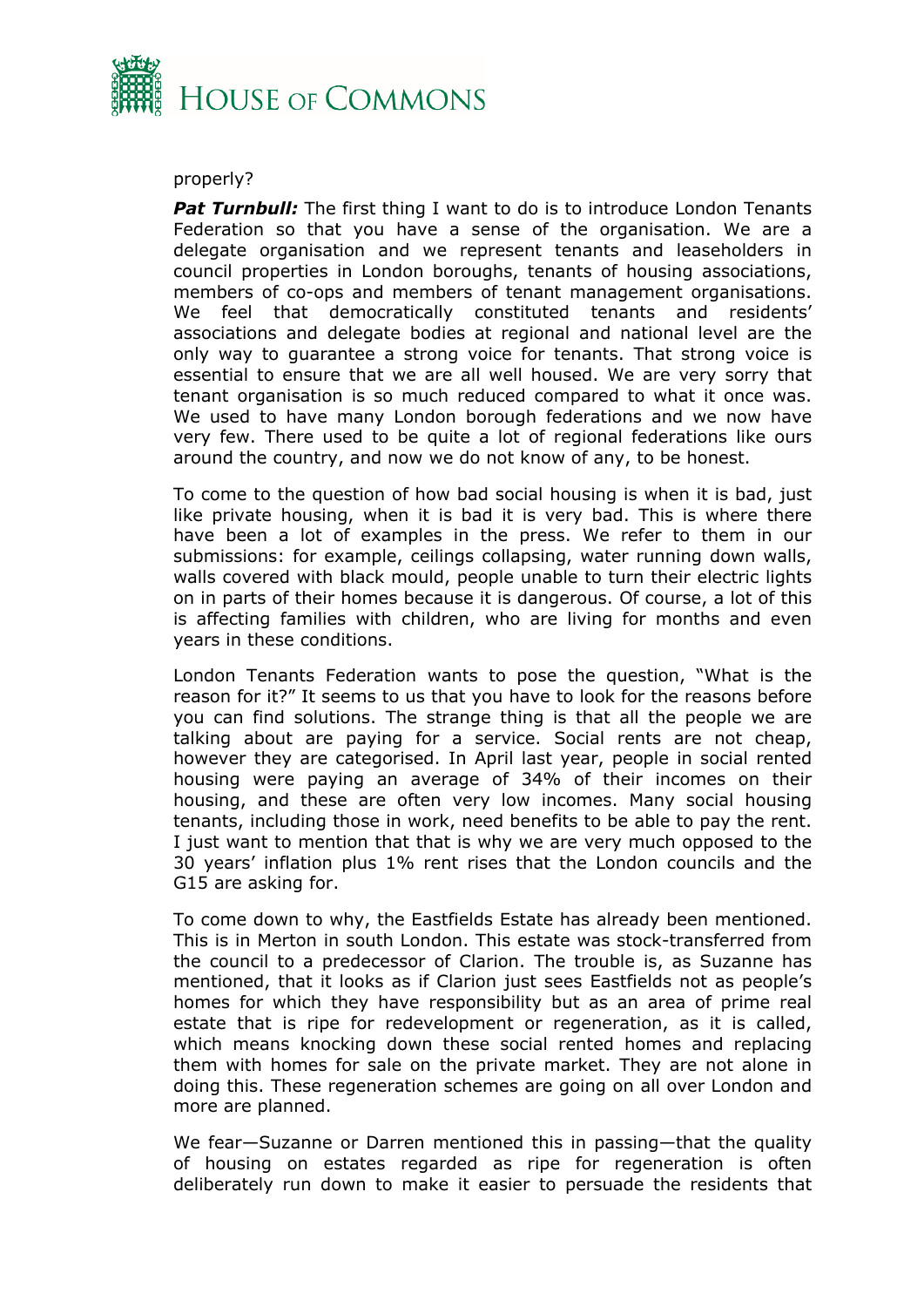

demolition is the only answer. We know of cases where that has actually happened. In terms of asking for a ballot, if you give a ballot to people who do not have any options, what do they say?

I want to go back to Clarion again, as an example. On 17 January, *Inside Housing* reported that Clarion had seen its net surplus rise by 29% to £100 million, despite spending a further £18.6 million on fire safety costs. Clarion is not the only housing association operating a large surplus. Surely this should be spent on social rented homes and their upkeep. We find it disappointing that Clarion has received the largest amount of grant funding from the Mayor of London's office in spite of the number of cases of poor maintenance. London Tenants Federation members feel strongly that funding for new homes must only be allocated where there is evidence that the landlord is properly maintaining the existing housing stock.

Another basic problem that led to this situation is the fact that Governments, for many decades, have emphasised housing for sale rather than public housing for rent. They have fostered the illusion that everyone can become a homeowner, while at the same time housing has become more and more expensive and the goal of becoming a homeowner has become harder and harder to attain. Instead what we have seen is the growth of an expensive, insecure and poorly regulated private rented sector. At the same time, the stock of social rented housing has become sadly depleted.

London Tenants Federation believes that this is the chief reason for the housing crisis. Our analysis of Government data reveals that London's social rented housing stock was 75,300 fewer in 2019-20 than in 2000- 01. One hundred thousand social rented homes were built, but 175,300 were sold, demolished or converted to less affordable rents. This is the background to these problems, which are receiving such wide publicity in the press.

Q5 **Chair:** I understand that. What I would just say to all of you is that we have a number of questions to get through. We need to try to make the answers a little shorter, though of course we want you to get your points across.

I just have two questions. Can we have fairly brief answers, because we are going to explore them in more detail? First of all, the Government published their social housing White Paper in 2020 and they are now going to legislate. Is that going to deal with the most important issues? Without going into great detail about them all, what is your general view about that?

*Suzanne Muna:* No, absolutely not. That will not deal with the issues. There are a number of weaknesses, such as the emphasis on monitoring and publishing information. That might be useful for the regulator, if it goes to the regulator, but it is not going to do anything for tenants. It is not going to speed up the process of getting issues addressed.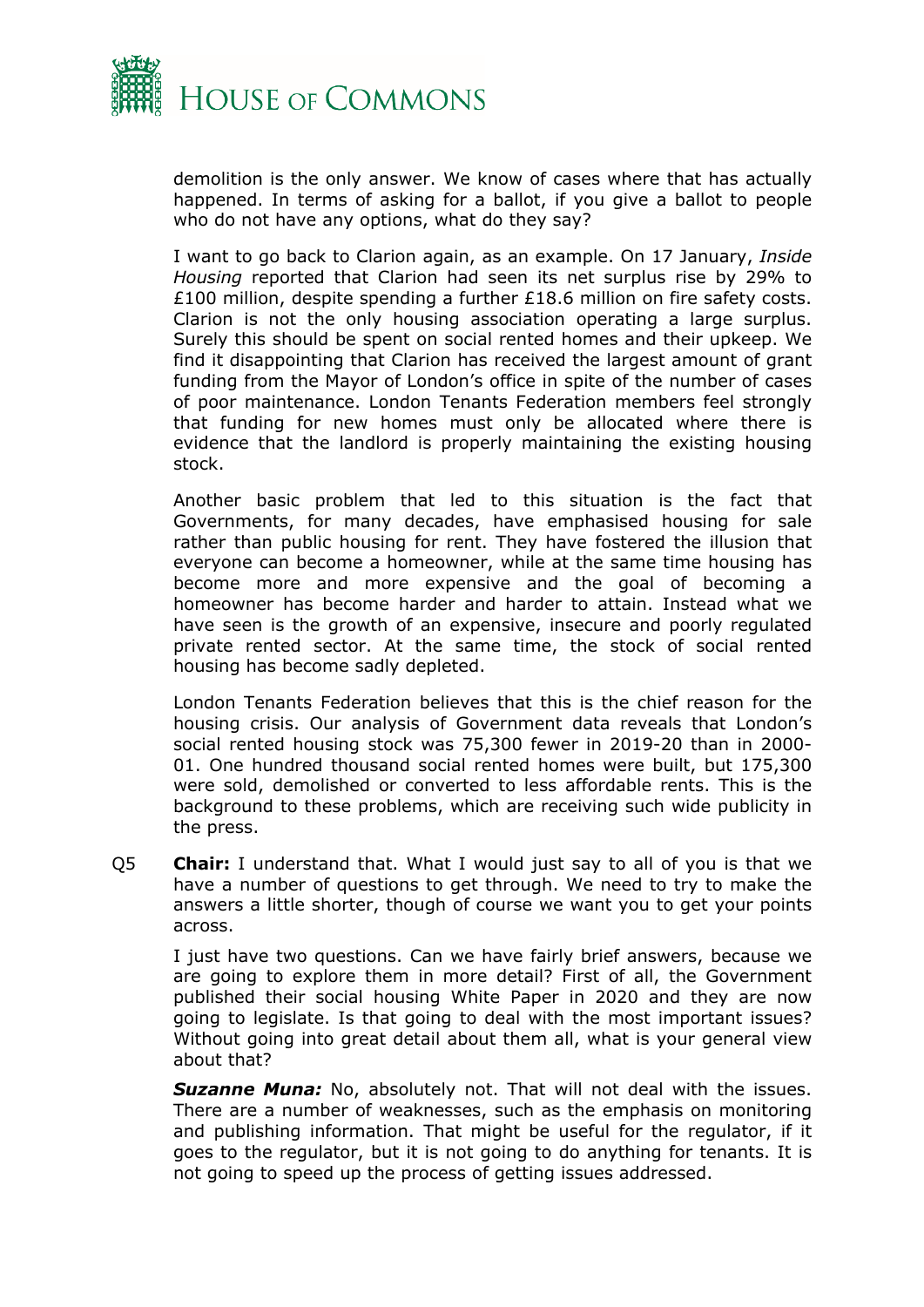

For example, one of the requirements could have been for neighbourhood managers to be reintroduced. Nearly every association has done away with neighbourhood managers. They were an absolutely key link. This is one of the biggest reasons that there has been this deterioration and that certain estates have been allowed to sink. We have seen a really massive decline here. We would say we have a really massively disproportionate number of complaints about London and Quadrant's disrepairs, for example. That has really escalated as they have done away with their neighbourhood managers.

The best thing about that paper is the extension of the Freedom of Information Act or a similar sort of Act. That is one good thing to come out of it.

**Darren Hartley:** For certain, I share some of the complaints that my panel colleagues have about the White Paper, not least the length of time that it is taking for it to be given the parliamentary time to have an airing. Without doubt, though, the White Paper contains some things that, if the question had been asked two, three or four years ago as to whether these were positive improvements, would represent the start of some progress.

The kind of thing that I am referring to there is, for instance, the removal of the serious detriment test from the regulator and its ability to proactively regulate consumer-side matters. The regulator has had one arm tied behind its back for a long period of time. There is increased access to information and increased transparency. Those are all good things. On their own merit, it is difficult to criticise those. They should lead to some progress.

It is only the initial starting point. Undoubtedly, there is significant cultural change that needs to happen across the sector. There is no provision within it for a national platform for tenants in policy decision making.

In relation to stigma, if you compare the White Paper with the earlier Green Paper and the discussions around stigma, there is very little around—

Q6 **Chair:** We are going to come on to stigma in the next round of questions. Finally from me, there has been a bit of an explosion in some places of these claims management companies. Some people might think that money that should be going on repairs is going into lawyers' pockets. What is your view about them? Do you have any experience of them? Pat, do you want to make a brief comment on those?

**Pat Turnbull:** I do not have any experience of them, but I can just imagine what they are up to. I would like to say again that the best defence for tenants is properly organised tenants' organisations.

**Darren Hartley:** Yes, we have some anecdotal evidence. They tend to prey on areas where tenants are most vulnerable and receiving a poor service. In some respects, the best way of defending against it is to make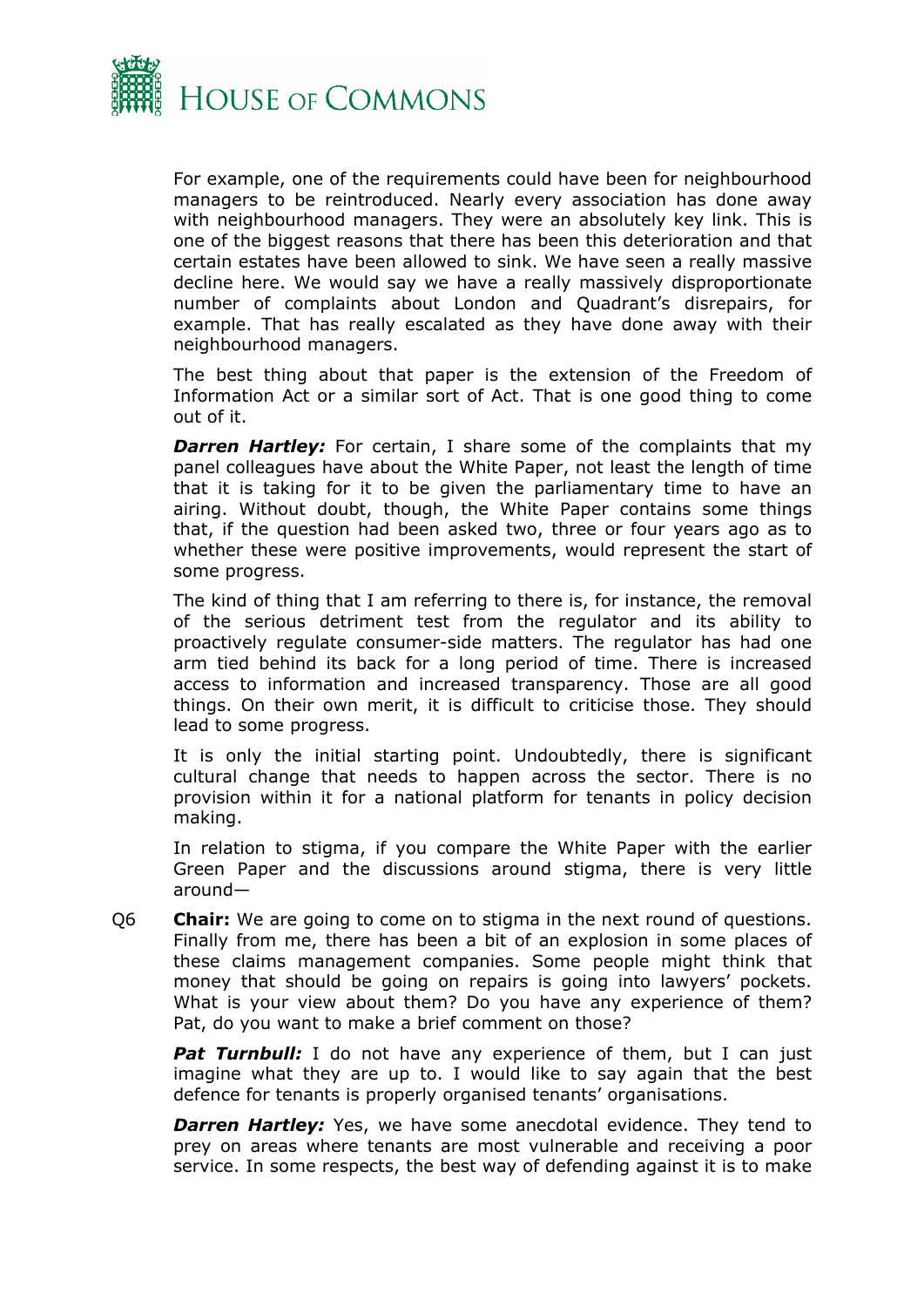

sure you have high-quality services in the first place and good-quality accommodation.

**Suzanne Muna:** The narrative around these companies is something that we are really concerned about. You are talking about the no win, no fee lawyers and those kinds of firms managing disrepair claims.

**Chair:** Exactly, yes.

*Suzanne Muna:* There was a paper that was leaked to SHAC from a senior within the Riverside organisation, which showed that Riverside and a number of other housing associations, because they were losing so many claims or settling them out court, were going to try to get the law changed to make it so that there would be a cap on the amount that people could get for disrepair claims.

The executive of Riverside even admits that the legislation is there to protect against unscrupulous landlords, though it does not see itself as being an unscrupulous landlord. None the less, it has put together a group of organisations, which includes Torus and several other big housing associations, to lobby and to get this narrative going that it is really just down to these disrepair lawyers. In actual fact, the problem is that people are desperate to get their housing repairs done.

Riverside is very concerned about the amount it is having to pay out in compensation. The executive does not seem to have considered a solution that was about making sure that people's homes are in a good state of repair. It is not the disrepair claims lawyers. They are quite parasitic in some ways, but they are not the source of the problem. This is a narrative being developed by Riverside and by other housing associations so that they can get the law changed and so that all tenants will end up with fewer rights as a result.

**Chair:** I am sure Riverside may have something to say about that in due course, if they wish. During the lockdown, there was certainly a growth in some of these organisations going to tenants throughout the country. We mentioned the whole issue of stigmatisation. Rachel Hopkins is going to come on to that issue.

Q7 **Rachel Hopkins:** Particularly since the Grenfell Tower fire, there has been quite a lot of discussion around the marginalisation of tenants' voices, the possible stigmatisation of those in social housing and whether this might have contributed to a culture where requests for repairs and maintenance are ignored. Is there a stigma attached to social housing? If so, has it played a part in the recent cases of poor service quality from housing providers?

*Suzanne Muna:* You see this in the staff working in the bodies themselves, the housing associations or other bodies. There is a bit of a tendency to feel that people who are in social housing should somehow just be grateful to have a place to live, that they should not complain about the state of their homes and that somehow they are not as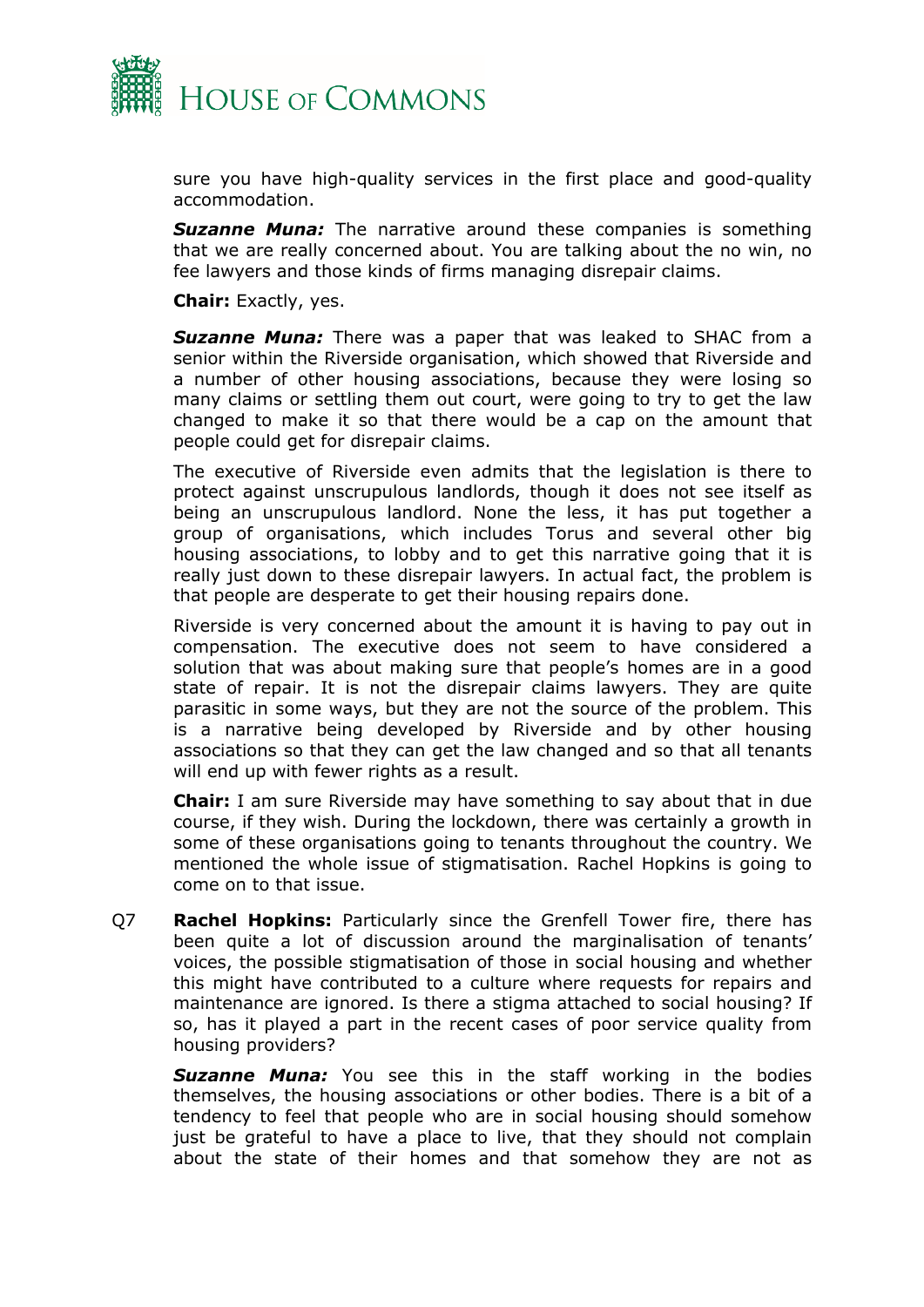

deserving of a decent place to live. We would argue very strongly against the idea that that attitude is appropriate.

It is all part of the narrative. It is all part of this justification. It is not the driver. It is commercial and economic interests that are driving down standards in social housing, but that is part of the narrative that is put out that helps excuse it, really. It is one way of rebutting it: "They are just social housing tenants. They are getting something for free"; obviously, that is not the case. They often are paying high amounts of their salary and their income towards this housing. Even if they are not, even if it is being paid through the benefits system, they still deserve 100% service without any reductions or being seen as second-class citizens.

**Pat Turnbull:** London Tenants Federation had a meeting last year on the question of stigma. We had presentations by academics, who had studied it historically and in the present day. What we fundamentally decided was that the negative portrayal of council tenants and council estates, which have been spread through the mass media, has been part of a deliberate policy to reduce the amount of social rented housing and replace it with housing for sale.

Along with that is the effect of the slogan "mixed and balanced communities", which suggested that council housing estates and council tenants—they were described as "single tenure"—were a bad thing. In fact, when a third of us used to live in council housing, estates were socially mixed in any case. That slogan, "mixed and balanced communities", became an excuse for regeneration. There are many examples of how it has happened. The Heygate Estate is probably the most crass example, where there were 1,200 council homes. Now it has been redeveloped to be much denser housing, but only 79% of it is social rented.

That image in terms of the negativity of social rented housing or council housing was used to promote so-called affordable housing instead of what was council housing. We now have to use the term "social rented housing" to distinguish it from these other types of what is described as affordable housing. Unfortunately, developers, housing associations and councils can claim to be meeting their obligations to build housing for people's needs by building affordable rent or shared ownership properties, which are actually unaffordable to people on median and low incomes.

We need to remember that there was a time when council housing was something to aspire to and people wanted it. There are millions of people today who would probably give their eye teeth for a council home, despite all the negative images. I have lived on council or mixed council/housing association estates for large parts of my life. My neighbours are just normal citizens like everybody else, who pay for their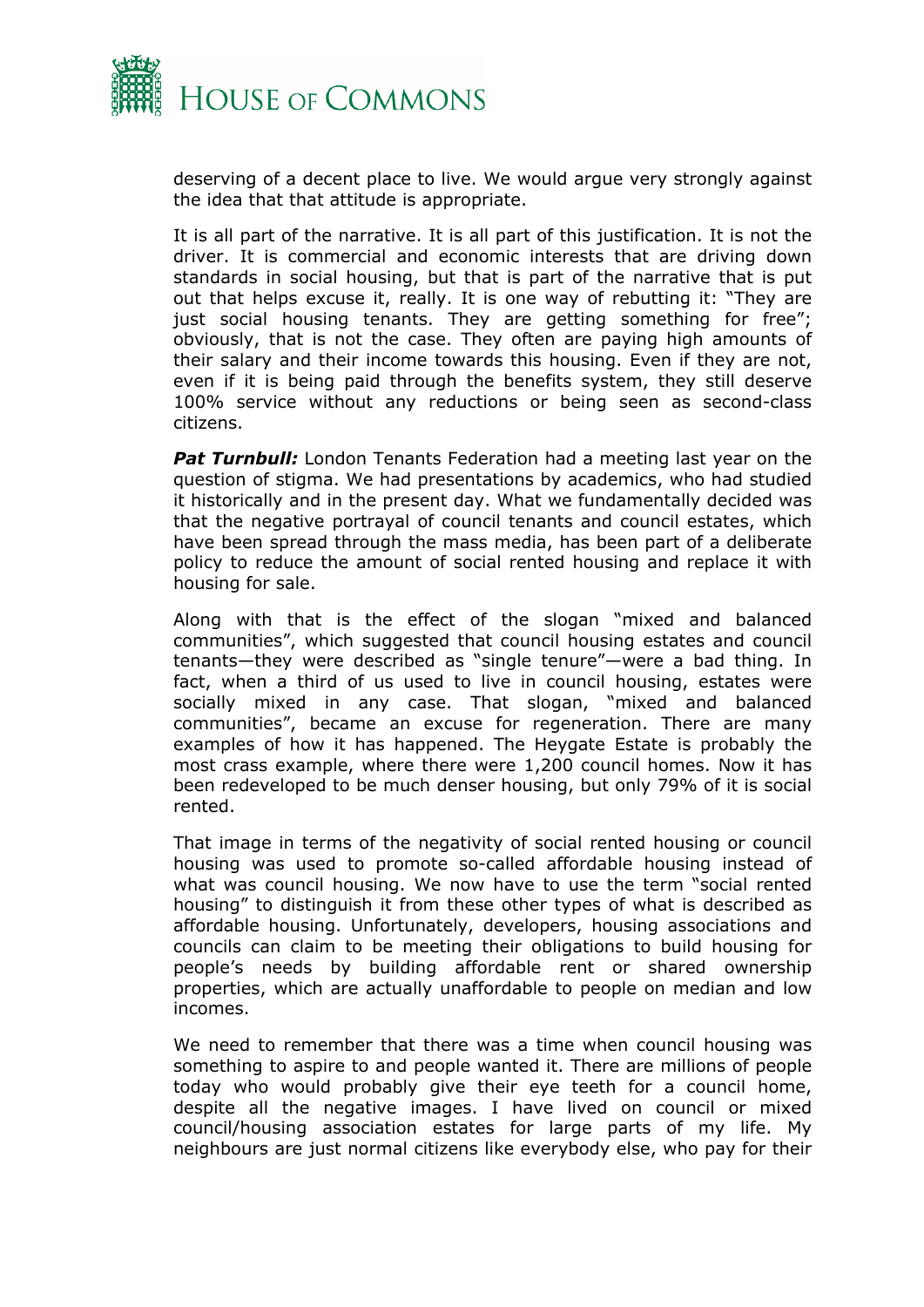

homes and deserve a decent and nice home, just like everybody else. That is what we should be putting across.

Last year, it was the 100th anniversary of the first council homes. Our borough, Hackney, had a celebration of it. Lots of people did celebrate and told stories about how important their council homes had been to them. This is the image that we have to put across to counter these negative stories.

**Darren Hartley:** I definitely support what my two colleagues have just stated. In terms of the lack of content in the White Paper relative to the Green Paper, I hope the Government have not placed stigma in the box of "too difficult to do". Undoubtedly there are wider societal issues about references to "sink estates" and "feral children". There are very unhelpful narratives there. Hopefully, the sector can respond with positive counternarratives. There is a responsibility on the sector, which includes politicians and sector leaders, to promote some of the positives.

Recent rhetoric has been unhelpful, even down to the White Paper. The White Paper seeing the social rented sector as a stepping stone into home ownership and its obsession with home ownership are really unhelpful, particularly when you look at the juxtaposition of the investment in home ownership relative to social rented housing in terms of policy. If you had a stronger and more empowered tenant collectivist movement, if you had a national platform where they were present at decision-making tables, that could address some of those issues, so that the sector itself can showcase.

Finally, for TAROE, even the name "social housing" has some negative connotations. We prefer "regulated housing sector", but I know that is a matter for debate.

Q8 **Rachel Hopkins:** You mentioned the White Paper there. The social housing White Paper proposes a whole bunch of measures to make providers more accountable to tenants, particularly a set of tenant satisfaction measures, on which the Regulator of Social Housing is currently consulting, and a new power equivalent to that under the Freedom of Information Act in respect of public bodies to get information. What do you think of these proposals?

**Darren Hartley:** First, as an initial disclosure, we were part of a working group that assisted and contributed to the regulator's working group that was developing the draft tenant satisfaction measures.

Generally speaking, again it is hard to be able to criticise making information and metrics in this way available to the public to hold landlords to account. It is a positive thing. I guess there are some questions about the methodology and the gaming of the system. To a degree the methodology can address some of those concerns, but not entirely.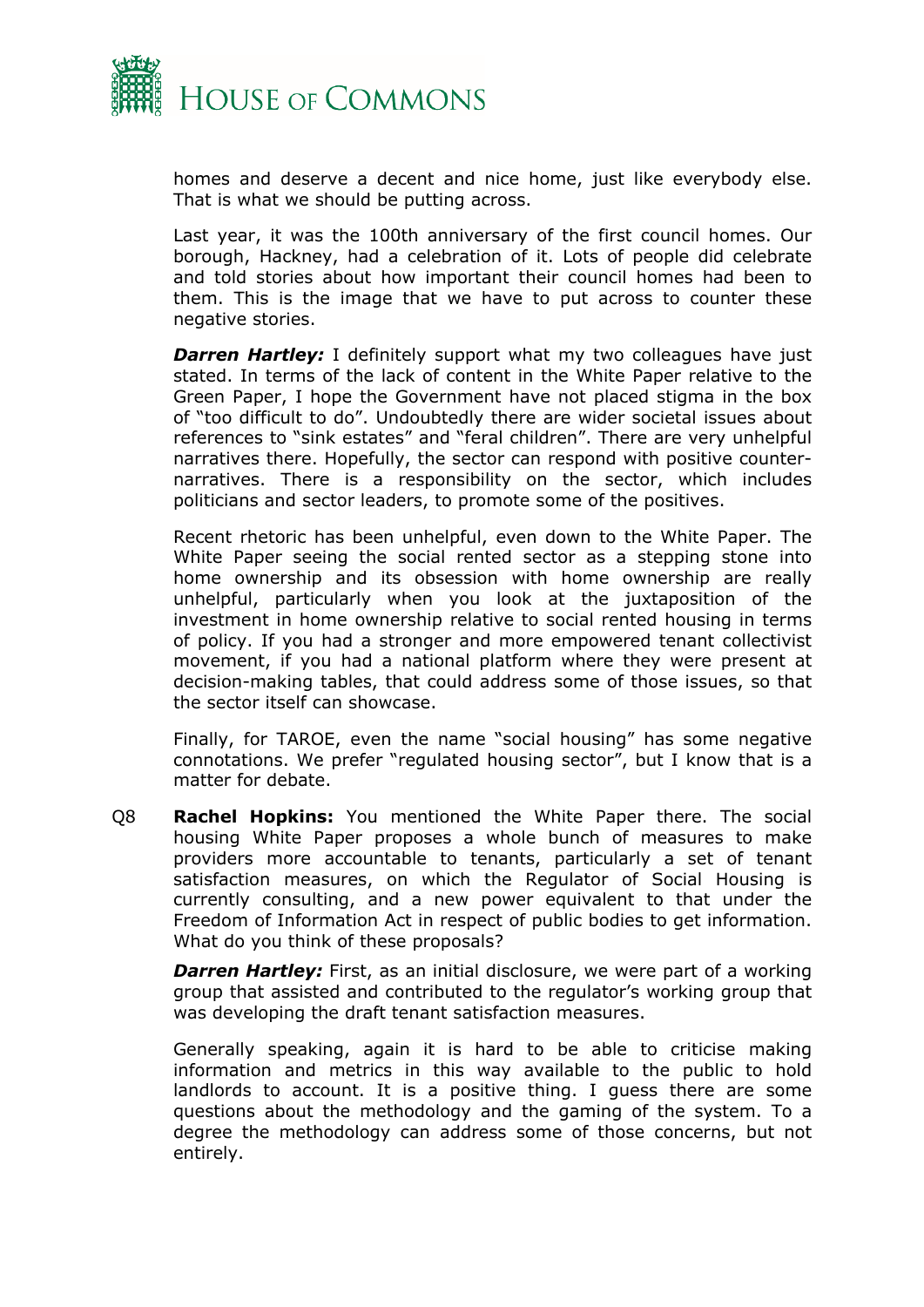

There is a bigger question here. What I would not want to do is get obsessed with that. In some respects it is a peripheral matter to the broader issue of accountability. Yes, it is part of the picture, but in order for it to work you need strong tenant bodies to hold landlords to account in the first place. They need to be able to review those metrics and do something with them. If they are just issued and nothing comes of it, it is really rather unhelpful, is it not? It could be part of a broader system, which should be designed to increase accountability.

I am hoping we will come back to it. I will not dominate now, hoping that we will have an opportunity to come back to accountability mechanisms as well.

**Pat Turnbull:** We have these tenant satisfaction measures at the moment. Probably every housing association and council operates them. They are largely tick-box exercises. What we would like is for all the landlords to help support and foster tenant self-organisation instead of making tenants who want to self-organise jump through hoops in order to be recognised by the landlord and making it difficult for them, which is often what happens at the moment. That is the key point—tenant selforganisation. We would like all landlords, housing associations and so on to support that.

*Suzanne Muna:* Very similar to that, without fail, any of our members who we have talked to about this has just shrugged their shoulders and said, "How will this help me?" I cannot see that it empowers tenants in any way. You mentioned that this is there to make landlords more accountable. Our question would be, "How does it make them more accountable?" Tenant satisfaction could be high or it could be low, but there is still nothing that the tenant can do to drive it up. Tenants are not concerned with the average across their landlords; tenants are concerned with what is happening with them and with their particular situation. If you have a boiler that has not worked for six months, the fact that most boilers are fixed within five weeks is not really relevant to you; it does not make any difference.

These are all going to be statistics that are going to be reported by the landlords themselves. There is no attempt to get information from tenants and residents about how their landlords are performing. This is just self-reporting, and then these landlords are going to be taken at their word. In our view, it is woefully inadequate in terms of empowering tenants. In terms of holding landlords to account, it does not help them do that. I do not see how it could be argued that it will.

Q9 **Rachel Hopkins:** There have been accusations recently of racism in the social housing sector, including from residents who feel they have been discriminated against because of their ethnicity. Can some of the recent examples of this poor service be attributed to racism?

*Suzanne Muna:* Again, at L&Q we had the Lara Tate case. Racism is an issue. It certainly seems to be a factor. The responses of certain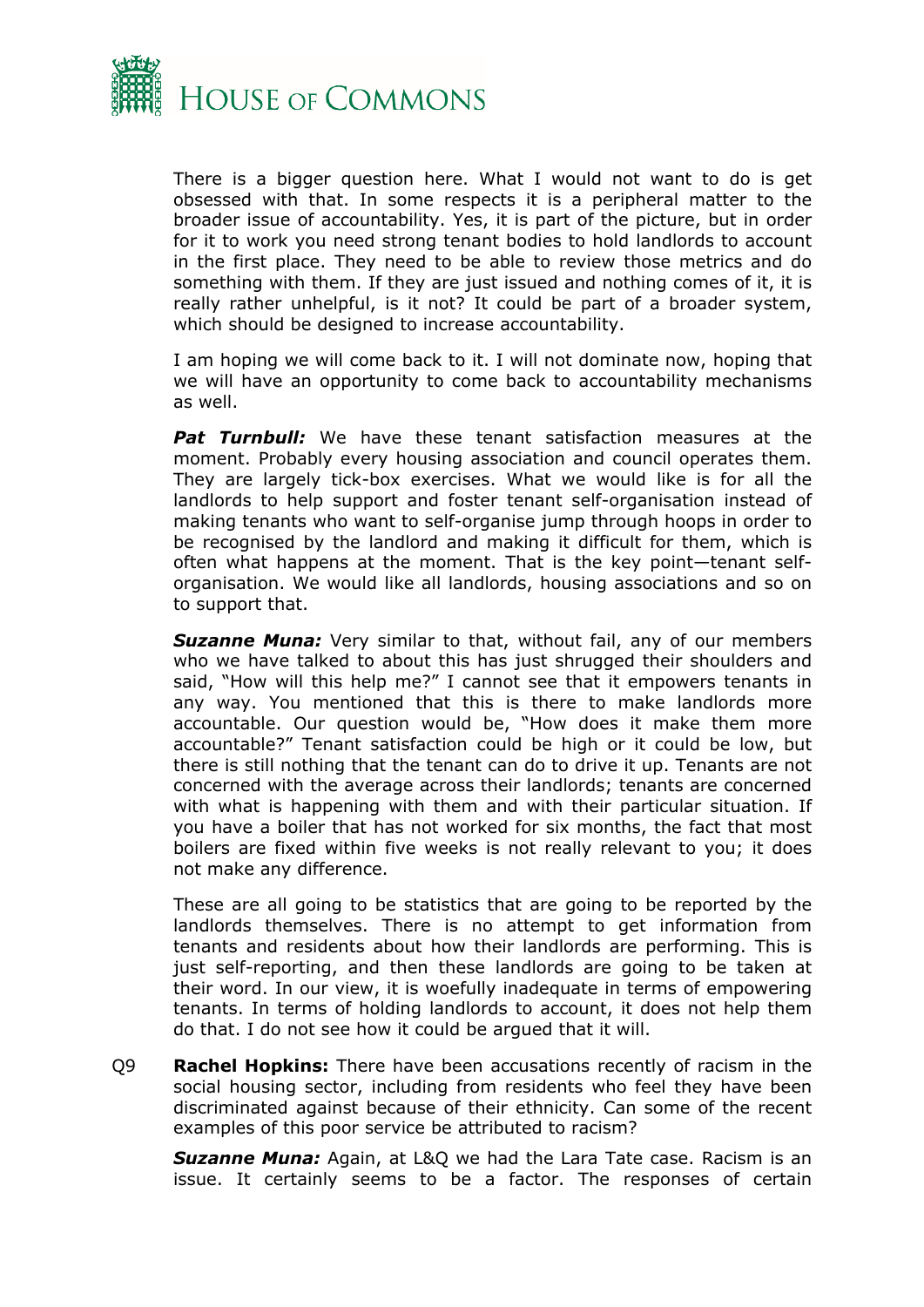

landlords can take account of race, whether people are migrants or all of those other perceptions that they might have about the tenant or resident, how accurate or inaccurate. The other big discrimination that we find is against tenants and residents who are disabled, particularly those with mental health problems. We would say that there are two areas where the Equality Act is regularly breached: on racism and in relation to disability. Again, it is very difficult for the tenants and residents concerned to do anything about it.

**Pat Turnbull:** I would just say that we would like the landlords and their employees to treat every tenant with respect. That is what we would really like.

*Darren Hartley:* If racism is driving it, it is abominable, is it not? People should be held to account if that is the case. We have no room for that in society. I should also highlight that some of the structural and societal systems are set up to disadvantage certain groups. At times, positive action is going to be necessary to address some of these things.

Q10 **Mary Robinson:** In all of your written submissions, you all said that the commercialisation of the social housing sector, partly in response to reductions in central Government funding as well as its role in new affordable homes, has contributed to the problem of poor quality. Could you each say a little more about that? Probably a good place to start would be what your definition of commercialisation is.

*Pat Turnbull:* That is a good question. What is our definition? I want to start with a policy matter. The Government and the Greater London Authority have set huge housebuilding targets and aimed for a large number of units to be built regardless of whether they meet most people's housing needs or not. Huge swathes of London are being taken up by high-rise blocks of investor properties instead of the social rented homes that we actually require.

Another problem that we had was when over a million council homes were handed over to the housing associations mainly in the decade from 2000. At that time promises were made to the tenants in the stock transferred, and these promises are not being kept. What it looks like now—this is where the question of commercialisation comes in—is that some large housing associations are just seeing their social rented homes as an asset base on which to borrow large amounts so that they can build housing for sale in the private market. We could go into the history of how the housing associations got all these properties and what promises were and were not made at the time.

In a way, I can see all this happening. We were told at the time that the funding they were getting to incentivise their takeover of these properties was not going to last forever. We can see that this is happening, and we can see that the result is what I have just described.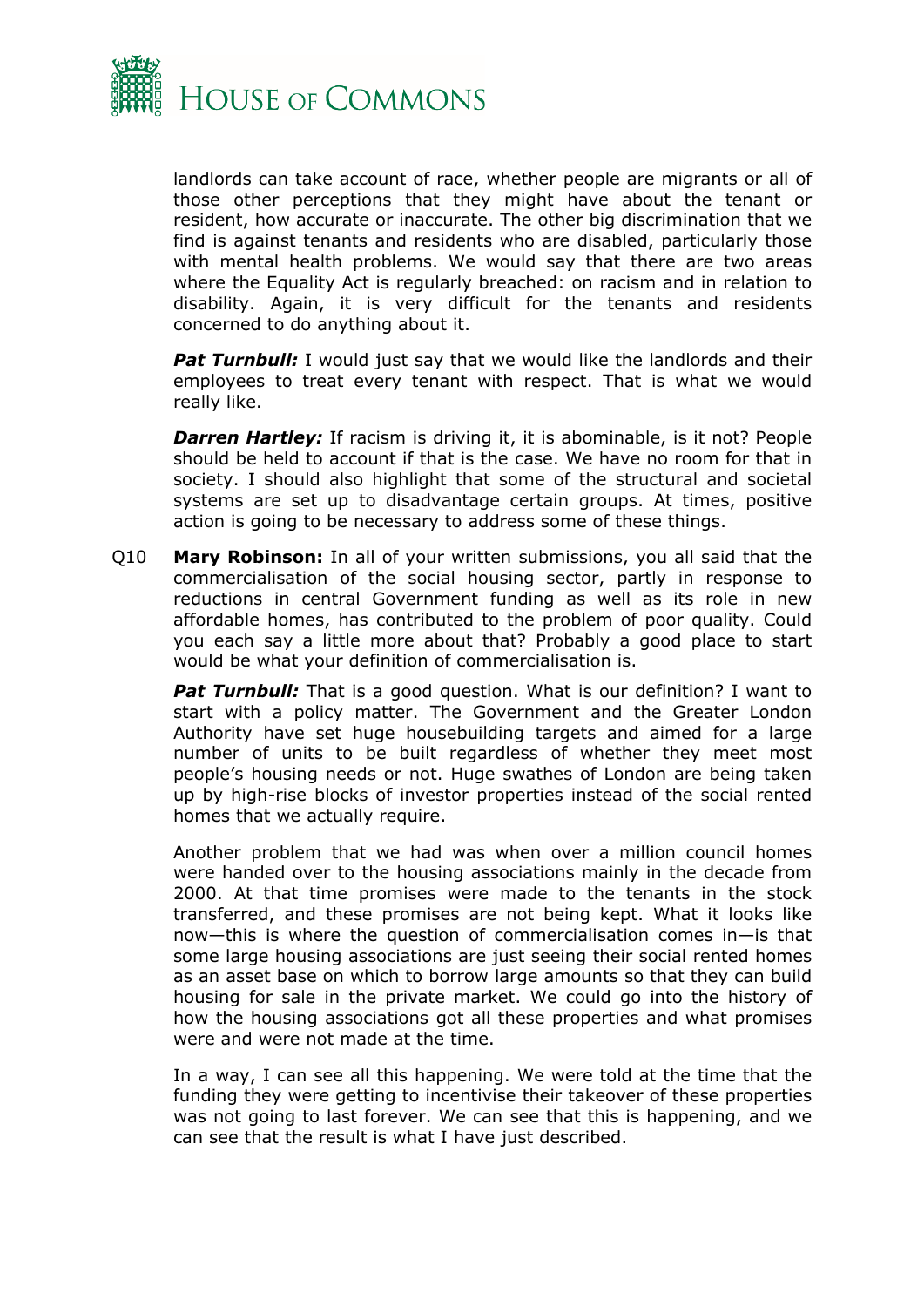

If you look at the Mayor of London's allocations for the affordable homes programme 2021-26, you can see the priority of some housing associations and councils is not necessarily the building of social rented housing. It is building other types of what is called affordable housing, and of course you cannot even see in those figures how much market housing for sale to investors is being built as well. I know that councils are becoming developers of housing largely sold to investors, because of the reductions in Government grant. They see themselves as keeping themselves afloat by becoming developers. There is a whole context that is very unhelpful to the maintenance and building of the social rented homes that we need.

**Darren Hartley:** First, to address the question that you asked about definition, if we were to take a dictionary definition of commercialisation, what we are talking about here is a primary focus on financial gain. It almost seems anathema that we should be talking about a focus on financial gain in respect of organisations that are meant to be primarily focused on social purpose.

We have seen a number of features of commercialisation in recent years that have resulted or potentially resulted within some organisations in a deterioration in service. On the one side, you can see that there is the increased leverage of balance sheets in order to secure what might be surpluses or, increasingly, debt borrowed against the balance sheet of these organisations in order to be able to invest and to build. Often the new properties that are being built, as my panel colleagues have highlighted, might be for affordable rent or for a various range of mixed tenure.

Without doubt, the reduction in capital subsidies and grants that has happened alongside this is a contributing factor to this. You have also seen a regulator that has been primarily forced by legislation to focus on economic matters. Then you have seen an approach from landlord organisations around, for instance, looking at models that, on the one hand, might lead to service improvements. If you work a particular shift, it could be great to be able to use a transactional service to report a repair at 3 am. A lot of the time, though, those service redesigns are couched almost in terms of an Amazon-type model. They say, "If we can push people down this particular channel, we can reduce the overall costs of delivering the service, and we can use those surpluses to leverage more and do more of these other things".

Combined with the large-scale mergers that you have seen, a lot of tenants feel they no longer have a local presence from their landlord. There are these large, monolithic commercial entities that do not care, are not committed and do not understand the local communities in which they live.

It is a complex matter, but what you then see is an increased focus at board and governing level on the professionalisation of board members.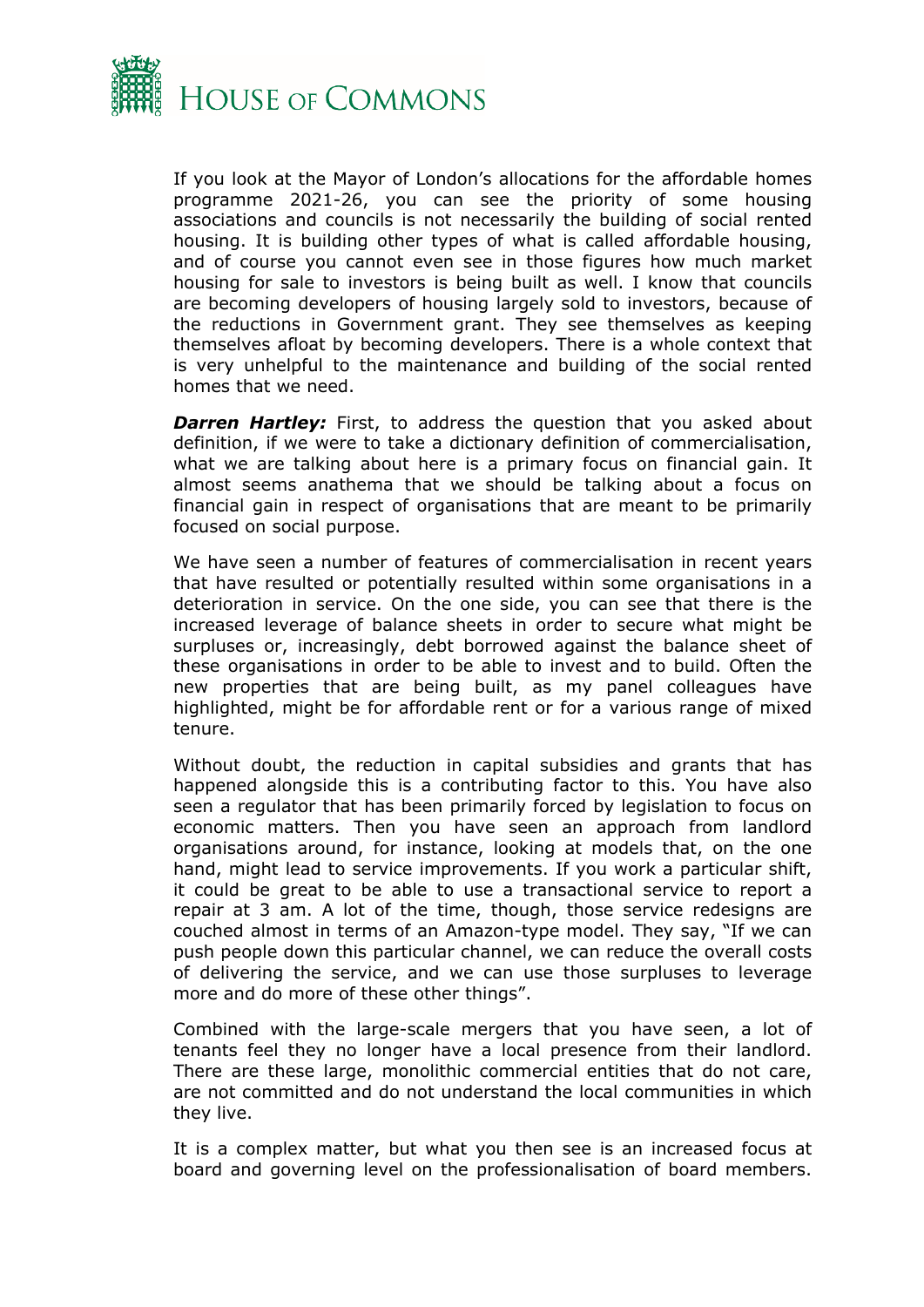

All of the time, you are seeing this removal of accountability directly to tenants. There are fewer shareholding members and less accountability to shareholders as well. It is a whole combination of factors that leads to less accountable bodies that are increasingly a focus for lenders due to the large debts they are holding. There seems to be an increasing imbalance away from the interests of tenants.

**Suzanne Muna:** I would agree with a lot of Darren's definitions there. We would say that housing associations are now accountable to investors in the City. We do not believe they, especially the bigger ones, are accountable. The commercialisation means they are not really accountable to Government or to any other public sector body. The executive is accountable to the board; the board is answerable to the market and not to anybody who is looking after the interests of tenants and residents on the whole. You can see that in the composition of board members. It is now all about people who have experience in finance, hedge fund management and the development sector.

In the programme that associations themselves put forward, we see this in the introduction of for-profit providers. Very clearly, that is what they are there for. They have a housing association as a subsidy within their group. We see it in the push towards having development done by housing associations and not by councils. That investment is not there in councils.

We see it in the development of products like shared ownership. One of the housing associations where we have quite a strong group of tenants and residents, Hexagon, applied to the GLA for funding to develop a certain number of social rented units and were told to reduce those in favour of shared ownership. People do not want shared ownership. That is not what is going to help solve the housing crisis, but that is where they were being pushed, because that is where the funding structure is set up.

Again, the justification for this commercialisation was that it was going to help solve the housing crisis. It may not have been the whole solution but it was certainly going to help towards that. We have seen every aspect of the housing crisis get worse over the last few years: overcrowding, people not being able to move out of parental homes and the state of disrepair as well. We have seen every problem getting worse.

All of this commercialisation that was going to deliver some kind of improvement has not delivered improvement at all. A lot of what was built with taxpayers' money as council housing is now being delivered to the private sector. That is the way that we would see it.

Q11 **Mary Robinson:** Can I stay with you there, Suzanne, just to follow up? Sometimes commercialisation is understood as perhaps adding social care, leisure or other non-core activities into the association's business model. Do you see that as positive? Does that part of commercialisation have any aspects that are helpful?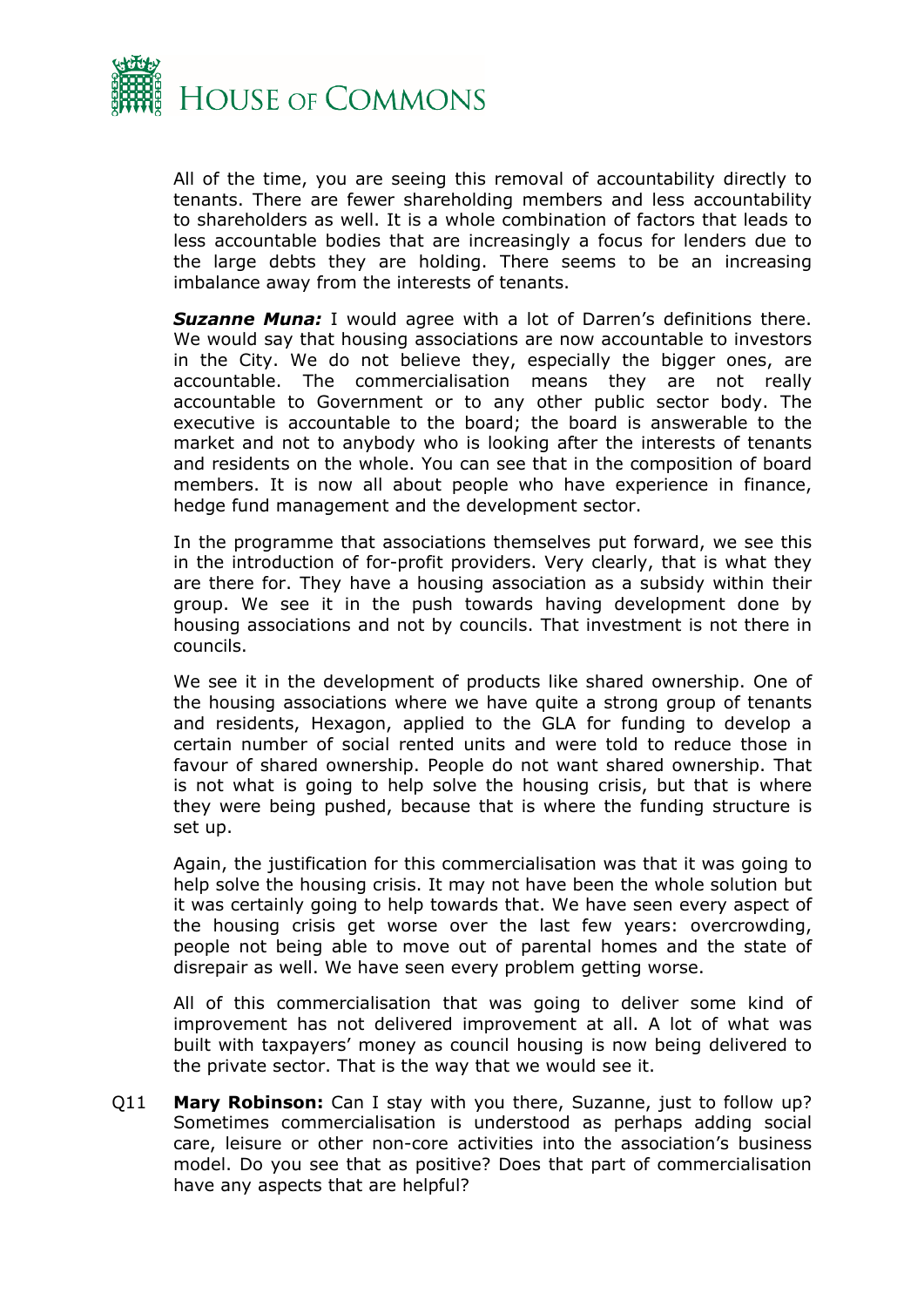

*Suzanne Muna:* That was always part of it. Those kinds of services were always part of it. In fact, they were more important in the traditional, very old, George Peabody style of thinking about how to develop housing. Those services were always part of it. It was never just about the homes themselves. It was about how to develop communities and make nice places to live where you reduce the kinds of social problems that a lot of that period was concerned about. When you look at their missions, they were always about doing that.

This is not something that has come to us with commercialisation. It has not even particularly increased. When new estates are built, what the tenants who end up living there tell us most of the time is that they do not include enough in terms of facilities. A lot of the halls where tenants and residents used to meet have been taken back into use by the landlord rather than being left for the use of communities. Over and over again we hear that people have lost the one meeting space on their estate or in their tower block. This has not been delivered through commercialisation at all. No, that is really not what we have seen.

Q12 **Mary Robinson:** Darren, building on that, some of the arguments are that we should return to the previous model and that that would be the best way forward. There is an alternative course of action, which would be a more commercial mindset with a strong focus on customer service as being the best way to ensure high-quality provision. Is there any merit in that?

**Darren Hartley:** I would have some reservations. What you are alluding to is the issue of customers and consumers relative to tenants. There has been a big movement in recent years to refer to tenants as customers or consumers of products. Even looking back to the Cave review of regulation in 2007, the reason and rationale for us to have a regulator is that there is not a level of choice; people cannot vote with their feet; it is not like going to a supermarket. In itself, that would be to ignore both the legal identity and the rights and responsibilities for both the tenant and the landlord that come with renting housing.

I would have some concerns about that kind of shift. That is not to say that there are not things that can be learned from providing good-quality customer service, but what I would say is that perhaps the best way of ensuring that you deliver good-quality customer service is to have tenants invested and co-creating the services that are being delivered, so that you fully understand the tenants' needs and requirements.

Q13 **Mary Robinson:** Pat, do you have anything to add to that?

**Pat Turnbull:** No, not really. I do not see that commercialisation has offered any real improvements in tenants' conditions at all. That is really my point of view on that one.

Q14 **Matt Vickers:** When tenants have exhausted their landlord's complaints procedure, they can refer their complaint to the Housing Ombudsman.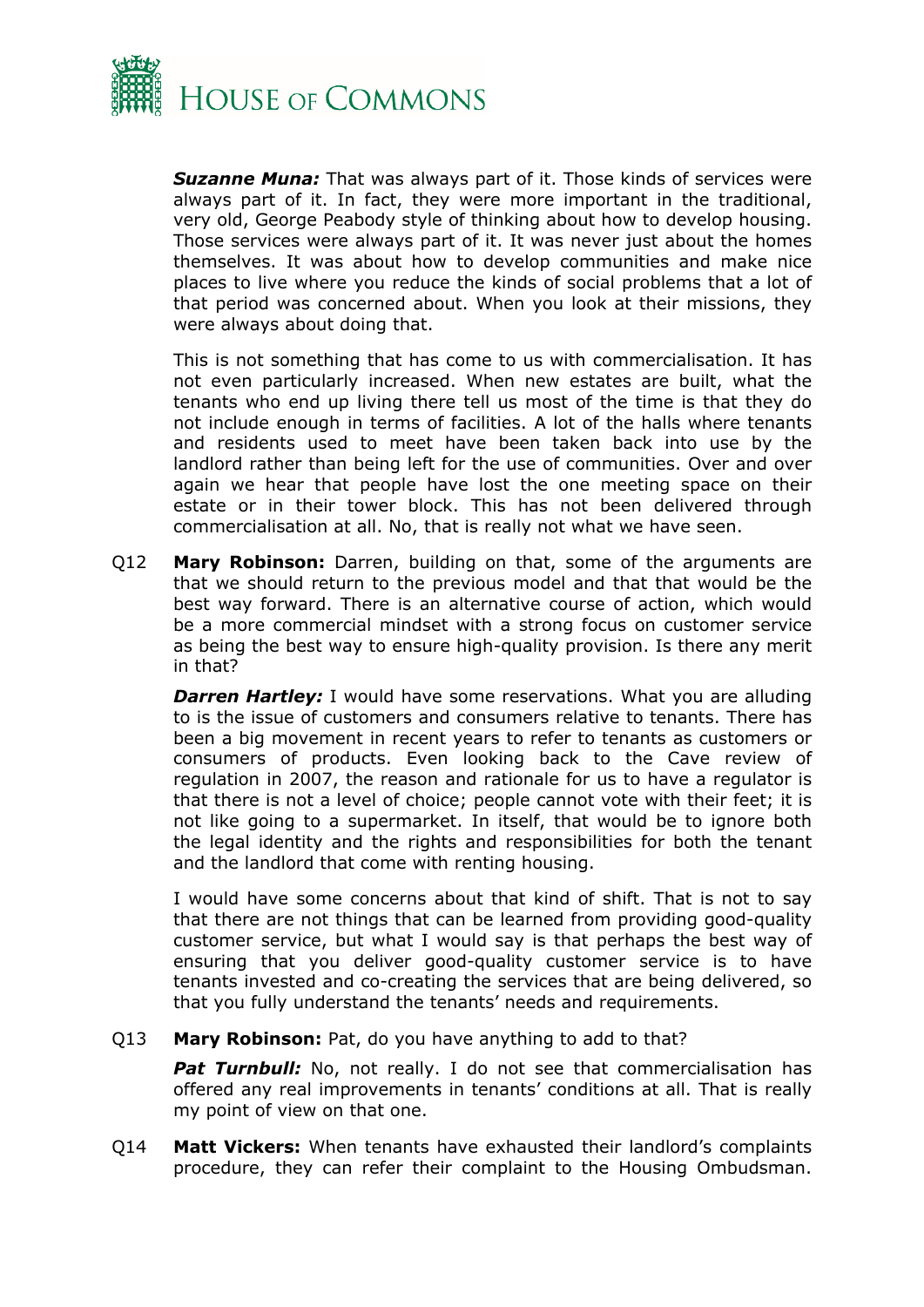

How would you assess the performance of the Housing Ombudsman, Suzanne?

*Suzanne Muna:* For us, when the Housing Ombudsman gets involved, things have gone quite far down the line. It is very difficult to make something like the ombudsman truly accessible. It depends on people having a lot of time. To really make it a level playing field, which is what you would want to see, you would have to address the huge asymmetries that you have. In terms of time, the landlord has the time to rebut or deal with anything that tenants or residents are saying. It can allocate staff to prepare papers and answers. The tenants and residents are trying to take a complaint forward alongside any full-time job that they have and alongside any family commitments that they have. There is a massive asymmetry there.

There is the asymmetry of money. Again, landlords have far more by way of resource. If they need to do research, hire big barristers or whatever it is that they need to do, they can do that. Again, tenants and residents do not have access to that kind of resource. There is also an asymmetry of information. It almost totally relies on information that is given by the landlord themselves. If you want to complain about the fact that your service charges are skyrocketing and absolutely extortionate, you first have to get information from the landlord about what those service charges are. Even that basic information is sometimes not forthcoming.

You would really have to put a lot of support mechanisms in around the Housing Ombudsman. I am not saying the Housing Ombudsman is not doing what it should be doing in relation to its remit; it is about where that remit is set and what support mechanisms are given to tenants and residents so that service is accessible to them. We have heard that it is taking about eight months—I do not know whether this is true—for cases to be assigned. There is a question around resourcing for the ombudsman so that cases are taken up much more quickly.

The final thing that is really important is around the sanctions. I had a look at the cases that were being taken to the ombudsman and the findings and decisions that were made. If you look at the top 10, LiveWest was fined £400 on a turnover of £186 million; One Manchester paid out £350 compensation on a turnover of £60 million. It went down the list like that. These sanctions are nothing to a housing association when they count their turnover in the hundreds of millions. Even if you added up all the cases in one year, it would still be financially better for a housing association to ignore these findings and get fined for them than it would be to address the problem in the first place.

There is a question about how meaningful those sanctions can be. They are not named and shamed; they do not care about their public reputation anymore, it seems. What is really driving improvement? In what way can the ombudsman drive improvement? You would really have to step up access and make it much more accessible to people, and then you would also have to step up the sanctions available to the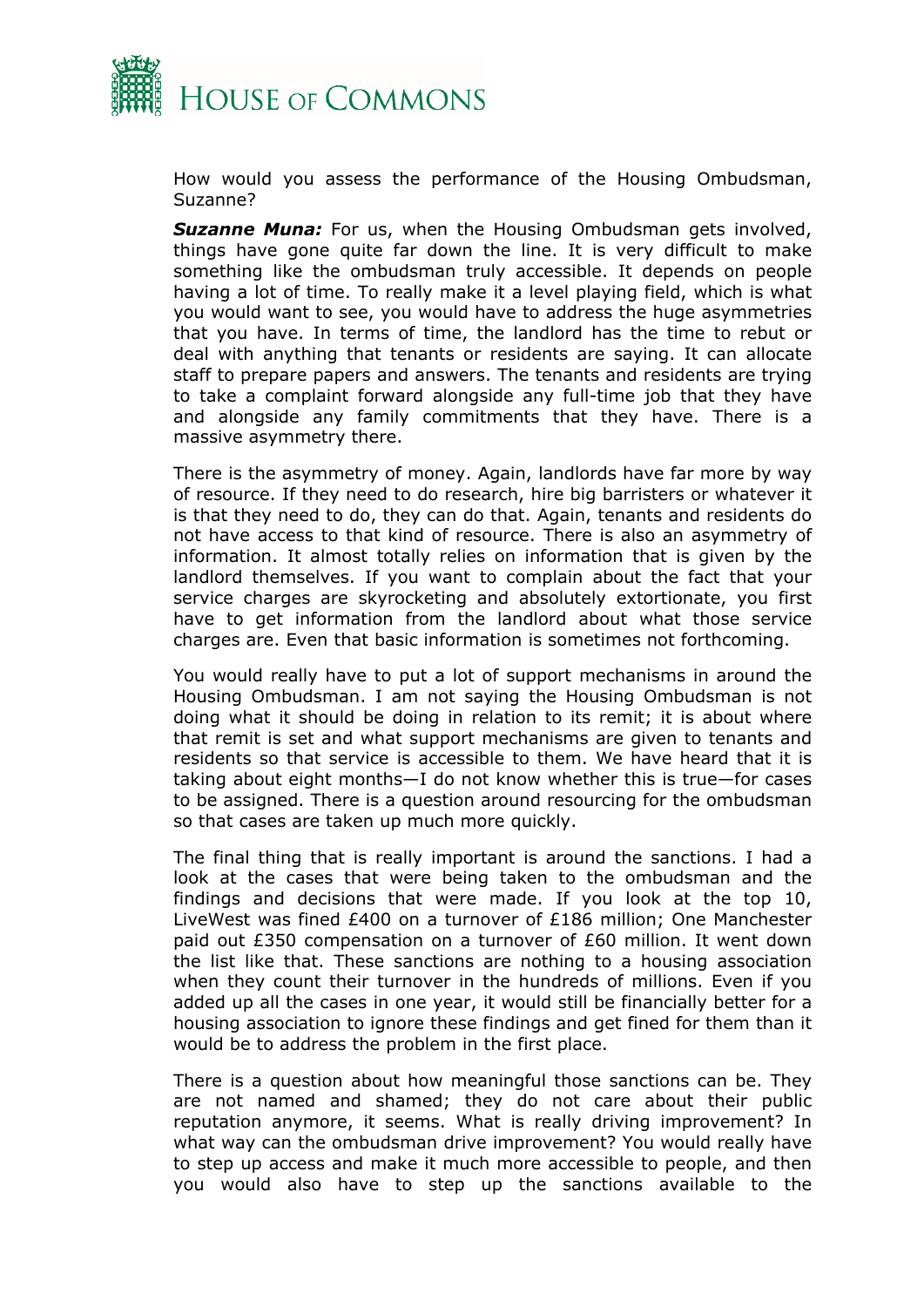

ombudsman. We would say this about the regulator as well, and what the regulator can apply against housing associations that do not comply with what they are supposed to.

**Pat Turnbull:** The priority is dealing with the root problems that eventually lead desperate people to resort to the Housing Ombudsman, is it not? Investing Government money in the upkeep and construction of social rented homes would improve the quality as well as the quantity of social rented housing available.

We have a suggestion. We suggest that the Government should commission a full analysis to identify the shortfall between what is needed to manage and maintain social rented homes properly and what exactly social landlords are setting aside for this. There was an analysis like that that was commissioned by the Building Research Establishment in respect of council housing in 2003. That should be done now. If there are genuine shortfalls, as opposed to the landlord simply not choosing to invest, those should be covered by central Government in the same way as the decent homes programme was organised.

We also think there is a need for housing associations to have a ringfenced account to hold rents and service charges along the lines of council housing revenue accounts. That would ensure that all the funding collected is spent on the management and maintenance of existing homes and not, for example, on developing new homes.

I said that councils have these ring-fenced housing revenue accounts, but it is to be hoped that all councils are also using their housing revenue accounts in the proper manner. I say this because—this was reported in *Inside Housing*—there was the recent disturbing case of Nottingham City Council, where money accumulated since 2014-15 from the housing revenue account had been incorrectly credited to the general fund for all council services. From the report, it looked as if this only came to light when there were rigorous checks on the council because they got into financial difficulties. That is quite a worrying circumstance.

Just to go back to the question of complaints, tenants are often frustrated by the extended complaints systems instituted by landlords. They seem designed to wear tenants down until they choose to live with a problem that requires repair rather than persisting in trying to get it solved. I just want to give one small example from quite a long list, which is a recent case on the estate where I live. It took three months of repeated phone calls and emails, both from the tenant and from me as the chair of the tenants and residents' association, to get a repair done that took only 20 minutes. That is not unusual. This was a repair that was seriously inconveniencing the whole household.

Finally, though, we definitely agree that extending freedom of information rights to tenants of housing associations would at least give them the same rights as council tenants. To be realistic, the experience of London Tenants Federation members around freedom of information requests is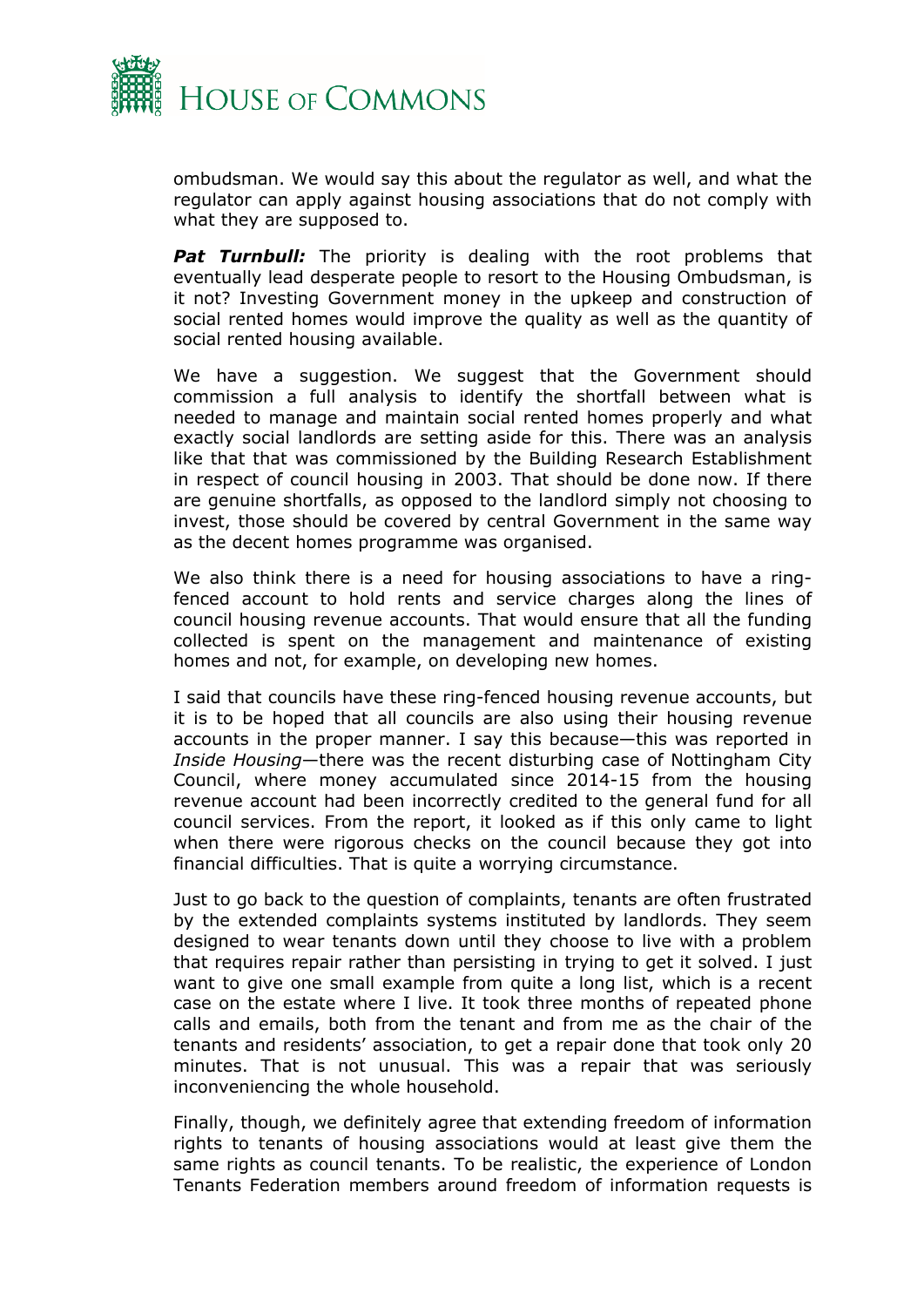

that it can take a long time to get an answer. Even then, the information wanted can be denied for one reason or another, often commercial confidentiality. I fear that housing associations in particular would use that excuse to deny that information to their tenants.

**Chair:** Before you continue, Matt, could we now keep the answers specific to the questions and reasonably short? We are running out of time, and I want to get through the final subject as well.

Q15 **Matt Vickers:** Darren, do you have anything to add on the performance of the ombudsman?

*Darren Hartley:* I will be succinct. Overall, it is a force for good. There have been some improvements in the service, for sure, particularly with the naming and shaming case study, the thematic reports, the performance reporting and the reduction in processing times. Ultimately, the processing times are around six, seven or eight months on average, which is even after having had to exhaust the internal complaints resolution mechanisms. It is just a really long time. It puts tenants off. Who wants to put themselves through that? Even if they do, a lot of tenants are unaware of the service. When they get to the outcome, they find out that for 18 months of turmoil they get awarded £250, which bears no resemblance to the misery they have experienced.

That sums it up. It is great, but ultimately there needs to be more fundamental cultural change within the organisations to address service quality.

Q16 **Matt Vickers:** We have touched on resources. We have touched on the scale of sanctions. The new Housing Ombudsman scheme gives the ombudsman new powers to issue complaint handling failure orders. Does this go far enough? Are there any other specific powers that you would like to see as well as more resources and greater sanctions?

**Darren Hartley:** There is the meshing with the increased and wider powers of the regulator as well in order to be able to identify the problems at an earlier stage and address them.

*Suzanne Muna:* We would like to see a growing scale of sanctions against housing associations. We had a housing lawyer speak to us, and he said that a huge proportion of his cases are going back into court or back into the ombudsman. For example, these are cases where he is representing members who have had compensation awarded to them or even massive refunds. It might be a refund for an entire estate of £60,000. Four years later, the money still has not come back.

The regulator cannot, but the first-tier tribunal and the ombudsman can make orders. There should be much stiffer sanctions for housing associations that do not comply with those orders. At the moment, they just get another order made against them and maybe a bit more compensation added for a bit more inconvenience. It is really not enough to push these associations, particularly where economically it is cheaper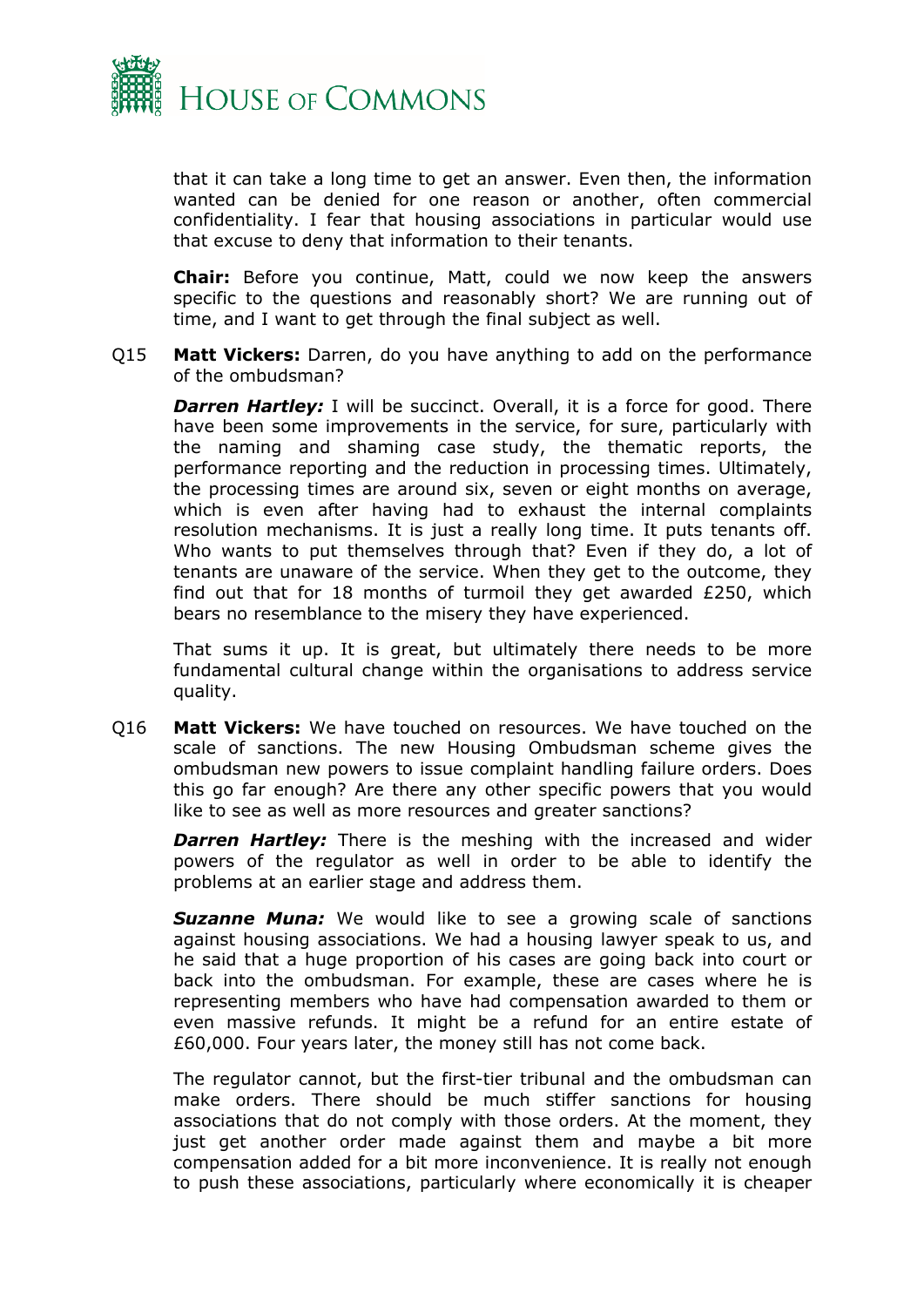

for them to keep breaching the order than it is to address the problem that was the source of the complaint in the first place.

Q17 **Florence Eshalomi:** Really quickly on that point, you have cited some of the investigations. There is Daniel Hewitt on ITV, and there is another activist, Kwajo Tweneboa. It is getting to a stage where, even with the ombudsman complaints and the fines, unless some of these associations are named and shamed on social media, there seems to be no change.

Regardless of the multiple fines, why do some of these housing associations just fail to carry out basic repairs? Tenants continue to pay their rent and their service charges, but yet they refuse to carry out repairs. Why is that?

**Chair:** Answer very briefly please, because we need to move on. It is a big question, but can we have short answers?

*Darren Hartley:* It is probably a culture of disdain within some organisations. If they do not act, they know that there are limited repercussions and limited accountability.

*Suzanne Muna:* I would say it is all about the economics. It is the economic metrics that they care about. If they do not perform for their shareholders by increasing their surpluses year on year, and increasing their very wide operating margins and things like that, there is a real penalty for them, because debt could be repriced or they will not get investment in the future. That is the real sanction for them. That is why they will make sure their investors are happy.

There is no sanction for them that pushes them into making sure people are living in habitable and decent housing or that they are treated fairly. It is a question of the economic system driving a particular outcome.

**Pat Turnbull:** From the reports I have read, it looks to me as if this whole system of regulation is directed more towards the financial viability of the landlord organisations than to the service they are providing for their tenants. Of course, that is an incentive for exactly what Suzanne has just been describing.

Q18 **Bob Blackman:** In relation to the regulatory regime, it is overseen by the Regulator of Social Housing. Is it fit for purpose at the moment?

*Darren Hartley:* Overall, we should recognise the need for a regulator. It is a force for good. It has fulfilled a good role in the last 10 years in terms of economic regulation, which legislation has been put in place to say is its primary focus.

The travesty and the reason why it is fundamentally not fit for purpose is that you have this metaphorical rope around one of its arms that says, "You can only get involved in consumer-side matters if there is a risk that the matters presented breach the serious detriment test". Unless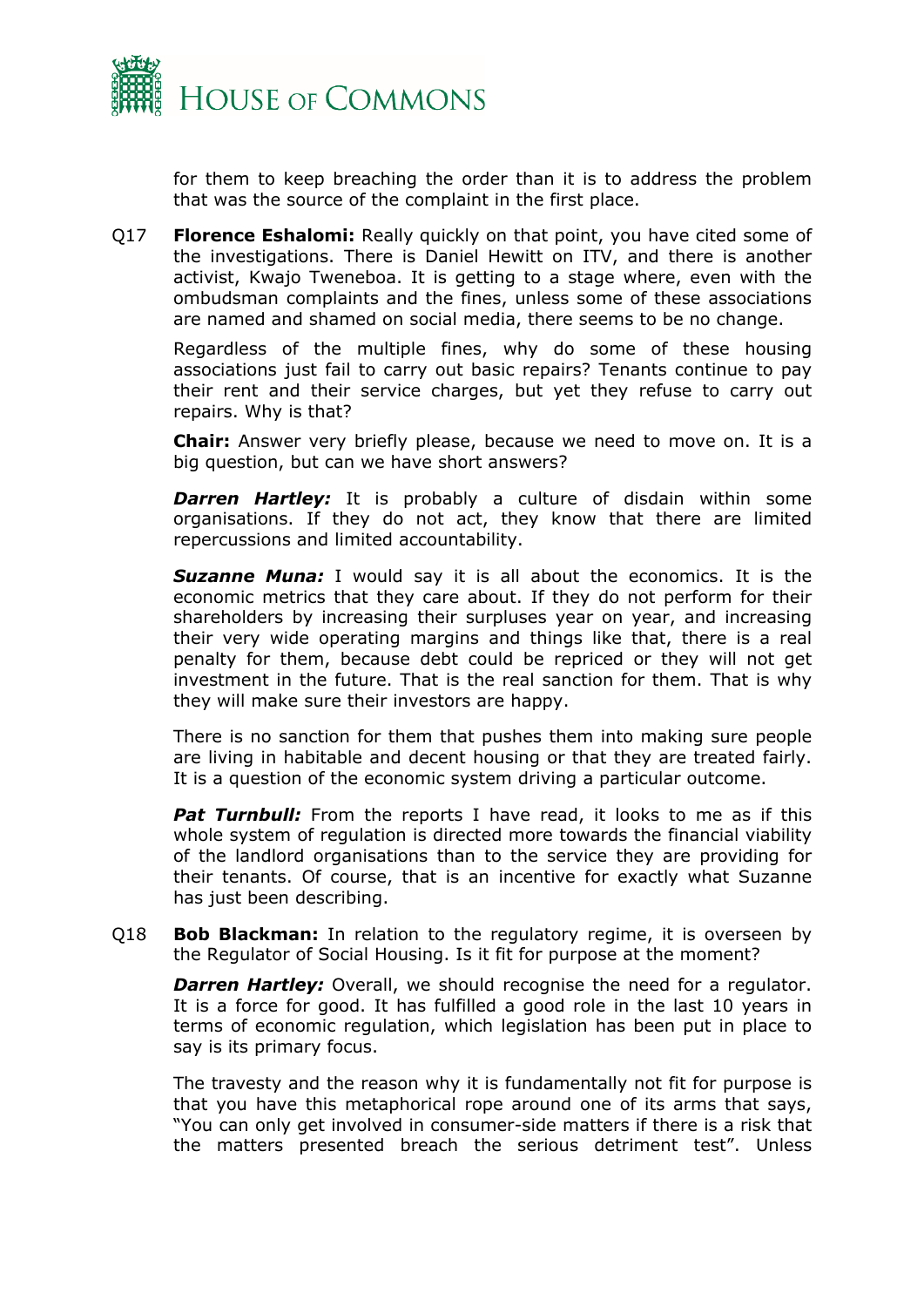

somebody's life and limb are under threat, you cannot really intervene and get involved. There is a whole range of standards—

Q19 **Bob Blackman:** Just to cut across you, is that the barrier to making this regime a success?

*Darren Hartley:* It is one of the fundamental obstacles to the regulator being able to conduct effective regulation in the whole, without doubt.

Q20 **Bob Blackman:** What other barriers are there from your perspective?

*Darren Hartley:* I have mentioned the need for cultural change on a number of occasions. We need a strong regulator that is not just fulfilling effective regulation but is visibly carrying out effective regulation. It is that visibility to tenants as well, because a lot of this happens behind the scenes. Without that visibility and the confidence of tenants—

Q21 **Bob Blackman:** How would the regulator show that visibility?

*Darren Hartley:* They need to be able to exercise their powers, to be able to publish the exercise of those powers in the public domain, and to require the landlords to clearly articulate that to tenants themselves and say, "We have done things wrong. This is what we are going to do". It is about accountability. There are additional accountability mechanisms that you can put in place there as well, including wider shareholding membership and mutual models for housing associations.

Q22 **Bob Blackman:** In terms of our investigation, the Government have said that they will remove that serious detriment test. Is that all they need to do? Is there anything else that you would want the Government to do to get us there?

**Darren Hartley:** It is a good start, and it will give a range of powers as well.

Q23 **Bob Blackman:** The problem is that it takes a long time to do these things, and we only get one bite at the cherry to make it right. I am happy if you want to come back to us and suggest any other changes that we could make. Suzanne, do you want to make any comments?

**Suzanne Muna:** I worked for the Regulator of Social Housing for nearly 20 years. I do not work there now, but I worked there in the days when it was the Housing Corporation. In those days we regulated five areas: governance, finance, management, development and tenant engagement. It used to be more before I joined. We regulated across all of those areas and graded housing associations on all of those areas.

As Pat said, it has now reduced to finance and governance, and governance only in so far as it affects the finance of the organisation. That is all that the focus has been reduced to. It would not ever be able to do what Government have set out as being its remit within the powers and the tools that Government have given them to do it. In regulating, it relies almost entirely on the word of the housing association. In some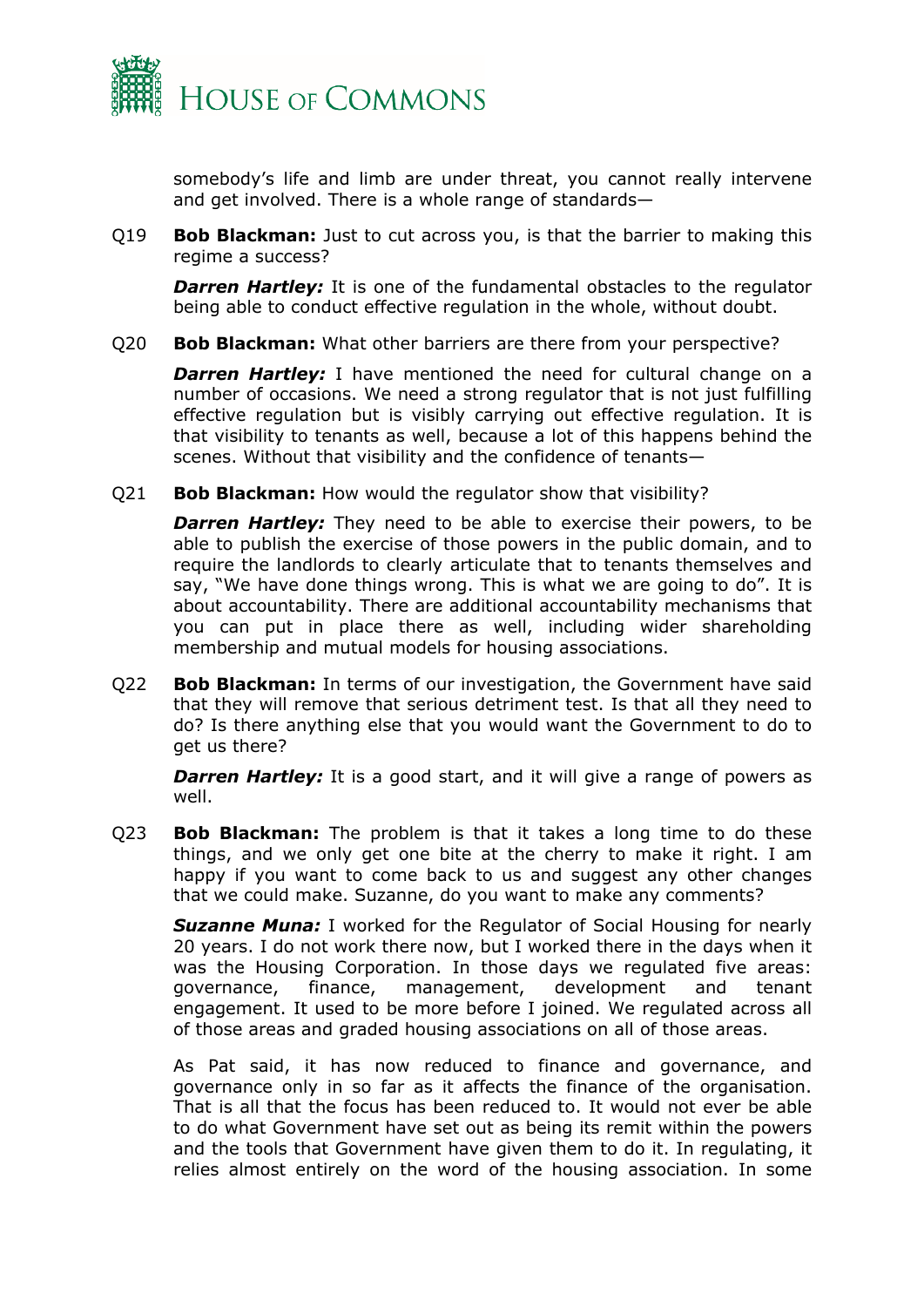

cases they go and view board meetings, but those are big set piece meetings, which are quite tightly controlled. What people will get to see is very tightly controlled.

The inspection regime was cancelled in 2011, so there is no inspection regime now in the way there is for schools, colleges or other parts of public services. There is nothing now, despite the fact that these organisations get massive amounts of money from the taxpayer. There is no way of inspecting or scrutinising how that is being spent.

Q24 **Bob Blackman:** What changes would you like the Government to make? We are going to make recommendations, so we are keen to hear what suggestions you would make that we could make to Government.

*Suzanne Muna:* One of the most damaging things has been this switch to negative assurance rather than positive assurance. Instead of being able to ask for evidence that a housing association is doing something, they take it as read unless there is some kind of red flag. It has to be far more proactive.

They need to expand the number of areas and reduce those cuts that were made over the years. They need to expand the number of areas that the regulator can look at and be able to impose sanctions. It has to be about the sanctions. What can the regulator do if a housing association is breaching its standards? Except in very narrow circumstances, it relies on the downgrade system. We downgrade their governance or we downgrade their financial viability. That is only a signal. It does not really do anything except send a signal to the City that maybe their investment is not as solid as they might have thought it was. It is the City, the investors, who then put pressure on the landlord hopefully to change. It is a very indirect system of enforcement. We need to have something that is a much more direct and robust system of enforcement to give the regulator the tools to do their job properly.

Q25 **Bob Blackman:** Pat, what would you like to see in the way of regulation?

**Pat Turnbull:** I would like you to look at all the things that we have mentioned.

**Bob Blackman:** Let us be specific in terms of the role of the regulator and regulation, please.

**Pat Turnbull:** If you do not sort those things out, it does not matter what system of regulation you have; it is not going to work. As far as the actual system goes, Suzanne has years of experience of differences in regulation. Maybe you should take on some of the things that she has been talking about.

From the point of view of London Tenants Federation, we feel that the problem is there is a complete imbalance of power between the power the tenants have and the power the landlords have. As long as that imbalance exists, the system of regulation is not going to sort it. We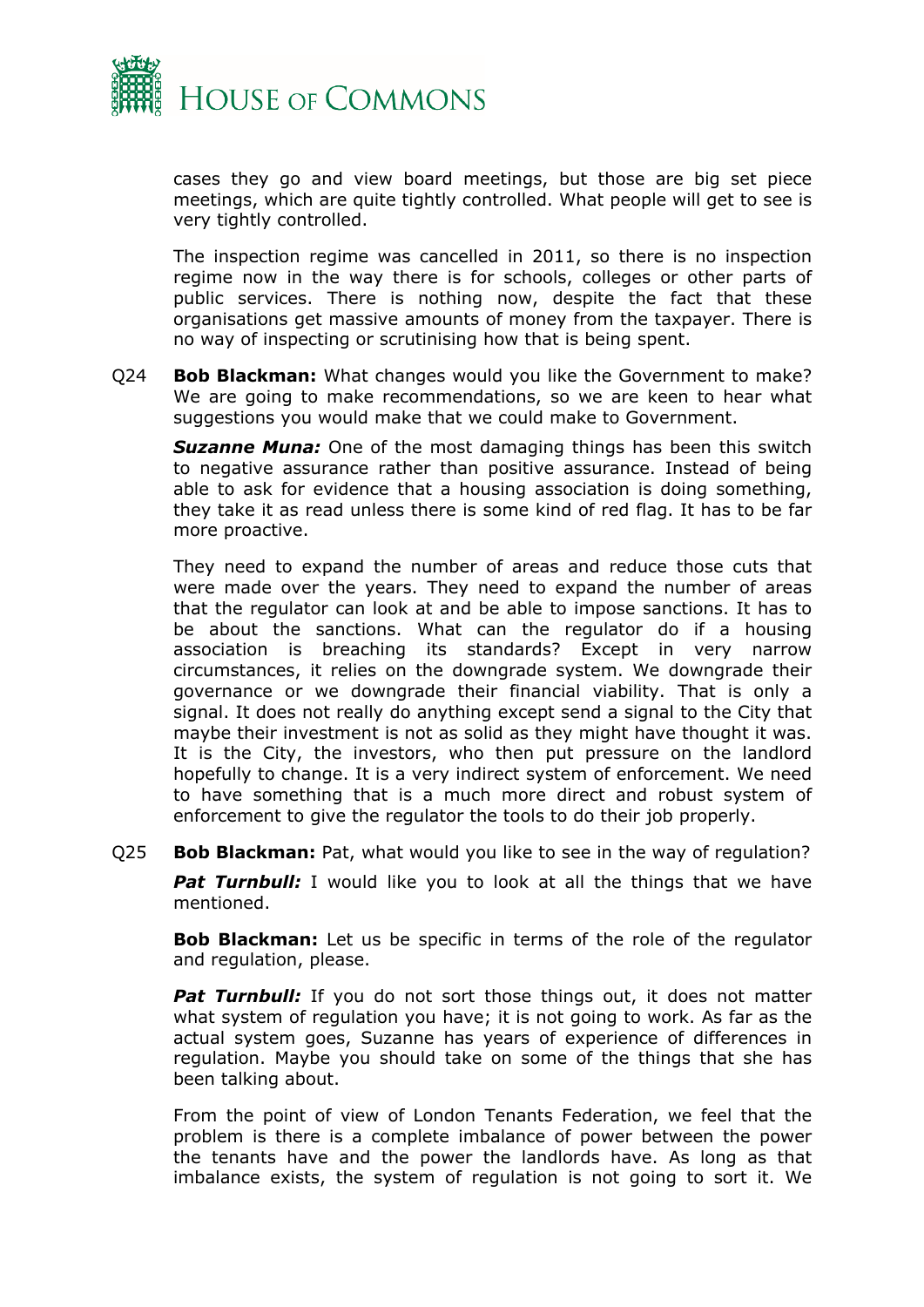

would like to refer you to our manifesto for a positive future for social housing in London, which is on our website. We say that tenants should have rights to organise collectively and to take a full and equal part in the decisions made about their homes from the local to the national level. These rights should be enshrined in law and enacted in practice. Maybe a change in the law might be something that you might like to propose.

**Chair:** Thank you all very much for coming this afternoon and sharing with us your views and your experiences of the situations that you have found, the difficulties, the problems and the inadequacies of the current system. That is what we will be reflecting on when we listen to other witnesses and then eventually do a report with recommendations. Thank you all very much for coming and giving your views to us this afternoon.

## Examination of witnesses

Witnesses: Clare Miller, Ben Denton and Professor Ian Cole.

<span id="page-21-0"></span>Q26 **Chair:** We move on now to our second panel, who are with us in the room today. Thank you to all of you for coming this afternoon to give further evidence to us on the issue of the regulation of social housing. I will begin, as I did with the first panel, by asking you to introduce yourselves and to say who you are representing today.

*Ben Denton:* My name is Ben Denton. I am the chief exec of L&G Affordable Homes. My background is that I have 35 years of experience in the affordable homes sector, having worked for local authorities, housing associations and now L&G Affordable Homes.

*Clare Miller:* Hello, I am Clare Miller. I am the chief executive of Clarion Housing Group. Clarion is a charitable housing association. We provide homes for rent and for ownership for those unable to satisfy their housing needs in the open market. We do not distribute profits, as you have just heard from the resident panel. All of our income that comes from rent and Government grant, as well as what we borrow on the private markets, is used to reinvest in the maintenance of our homes and in the delivery of much needed new social homes.

As well as providing housing, we also provide a national work programme, which is one of the largest non-governmental work programmes in the country, providing jobs, skills and training to all our residents.

**Professor Cole:** My name is Ian Cole. I am chair of South Yorkshire Housing Association. It might have been Tony Stacey, our chief executive, presenting to you, but he is currently visiting his son in Washington DC. He decided that me in person was probably preferable to a transatlantic Zoom link from Tony for this session.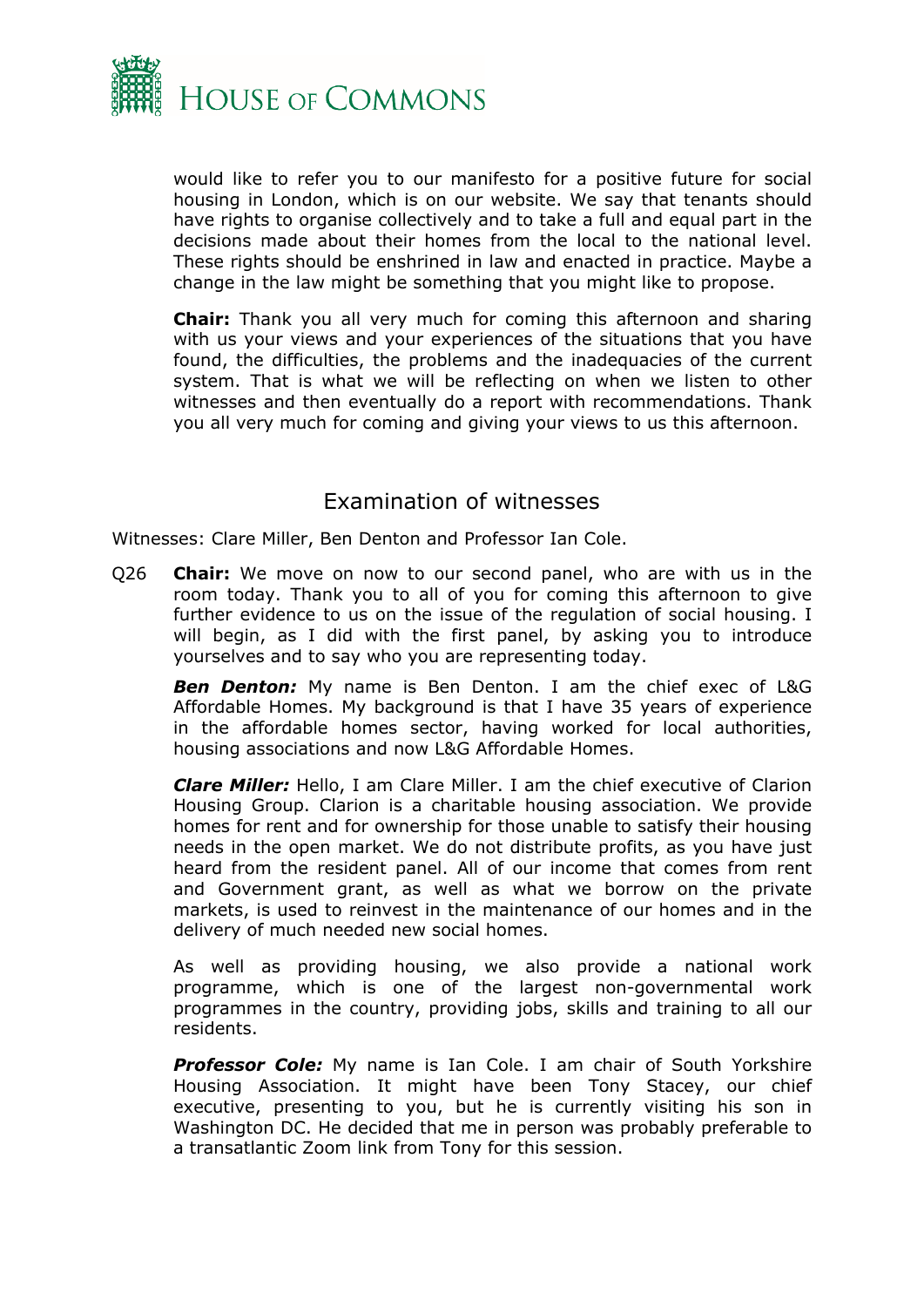

South Yorkshire is a medium-sized housing association. Half its business is in fact involved in things other than housing: employment, care and support, volunteering, commercial estate agency, et cetera. I have to say that we were the proud recipients of the Landlord of the Year award two months ago at the UK Housing Awards.

Q27 **Ben Everitt:** We are here because there has been plenty of criticism recently about the quality of some social housing and the failure of providers to respond adequately to requests for repairs and so on. I am really interested initially in the panel's thoughts on whether that criticism is fair. I suppose we had better start with the landlord of the year.

**Professor Cole:** The exposés by ITV and others have been scandalous in at least three respects. First, the actual conditions themselves were appalling. Secondly, there was an apparent complete absence of any communication between the tenants and the landlord, which carried on for some time. Thirdly, one of the previous speakers referred to the cultural reference to lifestyles and so forth creating mould and damp, which is just a measure of the distance between many landlords and the tenants they serve.

It is not widespread. It is unfortunate that you do not see many positive stories on ITV News about social housing. Inadvertently, these things tend to reinforce the stigmatisation of social housing, which we may yet come on to.

Q28 **Ben Everitt:** Clare, ITV came up just there so let us go straight to you. Is the criticism fair? Do you agree with Professor Cole that the exposés were scandalous?

*Clare Miller:* Yes, I do. We were caught up in this. The ITV coverage of Clarion focused largely on south-west London, where we have a lot of homes, in the London Borough of Merton. I was ashamed, and we have apologised to the residents who were involved.

For me, the most important thing is that we learn from what has happened here. We undertook to do an internal investigation, and we published the results of that. We have spoken to our residents about what we found. We are absolutely determined to put that right. If I can just explain a little bit about the circumstances in which we found ourselves—

**Ben Everitt:** Is it specific to Eastfields?

## *Clare Miller:* Yes.

Q29 **Ben Everitt:** We will come on to that in a second. I just wanted to talk about the general criticism and whether it is fair. We will get Ben in, and then we will come back to you.

*Ben Denton:* Our reflection is that customer service in the affordable housing sector is not at the levels it needs to be for the benefit of residents. Average customer service in the service sector in the UK at the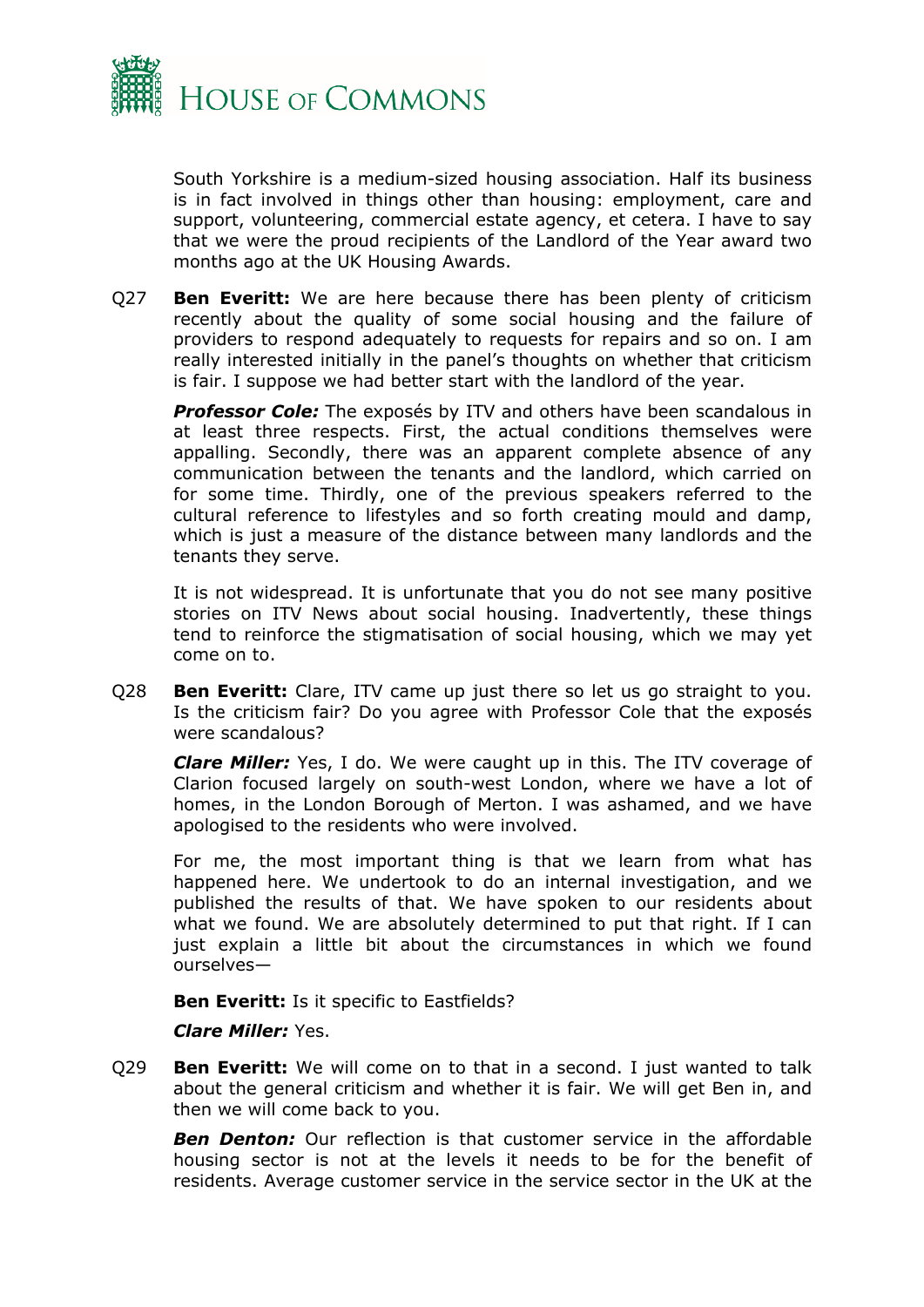

moment has a Net Promoter Score of about 24. Our business delivers at just over 55. The average in the affordable housing sector is minus 12. The affordable housing sector does have a long way to go. As Ian said, there are some great examples of organisations doing really good work. No one in the sector wants to deliver poor customer service, but nevertheless there is a journey to go to deliver much better customer service, which is why we are in this sector.

Q30 **Ben Everitt:** Is Net Promoter Score the only system that you have in place for monitoring the feedback? Are there other ways of monitoring the condition of the stock as well?

*Ben Denton:* The sector tends to favour customer satisfaction. In our view, measuring average satisfaction is not a great way of measuring customer satisfaction. Net Promoter Score, as an example, is used right across the world. It enables organisations to understand where there are failures and to address them on an individual basis and also to understand where there are great examples of people scoring their customer service organisation nine or 10 out of 10. It is good to be able to use that score, because you can then compare yourself against other organisations like First Direct or John Lewis, which are at the top of customer service in the UK.

Q31 **Ben Everitt:** Does that let you respond adequately to requests for repairs and maintenance? It feels like that is an across-the-board type of measure?

*Ben Denton:* No, it absolutely does. This involves carrying out surveys of residents when they have had a repair done to understand what they found great about that repair or what they were unhappy about, so you can take that individual feedback and respond to it straightaway.

Q32 **Ben Everitt:** Let us go back to you, Clare, because you were well on the way to getting stuck in to the Eastfields Estate. What went wrong? We have been told by the Eastfields Residents Association that there is still more work to do. You were alluding to that in the communication and the work you are doing there. Would you explain how it went wrong and what you are doing to put it right?

*Clare Miller:* The homes we own in the London Borough of Merton were transferred to us as a result of a stock transfer. They came across to us with the agreement that we would undertake a significant amount of regeneration, because homes were identified as being at the end of their life and in need of substantial investment. The Eastfields Estate is one of those that we identified as in need of regeneration. By "regeneration" I mean the demolition of the entire estate, the replacement of all the social housing on that estate and then increasing the number of homes that exist.

Regeneration is a difficult process, but none the less it has taken us longer to get that project started than I would have hoped. In the meantime, what we discovered when we undertook our lessons learned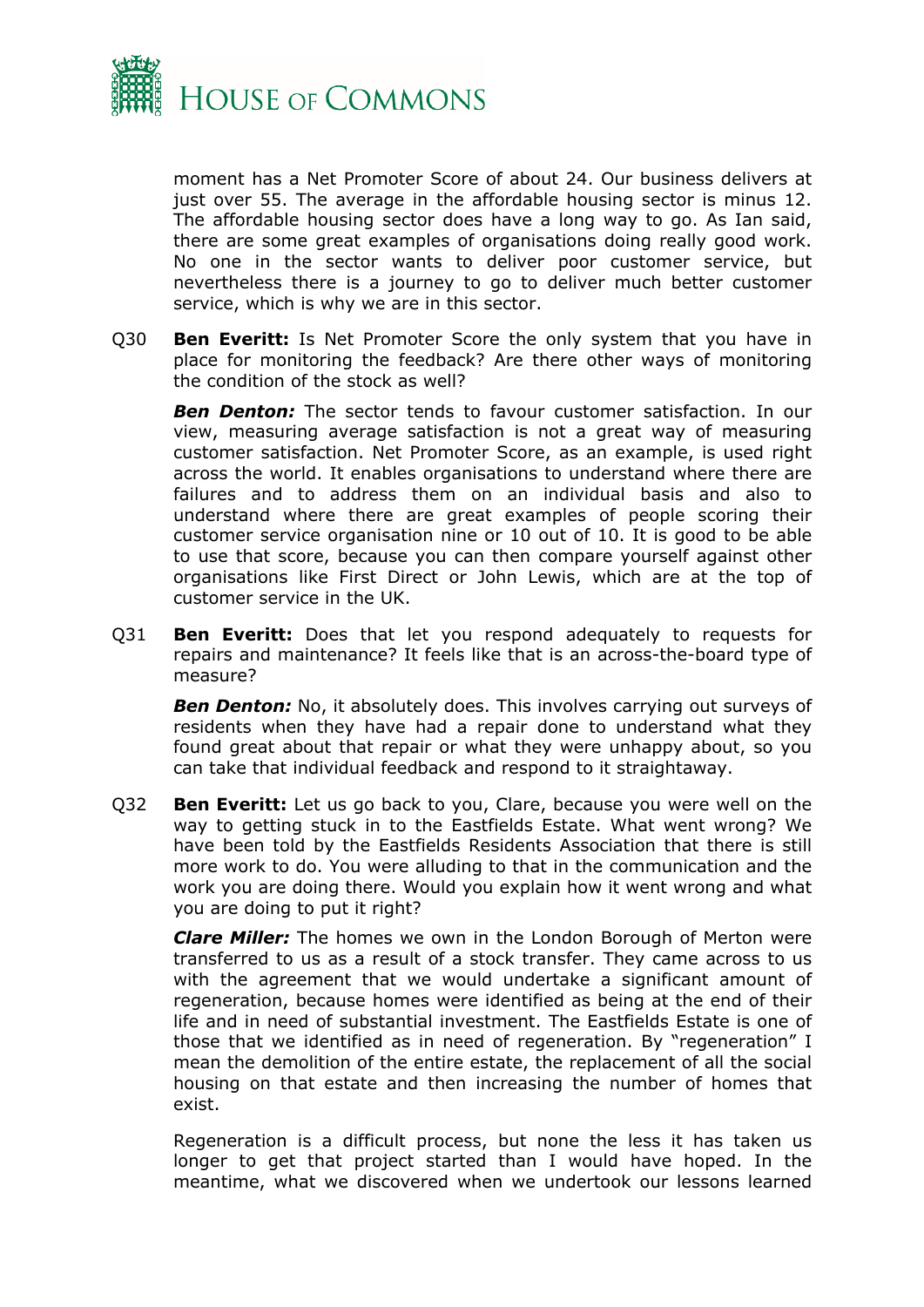

exercise was that we had made a decision not to continue with our planned replacement of components in our residents' homes, and instead we were responding to their requests for work in their homes. As a result of that, we missed some of the deterioration in those homes to the extent that ITV covered on their programme.

We were absolutely determined to put that right. We have had a significant amount of work going on on that estate. We knocked on the doors of everybody who lives there. This is an estate that is 40% owneroccupied, so only 60% of it is rented. When you come to regenerate an estate like that, you are starting from the point of having to buy back at least 40% of the homes there. That is not something that is a quick process. None the less, it has taken us too long to get there.

Q33 **Ben Everitt:** Some of the witnesses who we had in the previous session of today's hearing suggested that the estate could have been deliberately being run down as part of the wholesale regeneration that you referred to there. How would you respond to that?

*Clare Miller:* That is absolutely not what our intention was at all. We have committed £1.3 billion to the regeneration of this. In running a big project like this, you have to make judgments about the extent to which you continue to invest in properties that are coming to the end of their life.

There are two things that would have really helped us in these circumstances. The first is about access to our homes. We are only able to access homes where residents are willing for us to do work inside their homes. Local authorities have powers to be able to get into homes, where they have not been in on a regular basis, to uncover whether work needs doing in them. Housing associations do not enjoy those same powers. That is the first thing that I would say.

The second thing is that regeneration is funded entirely by housing associations. There is no Government support for it, so these enormously expensive projects are very difficult to piece together all the elements. Unfortunately, in the case of Eastfields, residents were living in their homes longer than we had intended in these conditions.

What we have done since then is to put back in place our programme of planned works. We have done a huge amount of work on the Eastfields Estate and we are now branching out across Merton. We have learned the lessons and are applying them elsewhere.

Q34 **Ben Everitt:** While I have you, the Eastfields Residents Association says that there is more work to be done. What work is it referring to?

*Clare Miller:* All the immediate repair work has been done. There is work still to be done in the communal areas. The nature of that estate is that, structurally, it has a communal roof across all the homes. The reason why it needs to be demolished is that leaks are terribly hard to trace when you have that type of construction. That is something that is very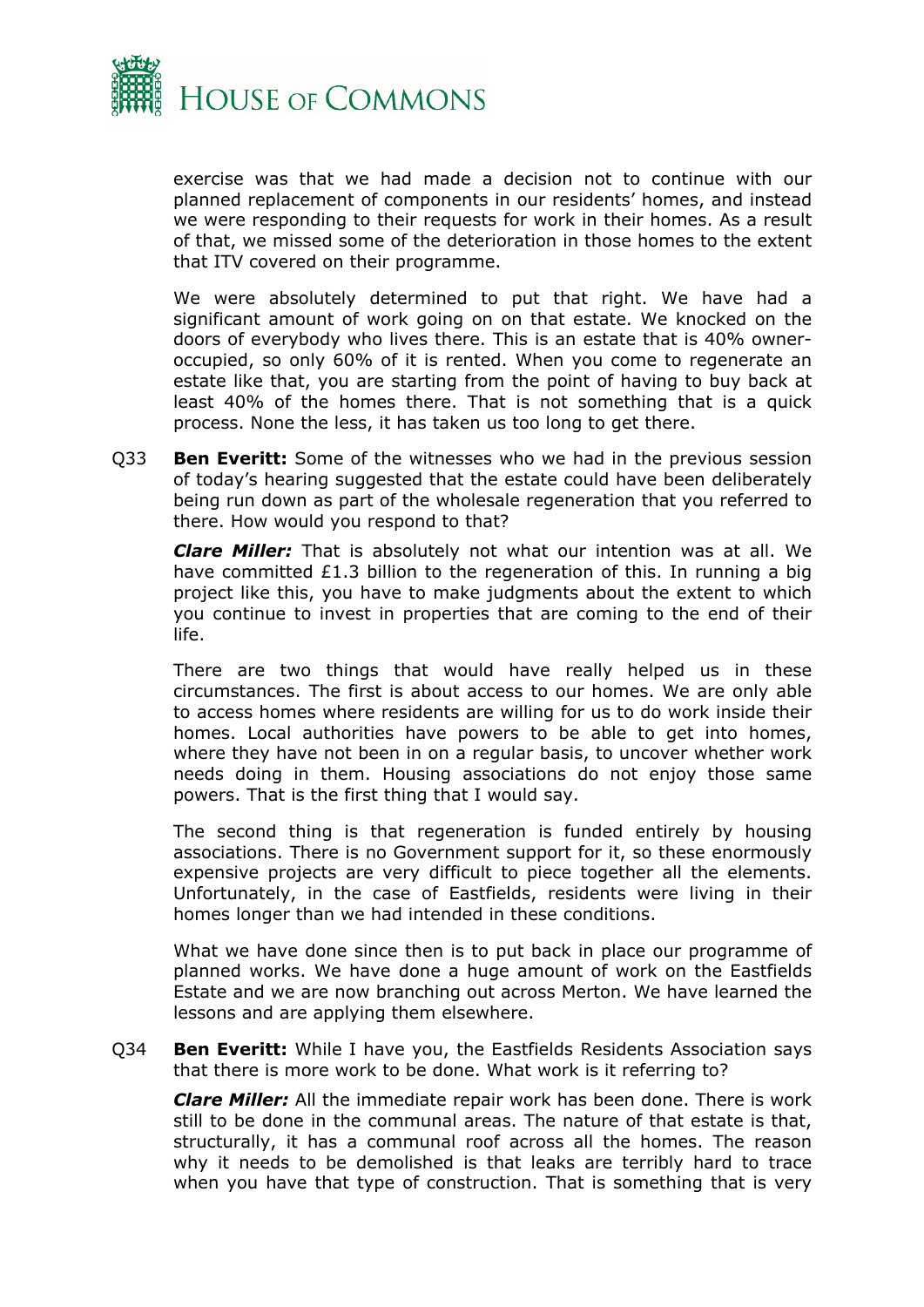

difficult to be managed on a day-to-day basis. We are continuing to work away at that, but I would not say that that is yet resolved.

Q35 **Ben Everitt:** Are you happy with the condition of the estate at the moment?

*Clare Miller:* I am happy that we are doing all we can to intervene on an estate at the end of its life.

Q36 **Ben Everitt:** Professor Ian Cole, the Government published the social housing White Paper last year. There were plenty of plans in that to introduce legislation to reform the sector. My colleagues are going to touch on some specific reforms later in the questions, but overall, top down, do you welcome the White Paper?

*Professor Cole:* Yes, indeed. In the frustration that you will hear constantly, the refrain is that it is a shame that it has taken this long. There is now a timetable for it, which is great. It has also taken 15 years since the Cave review to get consumer regulation on the map, but it is now here. That is a very positive move. It is absolutely astonishing that, in some of these other cases, the regulator was not able to talk to the tenants affected. That is a very positive step forward.

Generally, the views on strengthening the powers of the ombudsman, broadening the powers of the regulator and the building safety measures are in the right direction. Regulation can take you only so far and, therefore, we should not over-expect how much this could lead to a transformation of the sector, but it is a good start.

Q37 **Ben Everitt:** Ben, what is the view from Legal & General? Do you welcome the White Paper?

**Ben Denton:** Yes, we absolutely welcome the White Paper. We think, though, that it could have gone further in relation to putting customer service at the centre of everything that exists in the affordable housing sector. This is a great opportunity to support the sector to move to be performing at just as good levels as other sectors do, and we are just not convinced quite yet that the White Paper goes far enough in putting customer service at the centre of Government policy in this area.

Q38 **Ben Everitt:** Finally, Clare, what are your thoughts?

*Clare Miller:* I would absolutely endorse the direction of travel. There is legislation still to come, so we do not really yet know the full construct, but the direction of travel, absolutely.

Q39 **Florence Eshalomi:** Happy new year to our guests. Ms Miller, I do not think that it is a happy new year for Clarion residents and tenants. You have outlined to my colleague that you have apologised to residents and that there are lessons learned, but in terms of lessons learned, it is just the same old, same old. Just last week, a tenant was rushed to hospital because the plastering from her ceiling collapsed on her roof. She outlined that to Clarion when she moved in on 29 December, yet those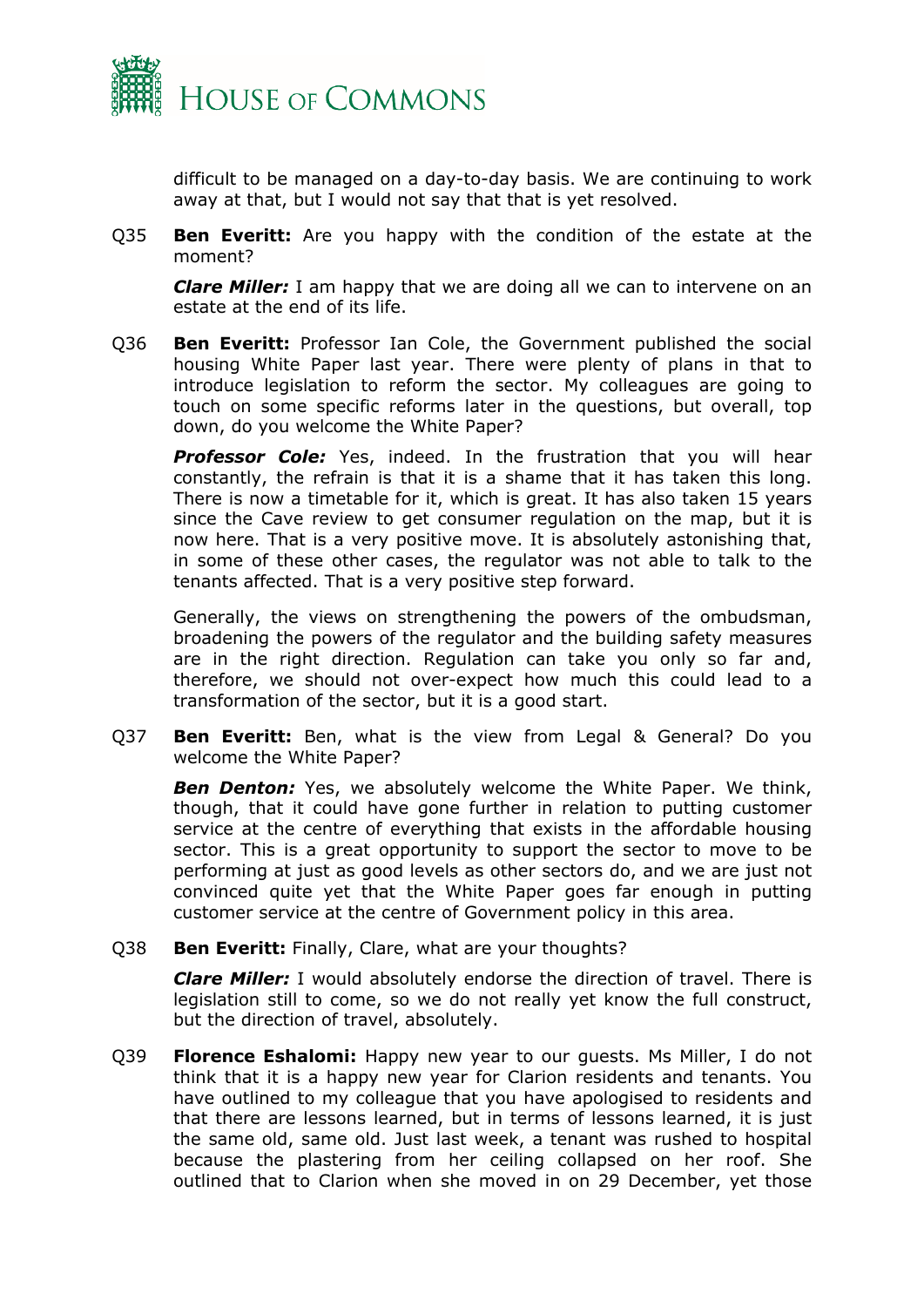

calls went unheard.

You are seeing a pattern repeating itself where problems and issues are raised with the housing association, but no action is taken. You have outlined £1.3 billion in your regeneration programme. How much of that is going into the backlog of day-to-day repairs? How much of that is going into listening to your tenants who pay their rent and their service charges? How much of that is going to address the long, chronic failure that seems to be happening at your housing association?

*Clare Miller:* I cannot answer your question about the specific resident.

**Florence Eshalomi:** But you are aware of the resident.

*Clare Miller:* I am more than aware, and we are in dialogue with that resident. I would be very happy to write to you separately about that, but I can talk to you about our repair service. We run an on-demand repair service and carry out 1,000 jobs a day. You asked how much money we are spending on it. There was  $£100$  million in terms of capital investment in our homes last year, and £200 million on day-to-day repairs. We absolutely run a repair service that responds to the demands of our residents.

The specific issues that were highlighted on ITV at Eastfields were to do with the fact that this is a property at the end of its life, where we have plans to demolish it and to replace it with social housing. Indeed, on the two other estates in Merton where we are also undertaking regeneration, we are already on site and residents have moved in to their new homes. I am in no doubt that the right thing to do in Eastfields is to continue with our regeneration project and to get it on site as quickly as possible.

Q40 **Chair:** Just very briefly, Clare, it is the case, is it not, that when you take over on a stock transferred from a local authority, you get the real estate on pretty favourable terms and on the basis that you know what you are going to be entering into, and you make a commitment at that time as to the work that you know is needed and will be done in a certain period. It should not have come as a surprise to you that these problems were around, should it?

*Clare Miller:* No. It is taken as seen. In most LSVTs, there has been an impetus to transfer to housing associations because the local authority has been unable to manage the upkeep of those homes. In large part, that is down to the constraints that there have been on local authority financing for many years. Yes, I was fully aware that there were liabilities attached to these homes and that we would have to make that good. It is negotiating with the local authority the nature of the programme of work that we are going to do that is technical and difficult and requires resident involvement and consultation. We have been at that for some time.

Q41 **Andrew Lewer:** Registered providers are central to the Government's plans for building new homes, but they will also have to bear much of the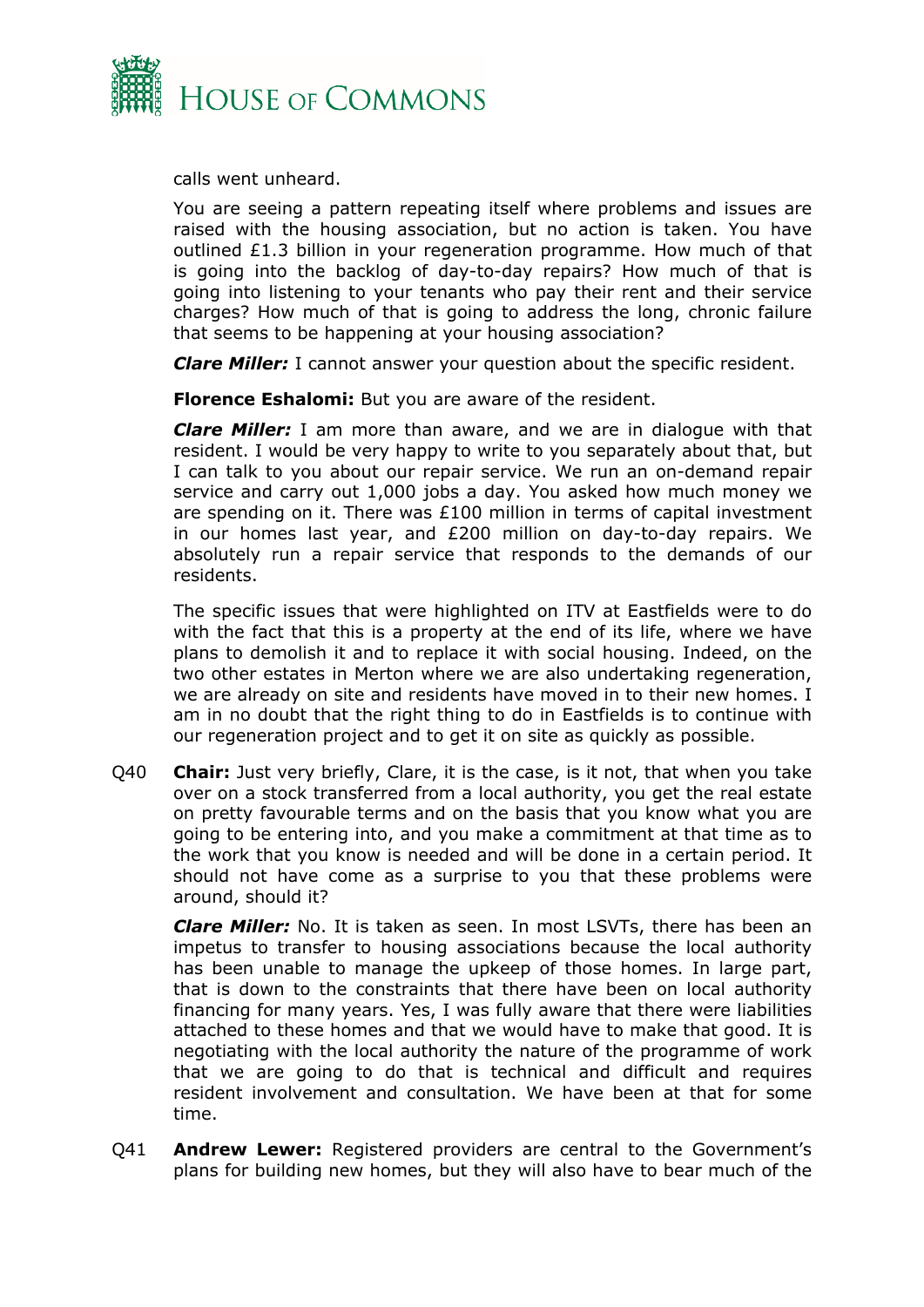

cost of meeting the new regulatory requirements on building safety and energy efficiency in particular. What impact is that having or do you anticipate it will have on your ability to maintain housing stock more generally?

**Ben Denton:** In our business, we are seeking to invest in homes as quickly as possible that are up to EPC A and then get to net zero carbon. That investment strategy does not have any adverse impact on the longterm management and maintenance costs of the homes. I guess we are unusual in this space, because the vast majority of our homes are new. We buy some homes from existing housing associations to allow them to recycle capital. It is probably a question that you should be addressing to some of the others here, given our portfolio that exists at the moment.

Q42 **Andrew Lewer:** Yes, I have "exception that proves the rule" coming to mind there, so let me ask you the same question, Clare.

*Clare Miller:* Our homes are not new. In the portfolio that I manage, the oldest homes date back to the early 1800s, so there is a significant bill attached in terms of the fire remediation work that we are doing, in terms of the investment to make homes cheaper to heat and more insulated, and ultimately to meet our net zero carbon targets.

Our current fire bill is £27 million for this year. We estimate that we will spend about £150 million over the next five years, which will mean that we do not build around 1,800 new homes. It does not affect the service that we provide to our residents in terms of the day-to-day repair service, but it definitely puts a strain on our new build programme. There are a million people on the waiting list for social housing. There is an absolute shortage of social homes in this country, so anything that restricts our ability to build the maximum number of new homes is difficult.

**Professor Cole:** The Secretary of State described this vividly as a "Sophie's choice" for housing associations being pulled in the direction of attending to building safety, decarbonisation and new build. We have not been as affected by the building safety regulations, because of the nature of our stock; we do not have medium and high-rise. However, our fire safety costs, while not in the order that Clare has said, are about £400,000 to £600,000 a year.

On decarbonisation, we have done a thorough study of the likely costs. To get to EPC C, it is £1.9 million. We can put that into our business plan without too much difficulty. Net zero carbon is £155 million, which we cannot do without breaking the business plan. As you will have seen from the submission by the PlaceShapers group, all but one of that group said similarly that, in order to achieve the amount of investment, they could not do that and could not sustain that in their business plan. Clearly, that is an absolutely major challenge. The average cost of a retrofit for a property in South Yorkshire is £31,000, if you include planned work as well.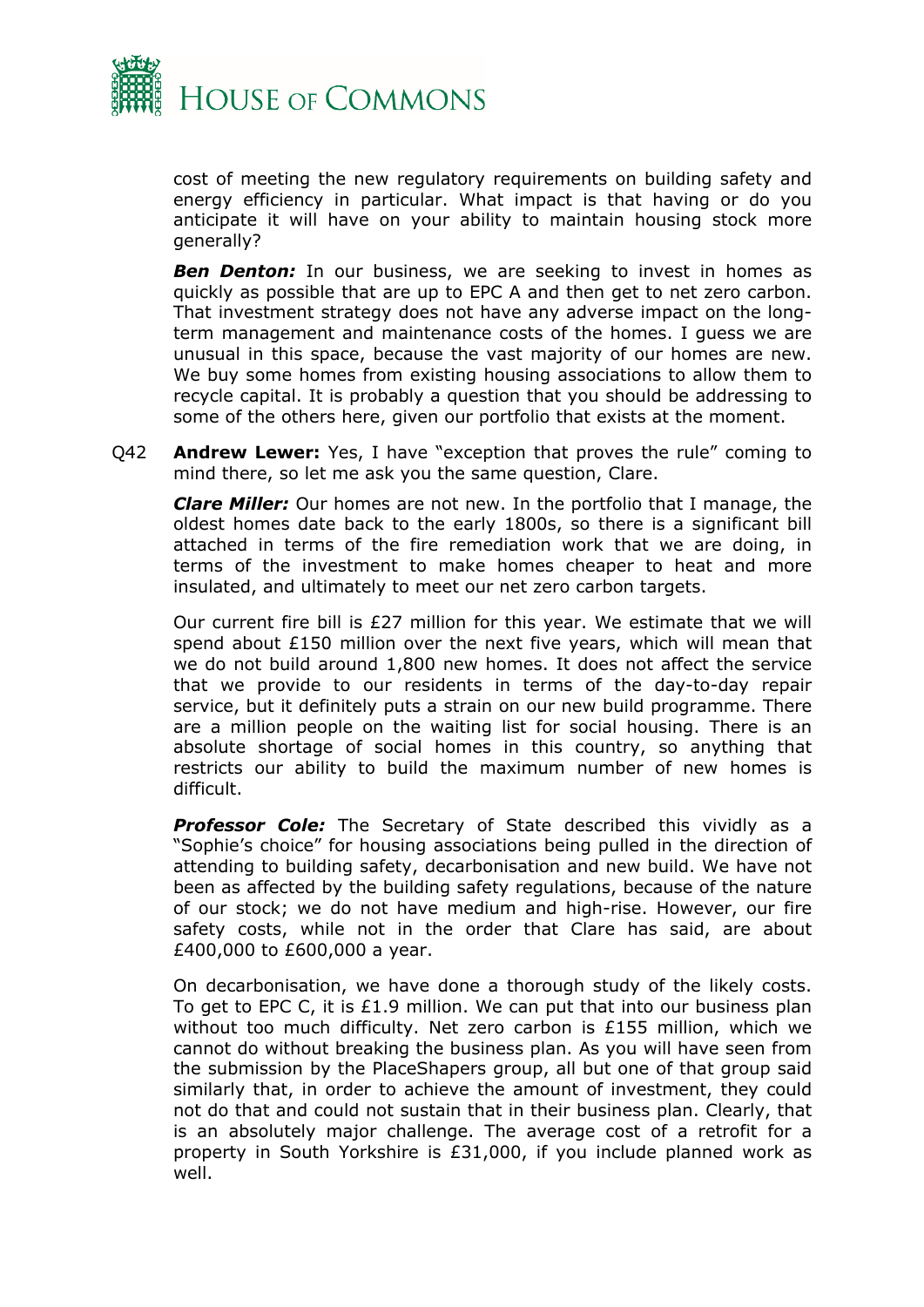

Those are two directions. We do have a development programme perhaps nothing on the scale of some other housing associations—for 830 homes in the next 10 years, and we are strongly committed, as a board, to trying to achieve that, recognising the importance, but the net zero carbon problem is massive.

Q43 **Andrew Lewer:** Within the regulatory framework, is there any flexibility in terms of prioritisation? While cladding has been a massive pressure, compartmentalisation is coming to the fore. Some people in the sector suggest that all compartmentalisation works do not deliver the significant benefits that other works would, and yet cost a lot of money that you cannot then use for other things. Is there flexibility for you to make those judgment calls within the regulations?

*Professor Cole:* There are some real asset management challenges. For us, if you have a low-performing property in energy terms, in a low-value area, do you dispose of that stock? We are not a fan of disposing stock. We want to be in places for the long term, but that will come at an additional cost, given those pressures on the stock. That is a difficulty, but we can work our way through that at the moment under the current framework and try to juggle between the contending pressures.

*Clare Miller:* In my experience, there is flexibility. The regulator has taken a reasonable approach to the challenges that we have in keeping our stock up to date and taking sensible investment decisions in order to keep our residents safe. I have a particular example at the moment of a very tall building that we have had to take people out of, because it was not safe. We were not able to do the work with people in situ. The building is so complicated and difficult that there is still a lot of work to be done to assess how much investment is required in order to deal with that building. There are challenges. Each building requires a particular solution to it. In my experience, the regulator has been sympathetic to allowing us to be able to do that.

*Ben Denton:* Our reflection is that there is an enormous bill that we need to figure out how to fund. That is partly why L&G entered this sector—to see how we could inject long-term, patient capital to green the existing buildings that are in the sector. We are right at the beginning of the journey. Nevertheless, it is a journey that needs to be implemented. Back to Clare's point, we need to balance the delivery of the greening agenda alongside continuing to deliver affordable housing, because there are 1.2 million on the housing waiting list who need supporting.

Q44 **Andrew Lewer:** Are there any other financial pressures that are particularly in mind—for example, access to finance through Homes England or others, or unspecified financial pressures?

**Ben Denton:** The challenge that the sector has is uncertainty about long-term rent settlement. There is a rent settlement for the next five years. If that moved to 10 years, that would be really helpful, because it creates certainty for people to be able to invest in the longer term. The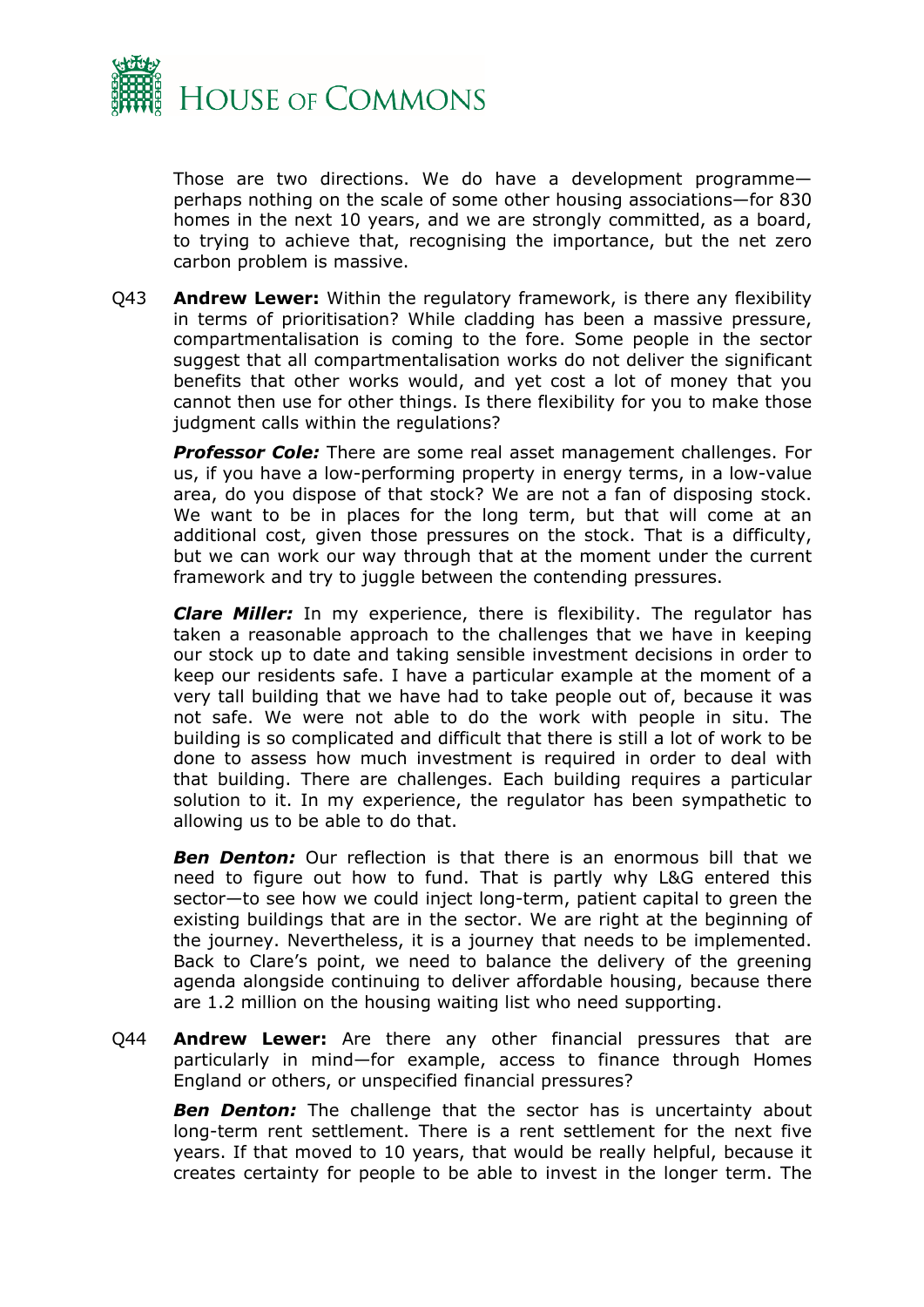

investment programmes that we are talking about here are ones over 10, 20 or 30 years. Trying to have rent certainty over that timeframe certainly helps to make that investment programme more possible.

*Clare Miller:* The rental programme is absolutely essential. We had a period of four years when we had a rent freeze on housing association homes, which was imposed by Government. For Clarion, that meant we lost £181 million in terms of our revenue, which would have gone back into investing in our existing homes. The consequence of that rent freeze means that, every year going forward, we have lost £86 million in terms of support that could have been put back into the business. The rent settlement is essential.

The only other thing that I would just reiterate is that there is no funding for regeneration, which is a huge bill for the sector, because of the age and, in some cases, the condition of the homes that we manage.

**Professor Cole:** I would definitely echo that final point in terms of funding for regeneration. One short-term pressure facing us is, in fact, maintenance costs, which have shot up considerably in terms of the cost of labour and materials. That could be a Covid effect and could be sustained beyond, looking into the future. Of course, our ability to increase income is restricted while costs are increasing. That is currently something that is exercising us in terms of looking ahead to our next budget.

Q45 **Andrew Lewer:** On finance, but a different thing altogether, there have been some reports of claims management companies encouraging tenants to make claims on a no win, no fee basis. What is your view on that?

*Clare Miller:* That is very difficult. It is something that is very prevalent in London. We own 50,000 homes in London and we get this on a regular basis. We monitor the disrepair claims that we have, and I can tell you that the costs awarded to solicitors are running at about twice the amount that the resident gets by way of compensation. There is something fundamentally wrong with that as a means for redress. Not only does it take an inordinate amount of time but the resident is living with the problem for much longer and they are not necessarily getting any sizable advantage from going down that route.

Q46 **Chair:** Just very briefly on that last point, ought we to be moving forward towards the housing court proposal that I know this Committee supported in the past, which might act as an easier way for tenants to get redress, at a much cheaper cost?

*Clare Miller:* There has to be something better than the current disrepair system.

Q47 **Rachel Hopkins:** Particularly since the Grenfell Tower fire, there has been discussion on the marginalisation of the tenant's voice. Some have said that there has been a stigmatisation of social housing in recent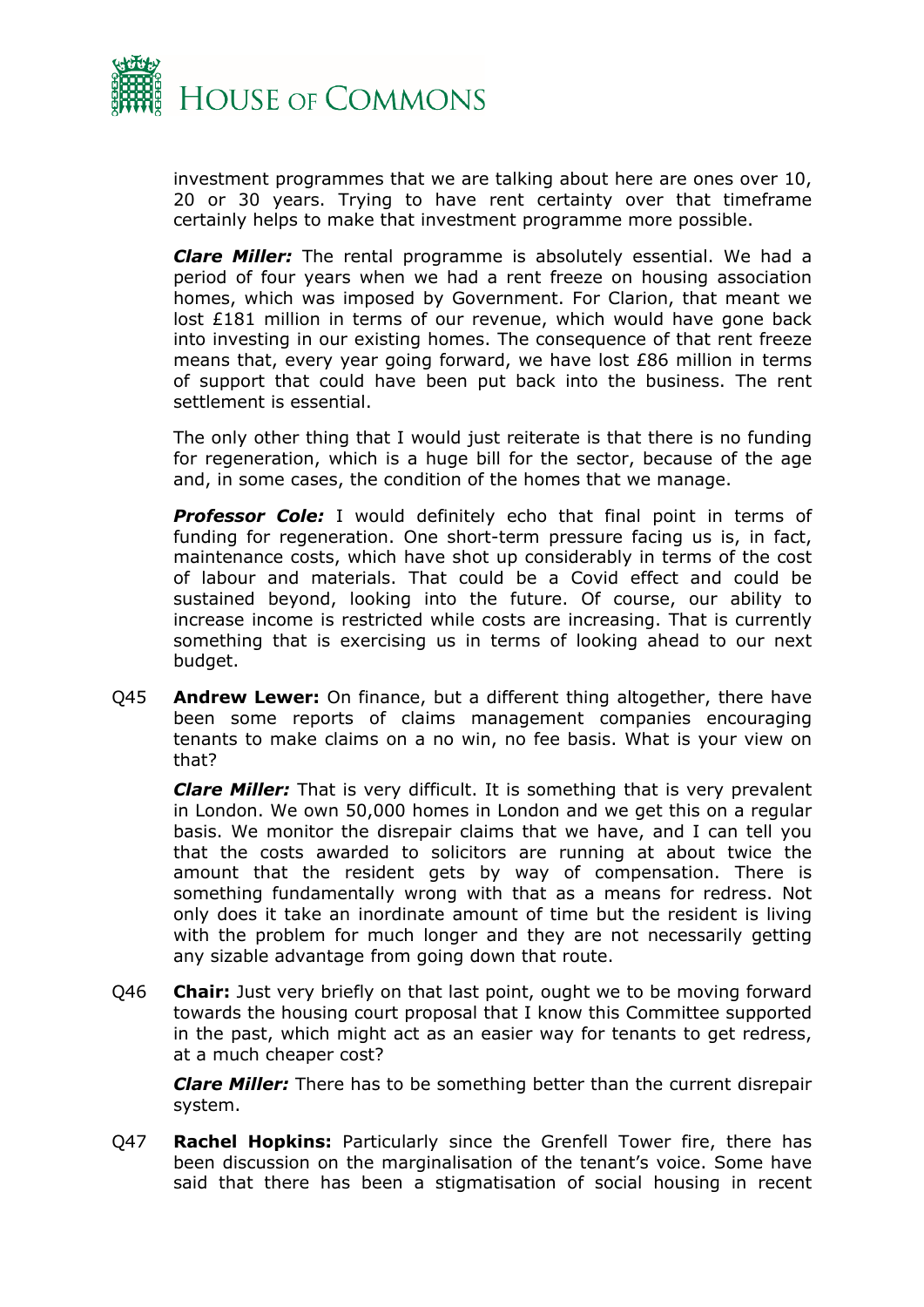

decades, which has contributed to a culture in which requests for repairs and maintenance are just being ignored. Is there a stigma attached to social housing? If so, has it played a part in recent examples of poor service?

*Clare Miller:* We provide a universal service to all our residents. There is a core, basic service that you get if you are a Clarion resident, and we top that up with locally tailored services that we negotiate with our residents. It is based on their feedback and involvement, telling us what it is about the place that they live in that we can contribute to.

Many of my staff live and work in the communities that we service. We have a very active and loud voice in the organisation representing residents' views. I had a lot of sympathy with what Pat was saying when I was sat listening to your earlier session. She talked about social housing as being aspirational in the past and about positive role models in social housing. I see this on a daily basis from our interaction with our resident body. For me, running a big organisation like Clarion, we could not do it if we did not have that resident voice influencing the way in which we make decisions.

Q48 **Rachel Hopkins:** I am interested in that. Is there a wider issue around stigmatisation of social tenants?

*Clare Miller:* It is often portrayed as such, but the reality of living and working in communities where we own our homes is that, as Pat said, we are delivering services to residents who are just like us. They have the same wishes and desires in terms of their services. They deal with Amazon and with an online bank. That is what colours their perception of their landlord and we need to make sure that we are delivering services in the way in which they get services from others that they admire.

*Ben Denton:* We have 14 management providers that manage all of our homes across the country. Why is it 14? It is because we picked organisations that were local to their area. They operate within their area, so they had really good connections with local residents and were delivering to a great standard. I do not see, in any of our management providers, a view of an expectation of delivering poor quality service because they are social housing tenants. Everyone is trying to deliver really great-quality services and to evolve from where are at the moment to where we need to get to.

My view is that, over the last few years, there had been a media stigmatisation, which, luckily, seems to have gone away, but we need to make sure that that media stigmatisation continues to not exist.

*Professor Cole:* There is long-standing stigmatisation. Social housing has been in the shadow of home ownership. You can go back to the 1965 Labour Government's White Paper saying that the desire for home ownership is normal. What does that mean and where does that leave rented?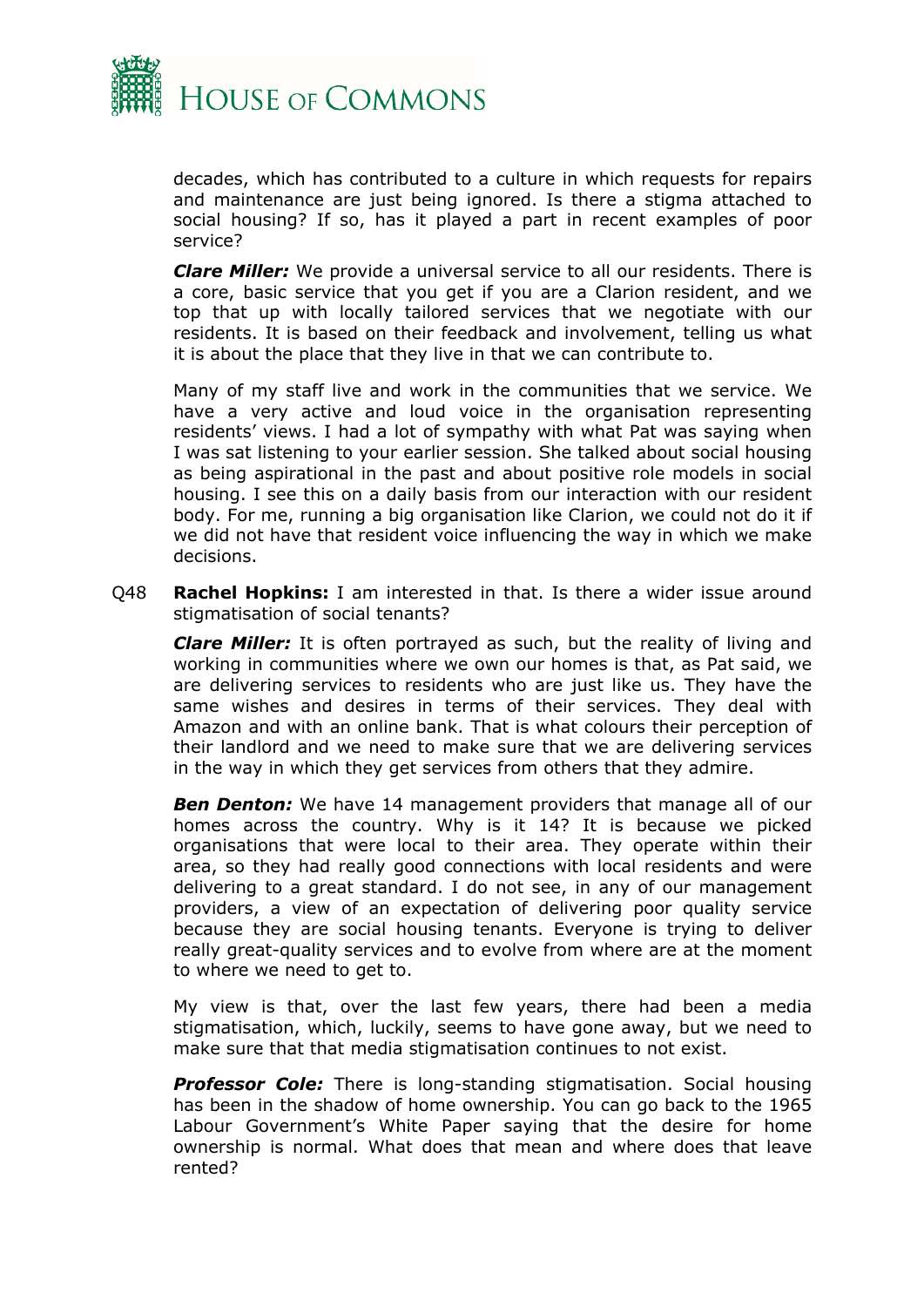

Rather than going on about that, it is worth knowing that that has ebbed and flowed and been reinforced by Government policy. I thought what I would do is to ask a customer who serves on our board, Pam Hankinson, and I asked her whether she felt that there was a stigma around social housing. She said, "Yes, the media often add 'living on a council estate' when they do not need to. It is shorthand for 'less worthy'". She then mentioned friends whose children had been stigmatised at school because of where they came from. A member of staff of one landlord did not want to admit to her colleagues that she was also a tenant of that landlord for fear of how colleagues might react.

I asked Pam how that could be countered, and she said, "Treat people with respect and act quickly on their complaints. It is not their house. It is our home". That is why consumer regulation is so important and why co-production with tenants—not delivering things to them but working with them—is absolutely essential. We are a long way back from that but we should not underestimate the drip-drip effect of 40 or 50 years of this tenure being deemed to be second-class to the paragon of home ownership.

Q49 **Rachel Hopkins:** I am going to push a bit further on this, because there have recently been reports of accusations of racism in the social housing sector, including from residents who feel they have been discriminated against because of their ethnicity. How do you respond to those accusations?

**Professor Cole:** At South Yorkshire, we have turned the organisation pretty much upside down in the last 12 months in response to Black Lives Matter and what stemmed from that. Rather than make a statement initially about it that then was not followed up, we produced a race action plan. I can provide you with it, if you would be interested.

**Rachel Hopkins:** That would be interesting.

*Professor Cole:* It is a good document, not just a statement of intent. It is about doing things, and things that the board can measure in order to see what progress is being made. The key thing about that is that it was produced with all the workforce. It was quite a long process, because we felt that, if a race action plan was delivered to people who are working as, "This is now what is happening", there would not be the sense of ownership, which is essential. It is a step, but just as we were talking about stigmatisation going back to 40 years, I am afraid that, with racism, you are probably going back 300 or 400 years, so you have to do what you can in the time that you have to do it.

Q50 **Rachel Hopkins:** I am really interested in the way you spoke about involving all your workforce. Do you do any other things like antidiscrimination training or anything like that?

**Professor Cole:** We have anti-discrimination training. We have an independent person on all selection panels for all appointments, including finance director. There has been an intensive process of training, which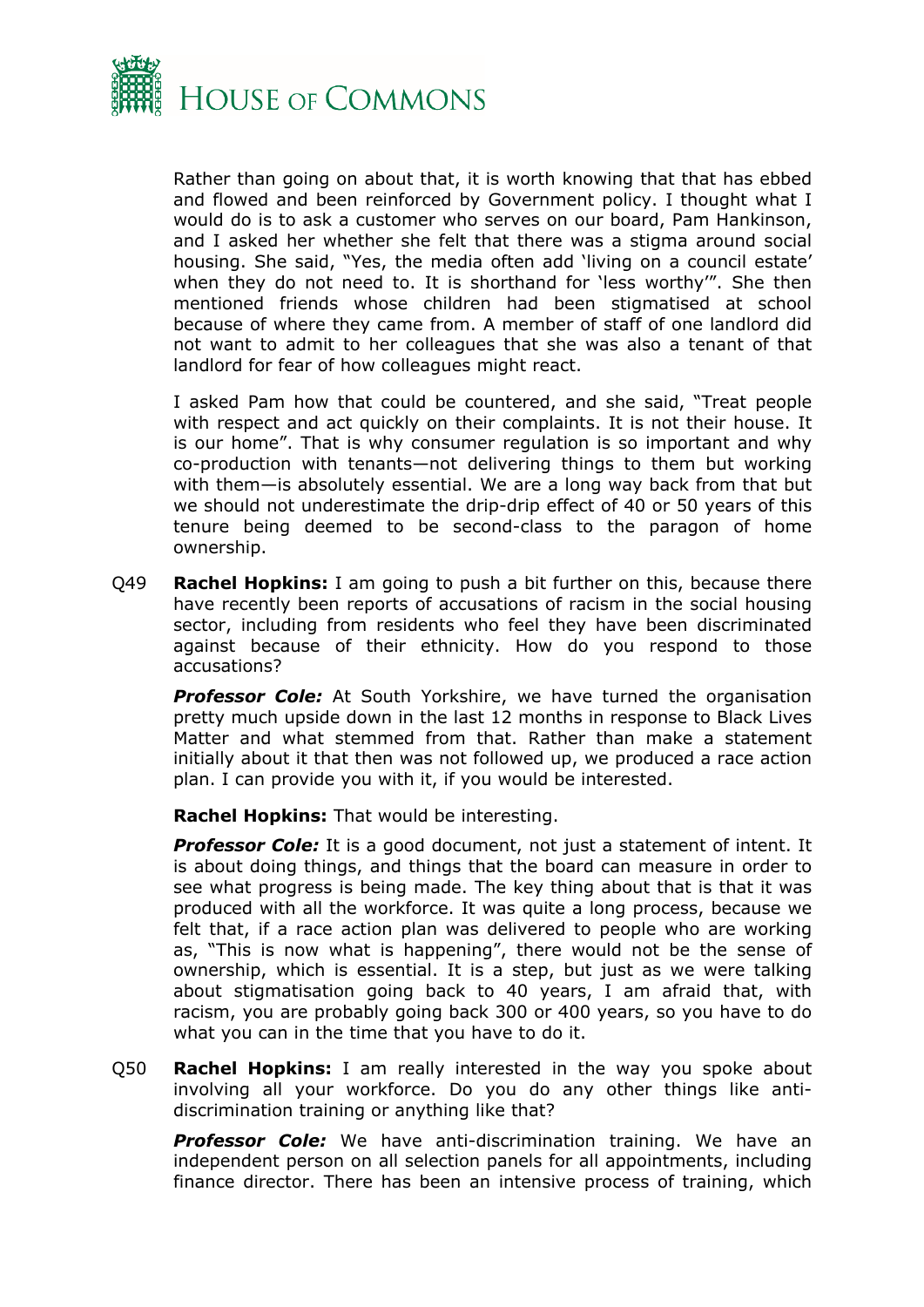

engages people across the organisation. It is not just exec directors and managers. That is absolutely key. It involved the maintenance team. It is not just an elite activity. That is absolutely crucial because, if you do that, you are in danger of reinforcing some of the negativity from people who do not feel involved.

*Clare Miller:* We do very similar things. It is very important to me that our frontline staff reflect the communities in which they work. In that way, I believe that we will deliver much better services and understand those communities better. We will have a better communication flow back through into the organisation. We are a very big organisation, but the truth is that we deliver our services very locally. Most of my staff are locally based. Where a resident needs to speak to us, we go to their home, so it is a local service.

Q51 **Rachel Hopkins:** Have you, as an organisation, had to deal with any accusations of racism?

*Clare Miller:* No, not recently. However, it is something that we take very seriously. We monitor the delivery of our services, and we monitor and look for trends to see whether or not there is any correlation between the issues that we are experiencing and those who are experiencing them. We keep a very close eye on that.

**Ben Denton:** We are a small organisation as well. There are fewer than 150 people in the organisation. Similar to Ian's strategy, when we carry out interviews, the names are taken out of the process. We have an independent person. We measure all of our diversity and inclusion right across the organisation. We are constantly looking at how there is progression within the organisation to make sure that progression is a diverse and inclusive activity. On a monthly basis, we will have diversity and inclusion conversations right across the business, to make sure that it is really high in everyone's consciousness. From a racism perspective, we have not had any reports of racism or racist actions in relation to the letting of tenancies or tenants who are our residents.

**Rachel Hopkins:** That was the interaction that I was keen to get at. It sounds like good organisational stuff, but it is that interaction with tenants who have been saying that one of the bases for why repairs do not happen is because there is an element of discrimination occurring there.

Q52 **Florence Eshalomi:** Just on that, I can see why you have been voted best housing association, Professor Ian Cole. Are you able to share that race action plan with me as well? I would like to show it to my housing associations in London.

**Professor Cole:** Yes, and we would really appreciate feedback.

Q53 **Florence Eshalomi:** Clare, how many of your senior members are BME? Do you have a structure chart that you could share with the Committee?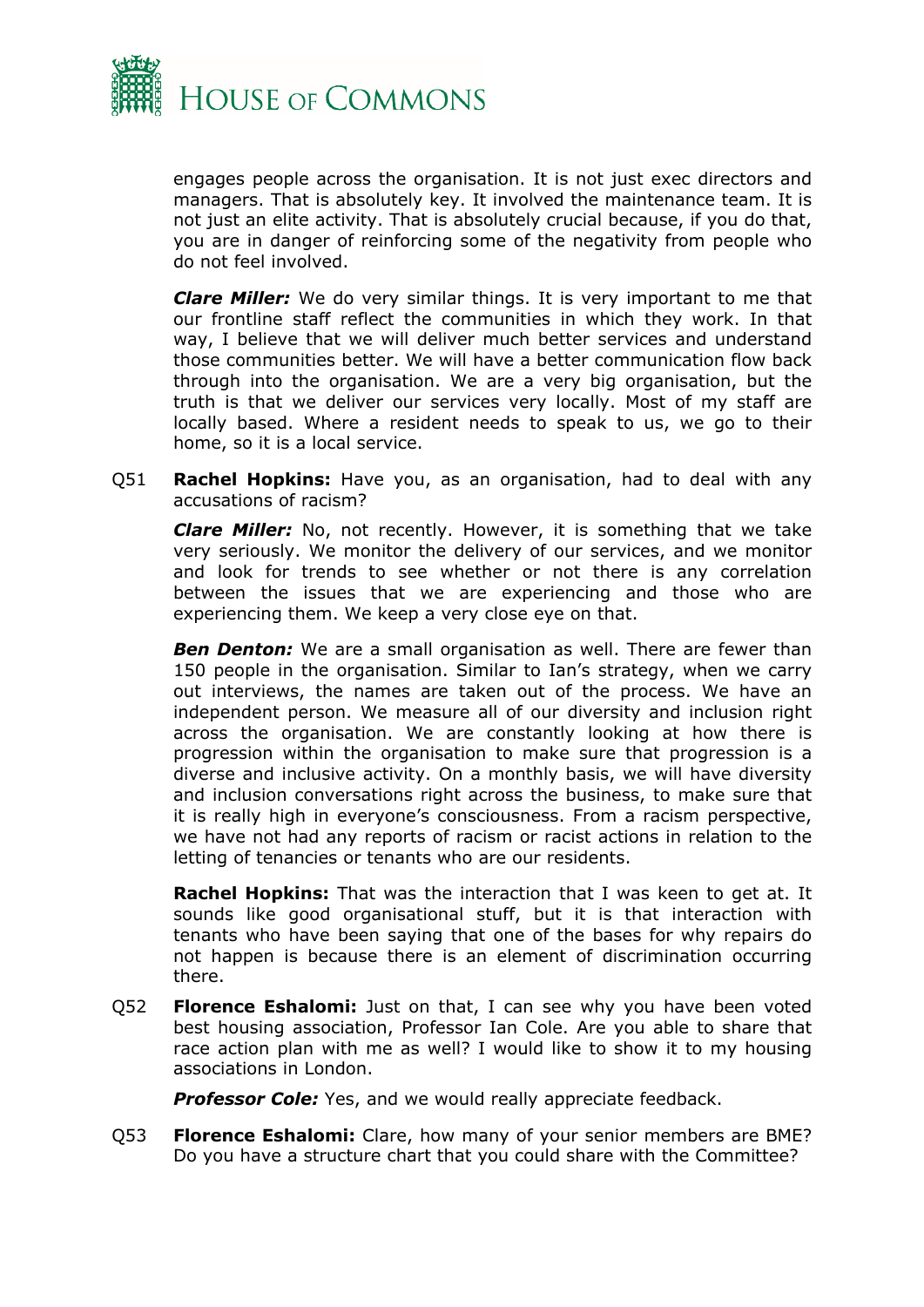

*Clare Miller:* I can send you statistics, yes.

Q54 **Rachel Hopkins:** I just have a final point around the social housing White Paper, which is proposing a new access to information scheme for tenants, so that information relating to landlords is easily accessible for them. It is similar to the Freedom of Information Act. Do you welcome this proposal? I am happy for succinct answers.

## *Professor Cole:* Yes.

*Clare Miller:* Is this about freedom of information?

**Rachel Hopkins:** Yes, the specific new proposals in the social housing White Paper.

*Clare Miller:* Yes.

#### *Ben Denton:* Yes.

**Chair:** We will now move on to something where there might not be quite so much agreement. Ian Byrne is going to ask some questions about commercialisation.

Q55 **Ian Byrne:** Professor Cole, in recent years the social housing sector has diversified considerably, with the introduction of for-profit providers and so-called mega-mergers, resulting in very large and geographically spread housing associations and a greater reliance on private equity for investment. What has driven these trends?

*Professor Cole:* What has happened is twofold: the reduction in ground for housing associations on the one hand, and the increased interest of investors in this sector as an asset class that they wish to invest in, at least for the moment. It has had a mixed impact. We rely on quite a lot of loan finance for what we do. I do not think that, without that, we would be able to attend to some of the things we were discussing earlier in terms of stock improvements and so forth. That is from a mix of banks, building societies and an aggregator.

On the negative side, it comes at a cost, which is the growth logic that it is associated with—one of the previous speakers referred to this—in which case there is a process of expansion, merger and acquisition. That is not germane to providing a good service. Housing is unlike lots of other commodities. It is geographically fixed. Some analysis that social housing did found that there are 14 housing associations operating in more than 60 local authorities. Given that partnerships with local authorities are key to effective housing strategies, and given that attuning services to local conditions is important, there are questions to be asked about how sensitive they may be required to be. There are a further 20 operating in more than 30 local authorities. South Yorkshire operates in 12.

In the way that housing associations have rebranded themselves, you have seen them releasing themselves from what they see as the constraints of place. North British Housing Association becomes Places for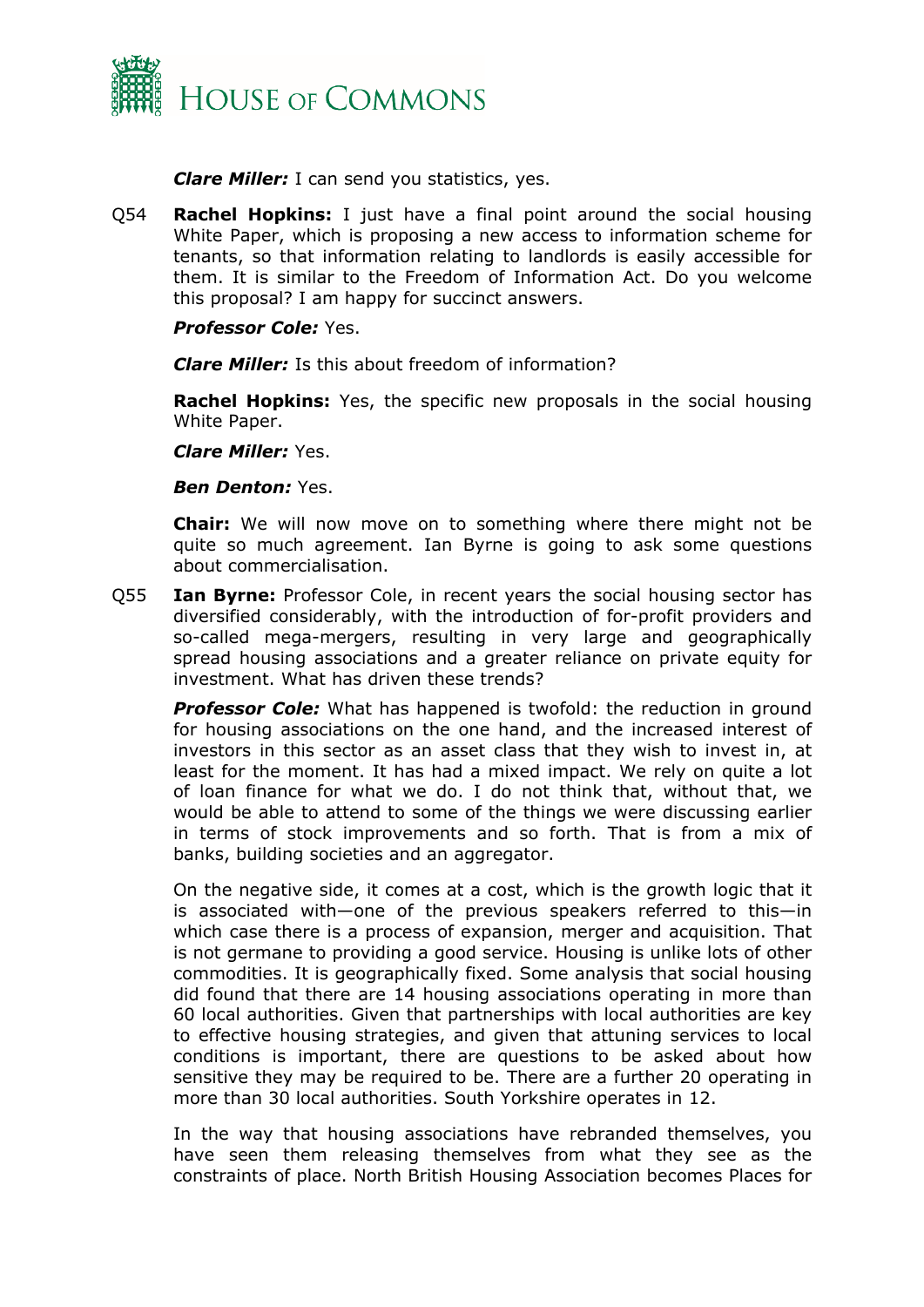

People. Merseyside becomes Riverside. We are South Yorkshire Housing Association. We are going to keep that. We are not going to rebrand ourselves as Transcend or something like that. We will remain with the connection to place, because we think that that is very important in order to provide an effective local housing service.

Q56 **Ian Byrne:** You will have to be succinct with this, but do you feel that there is more accountability to the markets than to the tenants and the council?

## *Professor Cole:* Yes.

*Clare Miller:* Naturally enough, I have a different experience and I would disagree. We are a very big organisation but, as I said, we provide a very local service. My staff are based in the neighbourhoods and communities where we have our own homes. There are some huge advantages that come with size. It has been driven largely by the reduction in grant from Government over many years, which has thrown us back on our own resources.

If we look, for example, at some of the things that Clarion is able to do and some of the medium and small associations would not be able to do, we have a £10 million foundation programme that delivers jobs, training, support, hardship funding, money advice and debt guidance for our residents. That is a universal offer to all our residents. We have a development programme that operates at scale. We built 2,100 homes last year and will build slightly more than that this year. New homes are so essential and so needed, given the housing crisis.

We can also do things around sustainability and innovation. We have demonstration projects running at the moment in Fenland and Tonbridge, which are retrofitting technology into existing 1930s semi homes, and that learning will enable us to expand that out to the rest of our estate. With size comes the ability to do some of those things. I talked about our project in Merton, which is a £1.3 billion regeneration. No commercial housebuilder and very few housing associations would be able to take on a project of that size.

Q57 **Ian Byrne:** I am sorry to cut across you, but just to come in on that point, you are saying that the growth and size of your organisation has not contributed to some of the many issues that we have heard about Clarion today.

*Clare Miller:* I do not believe so. I talked about the lessons learned that we did, and what we had found. I have held my hands up to the fact that we made some decisions that had consequences, which I had not intended but which happened. We are absolutely determined to reset that.

I do not think that size is a contributor and a necessary corollary to poorer service. Indeed, there is no academic evidence that suggests that that is the case. If you look at regulatory interventions, they are as likely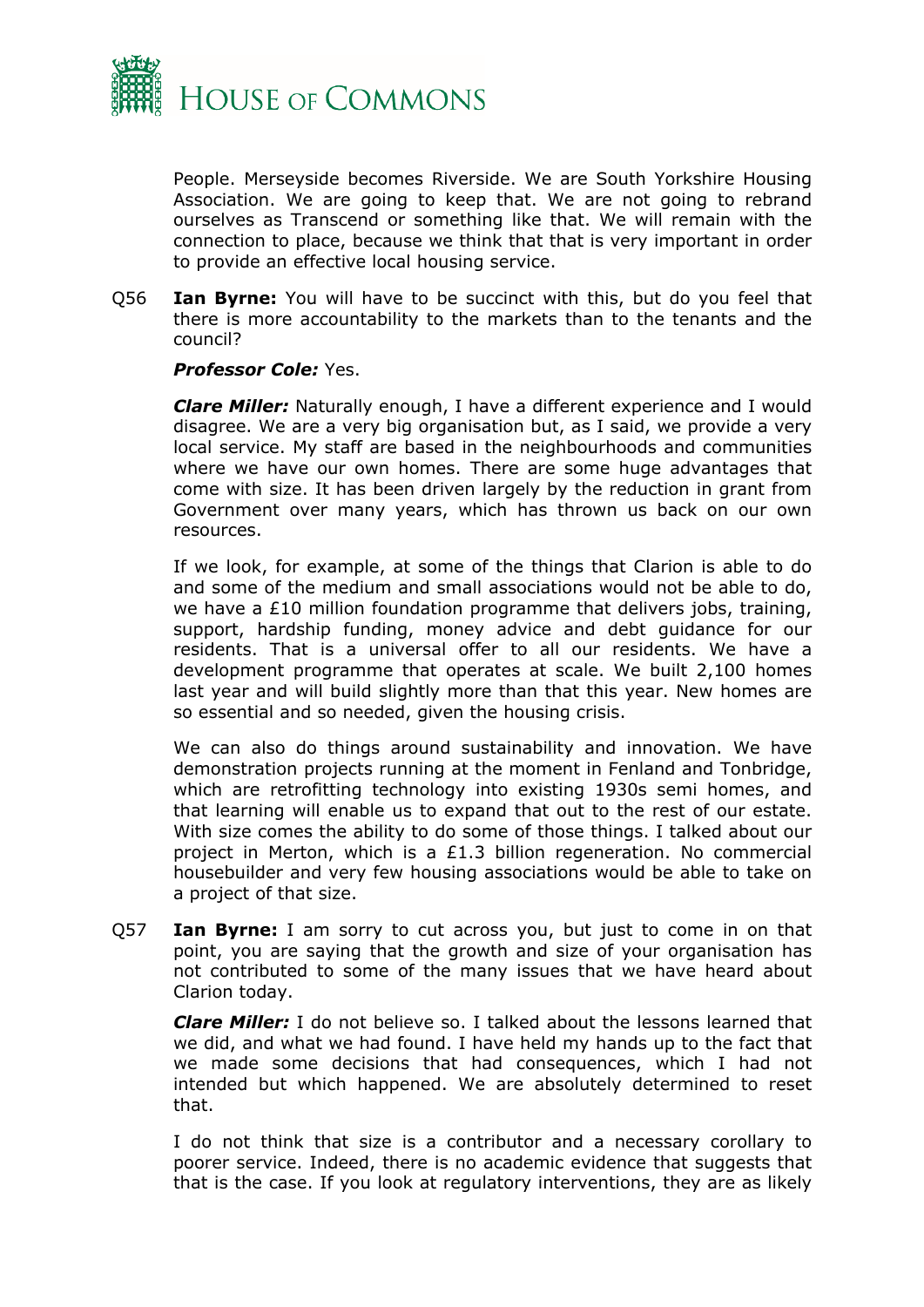

to happen with small and medium-sized associations, so I do not believe that that is the case.

**Ben Denton:** I guess our reflection is that we do not think that, in themselves, large organisations are bad. They can and do deliver great customer service. We talked about organisations like First Direct and John Lewis. One of the challenges, though, is that, as organisations grow and merge, you end up with multiple data in lots of different systems, which is then quite complicated to be able to deliver a straightforward response to a customer. Having looked after a merger between two organisations, the reflection is that the regulator needs to be really clear that, in a merger coming together, the cost and effort to get customer service right should not be undercooked or overlooked. That is a really important issue.

As to the commercialisation of the sector, we are a new player. The requirement from my board is to deliver great customer service for all of our residents. L&G has over 10 million customers across the business, and the requirement that is put to me from the group board is that I should never do anything that undermines the trust and confidence of the brand of L&G. Customer service sits right at the top of everything that we do as an organisation.

Q58 **Ian Byrne:** I am going to stick with you for this point because I was reading an article today in *The Guardian* about the heartbreaking fire in the Bronx last week. I just want to read something, because it is really relevant to what you are saying on commercialisation: "When you make the decision to stop directly funding housing for the poor, and you decide to involve private entities to do it for you, then you introduce market forces into the process of providing affordable housing…And those market forces have created an incentive on many of the landlords to neglect their properties for many decades…Follow the money, and you will find a line from the broken doors and heaters…to the big banks that finance affordable housing deals".

With the advent of for-profit providers like yourself, which, according to written evidence from Clarion, have "fundamentally commercial intent…different from the masses of social providers", should we be worried that, in the UK, we will soon have what has been described in New York as profit being the primary concern over social good?

**Ben Denton:** There is a really strong regulatory framework that exists and that we subscribe to. At the end of the day, L&G is putting society's pension fund capital into these buildings, and so we have to make sure that we are representing the tenants and the long-term investors in the strongest possible way. In the way that our business operates, the surpluses that come out of affordable housing go to pension fundholders.

Q59 **Ian Byrne:** Who is the priority within your business model—the fundholders and shareholders, or the tenants?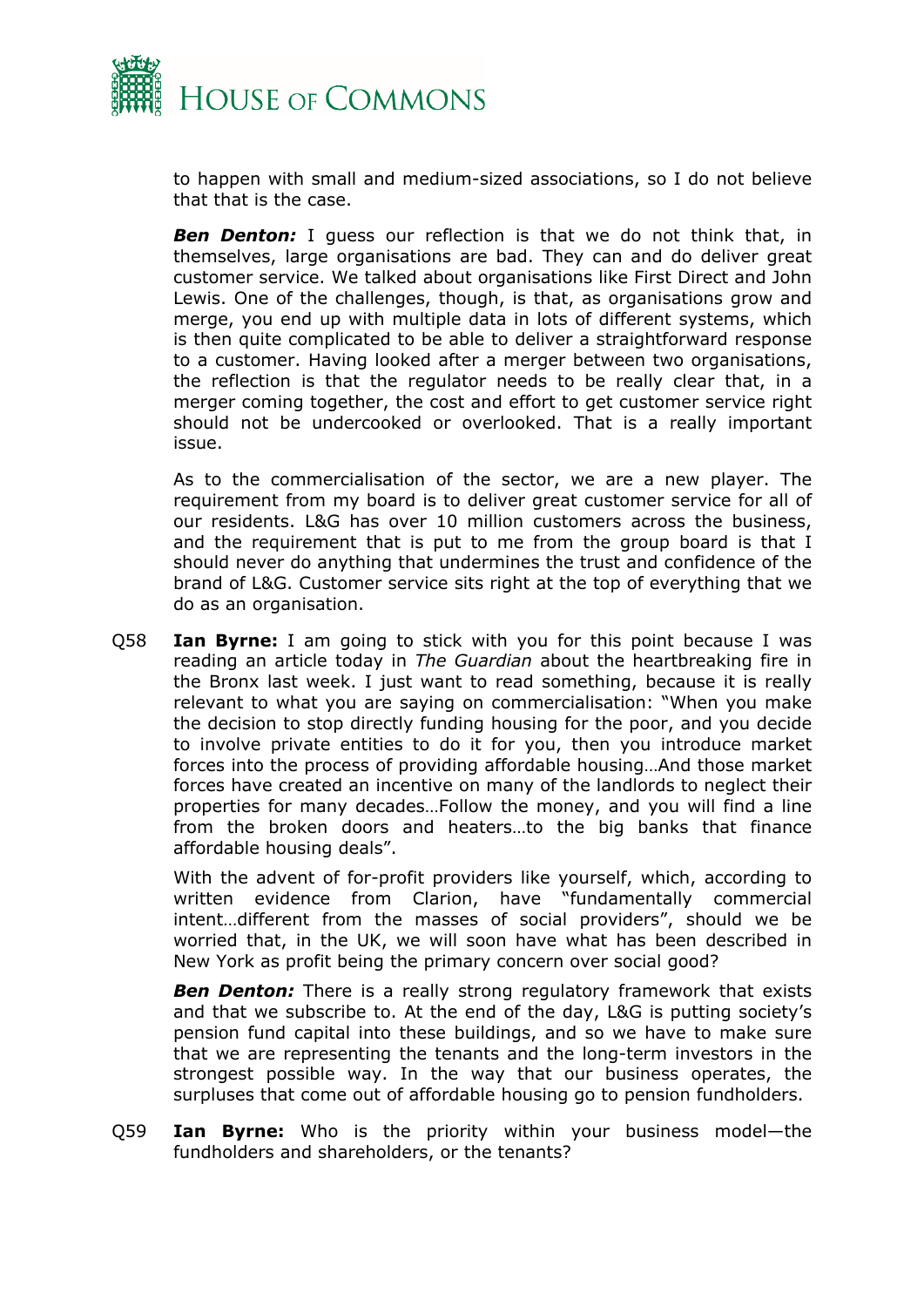

*Ben Denton:* It is the tenants, because we need to deliver a great customer service. That is the driving intent from our organisation. For example, at L&G we lend money to the affordable housing sector, so we are a long-term lender in this space. We have a long history, going back to 1836, of investing right across society, delivering largescale regeneration projects from Cardiff to Birmingham and Bristol. All of our work is around delivery great-quality, long-term relationships.

Q60 **Ian Byrne:** You have made a couple of contributions so far and I have heard a lot about customer service. I have not heard you mention social housing.

**Ben Denton:** About a quarter of the rented homes that we deliver are social housing at the moment. When we bid with Homes England through the strategic partnership programme, we bid to deliver a programme of 16% of social housing, when you consider that, in the last strategic partnership programme, the average was about 10% social housing. We absolutely want to deliver more social rented housing. The question is how much subsidy is available to be able to do that, because you need more subsidy in a social rented home than you do in an affordable rented home. If you looked at our balance of tenures right across our business, it would look no different or fairly similar to most developing housing associations.

**Professor Cole:** Could I just make two points? One is about regulation. Just to remind ourselves, at the moment in the regulation of mergers of large organisations, the regulator asks the boards to consider mergers and acquisitions. It does not ask boards to consider demergers, regionalisation or honing your stock to geography. The academic who has written most on this is probably Professor David Mullins, who says economies of scale are not what are required. Economies of geography are what are required to make an effective housing association sector. I would certainly think that there is a good case to be made there.

In terms of the rise of for-profits, there was a very good report done by Savills in the summer of last year. They are certainly going to be increasing rapidly. Savills estimates that the total capital committed by for-profits will rise from £2 billion in 2021 to £23 billion by 2026. Meanwhile, housing associations like South Yorkshire will be fending off the various pressures of maintaining its stock and developing.

It is a very mixed field. I am sure that L&G have patient, long-term plans. Can you discern those from others that will have short-term gain as a priority? How do you do that? How can a regulator do that? I am not really sure.

Q61 **Ian Byrne:** We have such commercialisation within social housing. Can the ethos behind social housing fit within this framework that we are talking about now?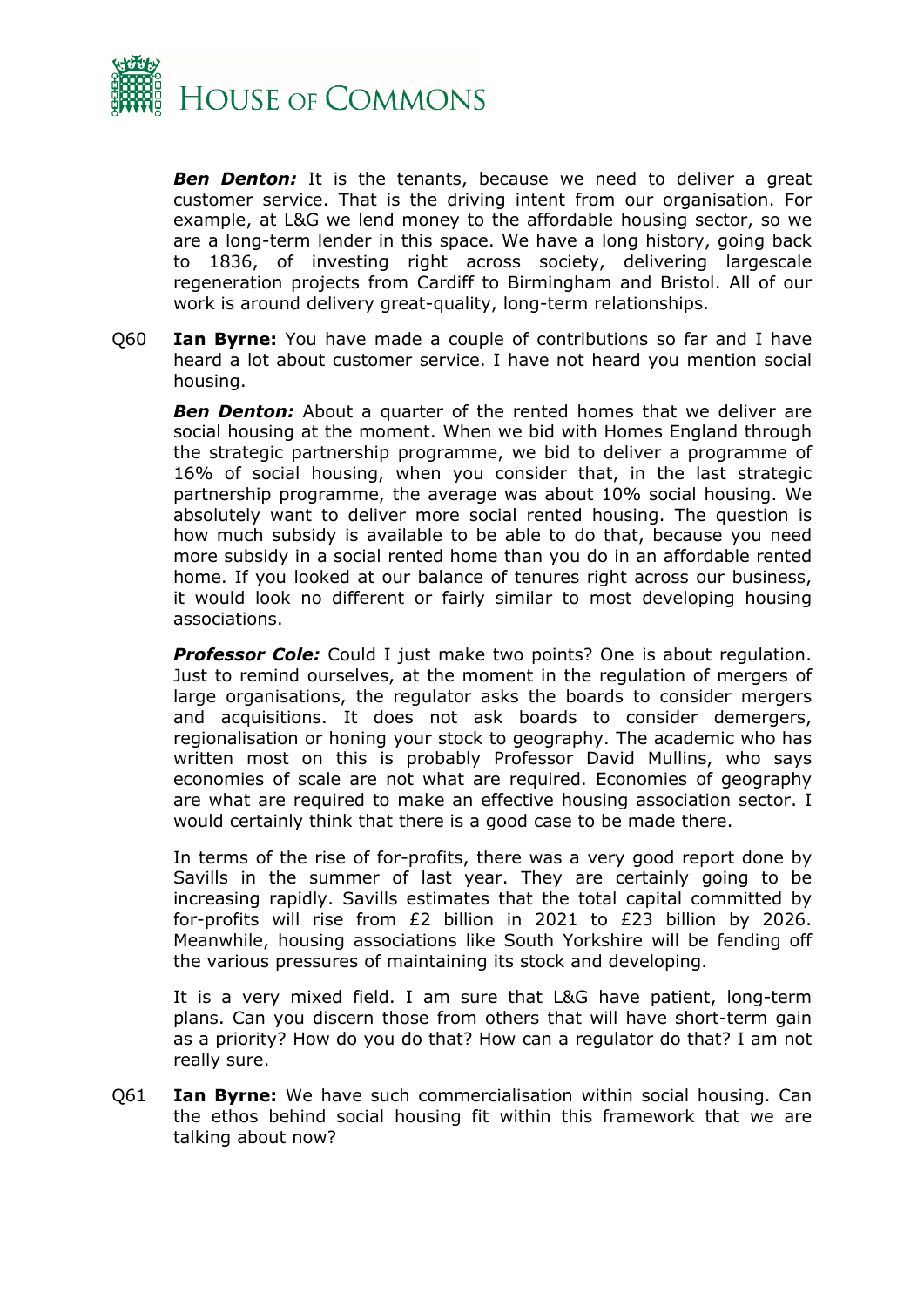

*Professor Cole:* At the end of the day, it comes down to whether the profit that is not recycled—that is, the dividend—could be better spent on housing.

*Clare Miller:* In my head, commercialisation is building market product, essentially. The only reason that we do that at Clarion is that there is insufficient grant in order to be able to fund the programmes of work that we would want to do.

**Ian Byrne:** There lies the crux of the problem.

*Clare Miller:* 80% of our output is affordable. We only do commercial to the extent that we need to in order to deliver our affordable programme. As Ben said, grant rates being what they are—and they are more generous now than they have been for quite some time—they are still insufficient in order to be able to build social rent at scale.

Q62 **Ian Byrne:** In its written submission, South Yorkshire Housing Association said poor service quality was a particular problem for "overlarge" or "over-spread" providers and that it was "difficult to see how over-spread organisations can provide effective services locally". I am sure you will challenge that, Clare. What evidence do you have for this? You touched before on how many local authorities you cover.

**Professor Cole:** We see how effective housing associations that operate in the South Yorkshire area are in terms of engaging with local authorities, and it is often quite disappointing because their attention is spread across the country. Therefore, there are certain things whereby you cannot forge an effective, long-term partnership with 60 different local authorities at the same time and have a coherent business plan.

Q63 **Ian Byrne:** It feels similar to what we were talking about with academies last week, with a lack of accountability and distance from the providers. It seems like a similar type of model. Clare, would you like to comment on that? How many local authority areas do you cover?

*Clare Miller:* We cover 170. I would say that the model that we employ is very local. We are building in lots of different places. There is absolutely no argument about the fact that we need to build more social housing in this country, with a million people on the social housing waiting list. Housing associations like mine are making a significant contribution to that. We are doing so on the back of the scale of our organisation, and I make no bones about that.

**Ben Denton:** We have 14 management partners right across the country. That is how we create the bridge between a national organisation and local delivery with local relationships. The vast majority of those organisations are smaller housing associations operating in very defined geographies.

Q64 **Chair:** Do you have management offices based in all the local authorities in which you operate?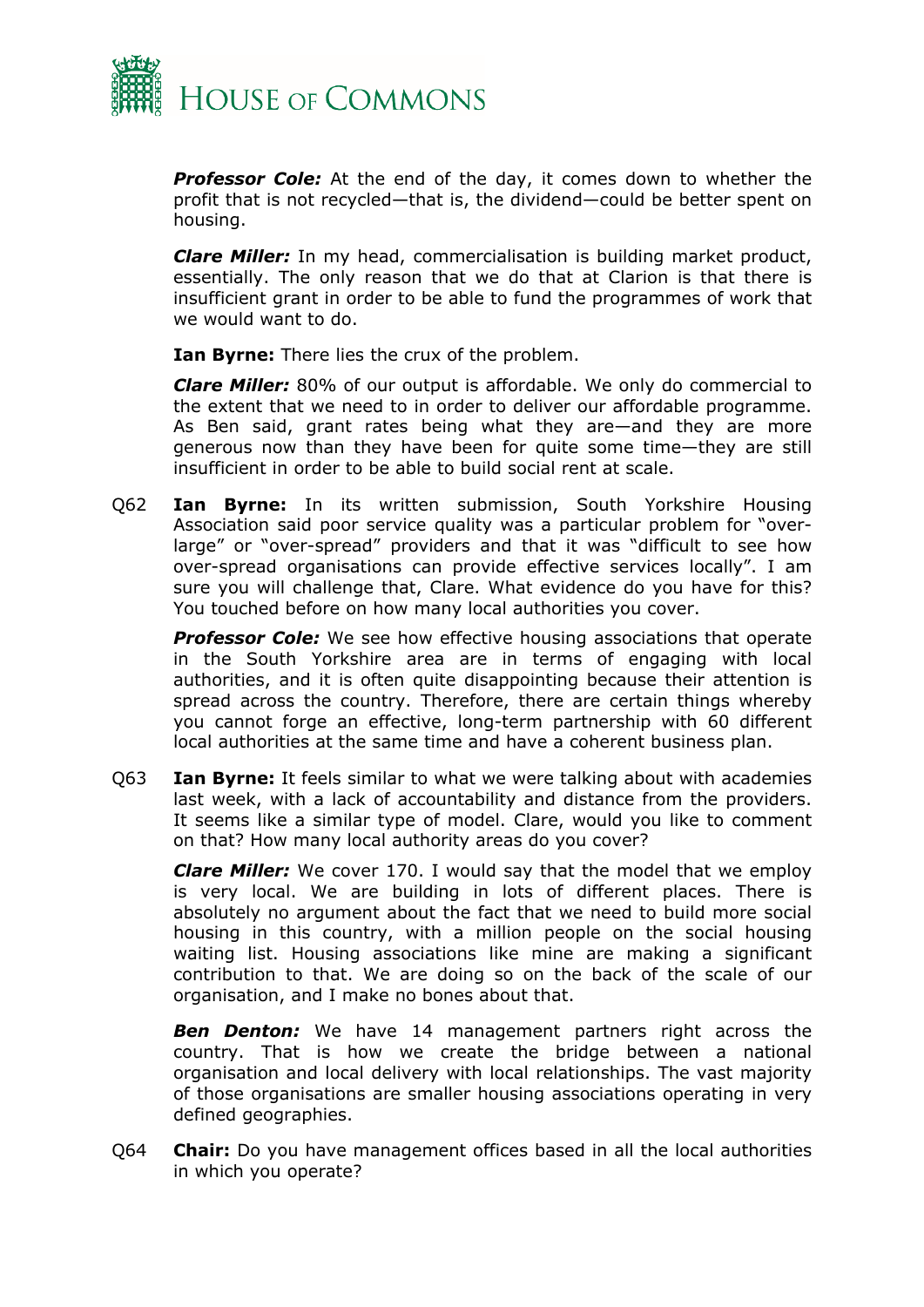

*Clare Miller:* We have physical bases in every local authority where we operate, but they could be from what was described by the residents as local estate offices through to offices where we have back or front office staff, or depots. We have lots of different physical locations in our estate.

Q65 **Chair:** If a tenant wants to speak to someone about an issue, will that someone have to travel a long distance to get to the tenant?

*Clare Miller:* No, not necessarily. If a tenant needs to speak to us face to face, we will come to them.

Q66 **Chair:** Is it acceptable—and this happened in my experience—that, when a tenant phones up and is told, "Yes, we need to come and have a look at this", you find that the person coming to look at it is based in an office 25 miles away? Is that adequate?

*Clare Miller:* The world of work has changed enormously from having locally based staff in locally based offices. All my staff are peripatetic, so they are working where the resident needs to see them.

Q67 **Chair:** Does that mean that they do not have to travel 25 miles to go and see the tenant when the tenant wants to see them?

*Clare Miller:* It will depend on what the tenant wants to see them about. If it is a specialist service that we are providing, it is possible that staff will be travelling.

Q68 **Chair:** What if they want to see them about a faulty WC in order to see whether it needs replacing?

*Clare Miller:* Our local repair staff are very local. Ninety per cent of our repairs are delivered in-house. I have a workforce of more than 600 operatives.

Q69 **Chair:** But the reality is that some housing associations do not have that service now, is it not, and that they are very distant?

*Clare Miller:* Yes, but that is not the model that we employ.

Q70 **Chair:** Just moving on to the Housing Ombudsman, could you give us your impression, fairly briefly, of the job that it is doing and whether it has the powers to be able to do the job properly?

*Clare Miller:* The ombudsman investigates individual resident complaints effectively, within the remit that it has been given by Parliament. I recognise what the residents fed back about timescales being too lengthy, but once a resident has lodged a complaint with the ombudsman, the service is effective at coming to a reasonable judgment.

*Professor Cole:* We at South Yorkshire have never had a case taken up by the ombudsman, so we do not have direct experience in the last 50 years of that. The recent efforts to raise the profile are good. Reducing the delay would be good. Rolling out the complaint handling code would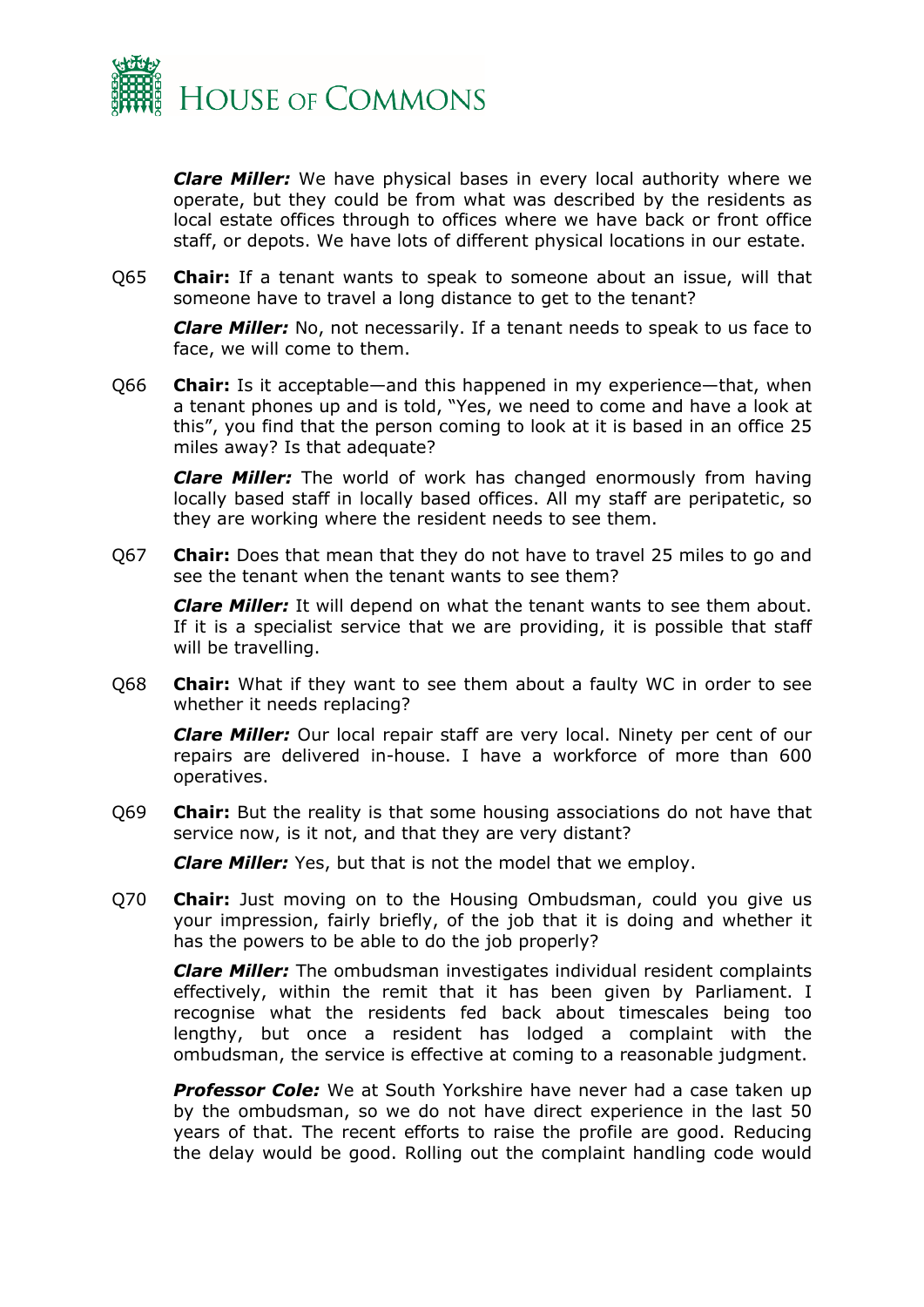

also be good. We have revised our complaints process very considerably and simplified it hugely, partly in anticipation of some of these changes.

*Ben Denton:* Just to add very briefly, the broadening of the ombudsman's scope in 2020 is really positive. The point about them being able to investigate systemic failure in organisations, in addition to investigating the complaint and trying to understand, underneath the surface, why multiple complaints arose and whether there is a systemic failure in an organisation or across the sector, is really positive. As we heard earlier, there are only a certain number of people in the ombudsman, so to what extent will they have the resources to really proactively exercise that power? That is the question that we would leave out there.

Q71 **Chair:** It is also about whether they have the power to proactively go in and check whether the codes are being brought up to the standard that they have laid down and are being followed.

**Ben Denton:** Correct, yes. I completely agree.

Q72 **Chair:** Is there a feeling across housing associations that the ombudsman's requirement to have a standard code has made any change or difference, or are you finding that those organisations that are bad at this are just ignoring it?

**Professor Cole:** I do not know whether they are. It has certainly focused our attention on complaints. In terms of what is in the White Paper about simplifying, we had quite a convoluted complaints process. It has now been co-designed with customers and is scrutinised jointly with customers.

*Clare Miller:* Complaints are a huge opportunity for organisations to learn. We encourage residents to feed back constantly. We have an app that our residents can use to feed back about their repair service. We analyse that on a daily basis and feed back to our operatives. All feedback in an organisation is an opportunity to get better.

Q73 **Chair:** In terms of the rights of your tenants when they lodge a complaint with you, are they all told that, if they are not satisfied with the way it is handled or concluded, they have the right to go to the ombudsman?

## *Clare Miller:* Yes.

Q74 **Florence Eshalomi:** The Regulator of Social Housing is the regulatory regime that operates and looks at the interests of tenants and providers. If I was judging it on my inbox as an MP representing a south London constituency, I would say that they fail. I would say that circa 70% of my casework is housing-related. Clare, you outlined that you encourage residents to go through the complaints process, that you encourage feedback, and that there is an app, but what about tenants who are not digitally connected or those whose first language is not English? Is there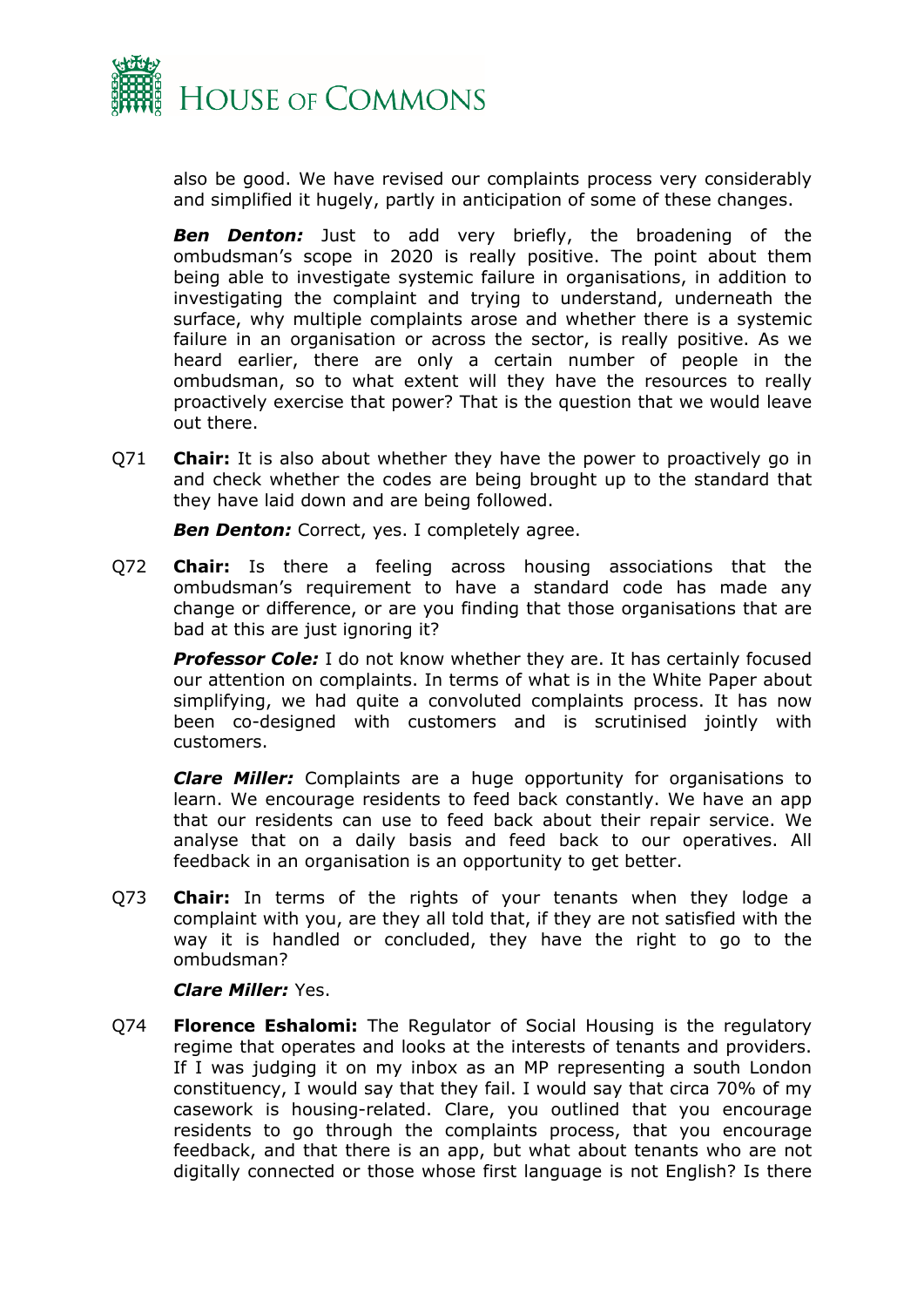

a strength and weakness in the current regulatory system?

*Clare Miller:* We go to great lengths to try to ensure that those who find our normal processes difficult to access are, none the less, still able to feed back to us. I am very conscious that, particularly in London, we have residents whose first language is not English, who have particular vulnerabilities or who may find it difficult to use the processes that other residents are able to use. Part of our outreach service with our residents and our tenancy sustainment service is to make sure that we are constantly checking that those residents are getting a service that they need.

I have to say that the primary relationship must always be between the resident and the landlord, which is where resolution should be effected. Something has gone wrong if it has to go beyond that, and that is where we get to the ombudsman or, occasionally, we get into disrepair and lawyers are employed.

Q75 **Florence Eshalomi:** Nobody wants to see lawyers—especially some of these involved in no win, no fee—making money that could be reinvested into social housing, but would you agree that, if there was a proper complaints system, residents would not have to go to the ombudsman or to the Regulator of Social Housing? In some areas, in essence, it has fallen down. What is the process that you use at L&G?

**Ben Denton:** In relation to the regulator, its journey has gone from having a broad number of areas down to governance and viability. There is an opportunity to bring customer back in as a much stronger regulatory standard. Having looked at the role of the regulator and the suggestions in the White Paper, our reflection is, "To what extent can the regulatory framework look within the organisations and understand whether a culture of great customer service exists?" It is only through a culture of great customer service that you get to a point where day-today repairs should be delivered first time and done correctly at the time that they are delivered, so that the customer can then feed back and say that that was a great service.

It is easy to talk about creating a culture of great customer service within an organisation. It is really difficult to get there, but our reflection of the sector is how we support everyone in it to land a culture of great customer service within those organisations.

Q76 **Florence Eshalomi:** On that culture of great customer service, the Government are saying that they would legislate for changes to the consumer standard and to the decent homes standard. Would you support that, and what change would you like to see in that?

**Ben Denton:** We do, but the regulator should be trying to think about what the measure is of a great customer ethos within the organisation, in addition to measuring the time to resolve complaints and understanding systemic issues. It is difficult to do, but other regulated sectors that have been in a difficult position have managed to evolve over time to be much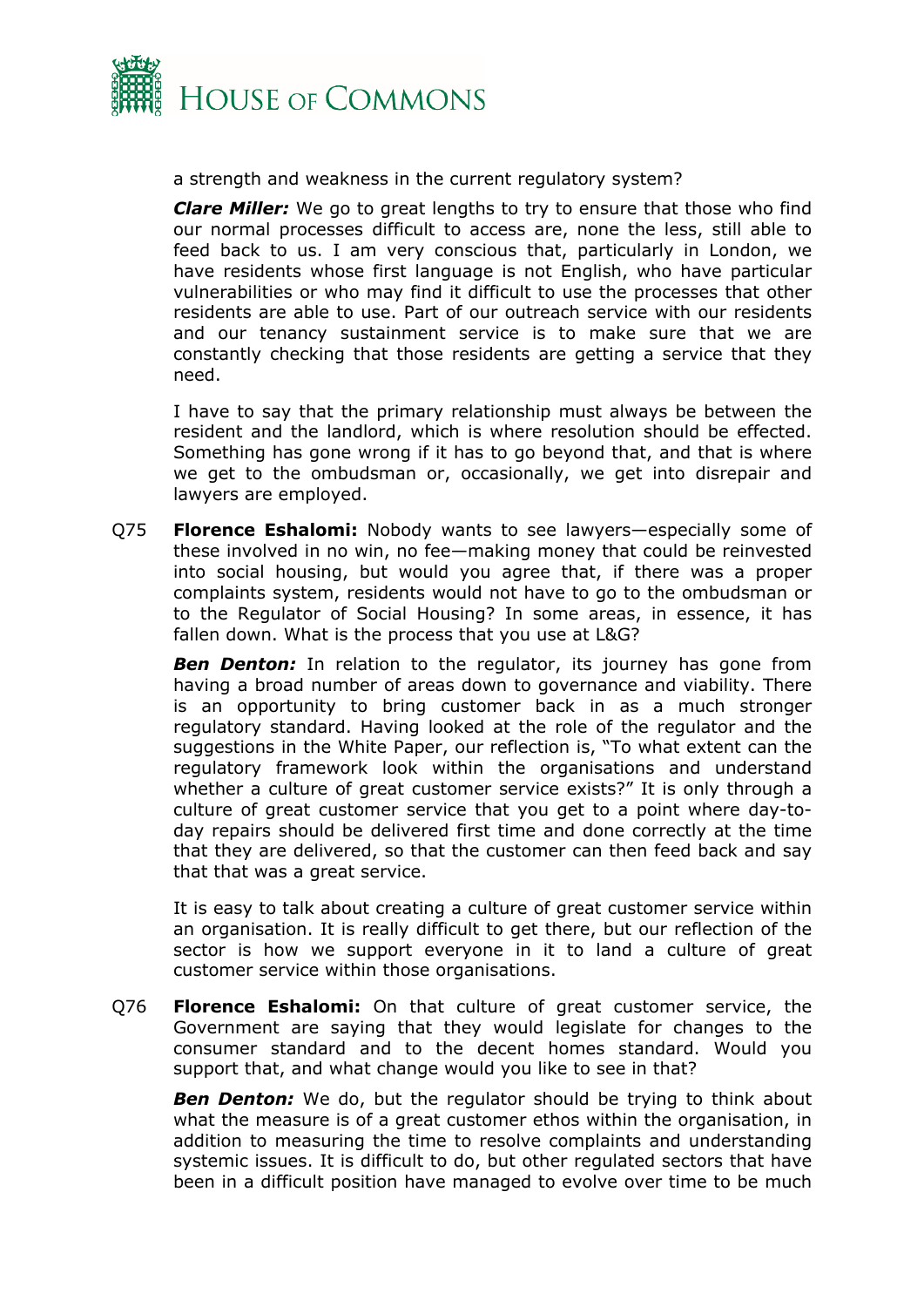

better at delivering good customer service. The regulator should look elsewhere at other regulated sectors.

Q77 **Florence Eshalomi:** Professor Cole, should the Government legislate for those changes in terms of looking at additional consumer standards and decent homes standards?

**Professor Cole:** Yes. In terms of regulation, the regulator does a good job but it is not fit for purpose, because of the scope within which it is having to operate. In a sense, it has been set up to fail, because it does not yet incorporate consumer-led regulation. We have been very impressed with the mutual respect in the regulator.

One important thing that is often missed is that they were very helpful in messaging to the sector when the Covid pandemic hit. There was massive anxiety among everybody but particularly among housing associations. They judged that incredibly well in terms of giving a degree of assurance, without giving too much.

In terms of scope, there are two things. One, get on with it in terms of consumer regulation. We would also support the submission that it should also incorporate what housing associations do in terms of homelessness. It is not a statutory duty as it is with local authorities, although they do have a responsibility under the 1996 Act to assist councils. Frankly, a lot of housing associations were formed in the wake of "Cathy Come Home". South Yorkshire was; that is why it was there. It is different from other categories of issue. It is the most acute form of housing need. If you are a social housing association and are not interested in that, what are you doing? If you start to play a bit fast and loose with your origins, you are in danger of forgetting your purpose.

Q78 **Chair:** Just finally and to tempt you a little, should the regulator be going back to what the Tenant Services Authority was doing between 2008 and 2011?

*Clare Miller:* I do not think that that was the regulator's finest hour. I have some experience of it because I was there at the time. There is something in the co-regulatory settlement, which this regulator has pioneered, that is very powerful, which enjoins boards in having a mutual interest in making sure that they comply with the regulations. I would encourage the regulator to use that as the direction of travel for getting into consumerism.

**Professor Cole:** I always think that going back is not a good thing. You could take some of the thinking behind that. The Tenant Services Authority was not much mourned. Unfortunately, some of the issues were about trying to recreate a National Tenant Voice, which had a rather chequered history as well. You need to try to keep to the principles but not to turn the clock all the way back to 2011.

**Ben Denton:** My reflection is that the regulator's current approach across the areas that it is really strong in—in governance and financial